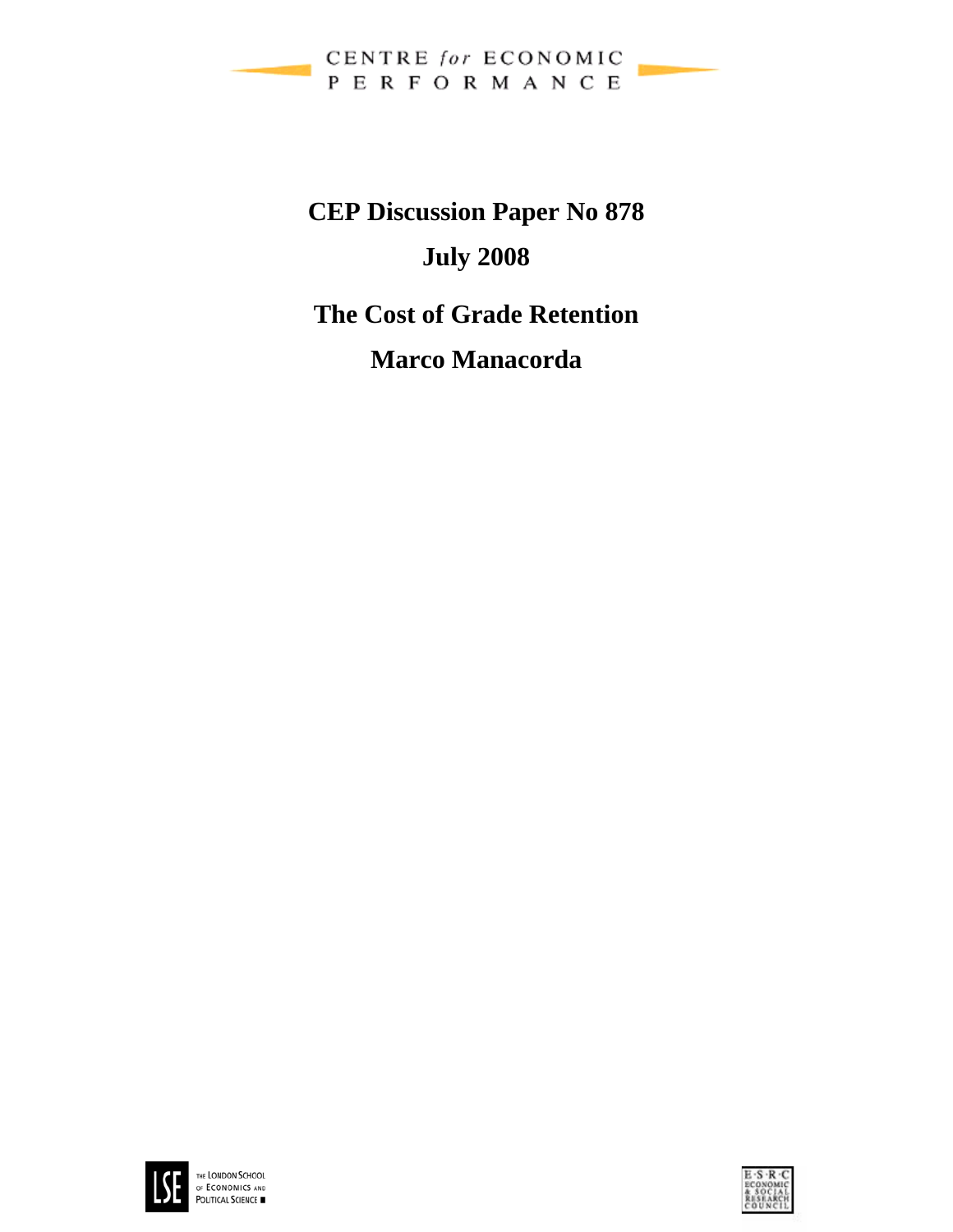#### **Abstract**

This paper uses administrative longitudinal micro data on the universe of Junior High school students in Uruguay to measure the effect of grade failure on students' subsequent school outcomes. Exploiting the discontinuity induced by a rule establishing automatic grade failure for pupils missing more than 25 days, I show that grade failure leads to substantial drop-out and lower educational attainment even after 4 to 5 years since the time when failure first occurred. Complementary evidence based on a change in the regime of grade promotion leads to very similar conclusions, suggesting that non-random sorting around the discontinuity point is unlikely to drive my results.

Keywords: grade retention, school drop-out, regression discontinuity, sorting JEL Classification: I21, I22, J20

This paper was produced as part of the Centre's Labour Markets Programme. The Centre for Economic Performance is financed by the Economic and Social Research Council.

#### **Acknowledgements**

I am grateful to Jerome Adda, David Card, Chang-Tai Hsieh, Thomas Lemieux, Alan Manning, Justin McCrary, Enrico Moretti, Barbara Petrongolo, Tommaso Valletti, Steve Pischke, and seminar participants at UC Berkeley, LSE, Paris-Jourdan, CEMFI, the Tinbergen Institute, the University of Toulouse, Bocconi, the University of Bologna, IFS, the Universidad de la Republica Montevideo and ANEP for many helpful comments and suggestions. I am also grateful to Federico Bachino, Darwin Caraballo, Santiago Cardozo, Fernando Filgueira, Laura Galletti, Cecilia Llambi, Estela Montado, Renato Opertti, Marcelo Pereira, Andres Peri, Alejandro Retamoso, Carmen Tornaria and especially to Hilda Surraco and Andrea Vigorito for many helpful discussions about the school system in Uruguay and help with the data. Diego Aboal and Cecilia Vera provided excellent research assistance. My thanks to ANEP for making the data available.

 Marco Manacorda is a Research Associate with the Labour Markets Programme at the Centre for Economic Performance, London School of Economics and a Reader in Economics at Queen Mary University, University of London.

Published by Centre for Economic Performance London School of Economics and Political Science Houghton Street London WC2A 2AE

All rights reserved. No part of this publication may be reproduced, stored in a retrieval system or transmitted in any form or by any means without the prior permission in writing of the publisher nor be issued to the public or circulated in any form other than that in which it is published.

Requests for permission to reproduce any article or part of the Working Paper should be sent to the editor at the above address.

© M. Manacorda, submitted 2008

ISBN 978-0-85328-285-3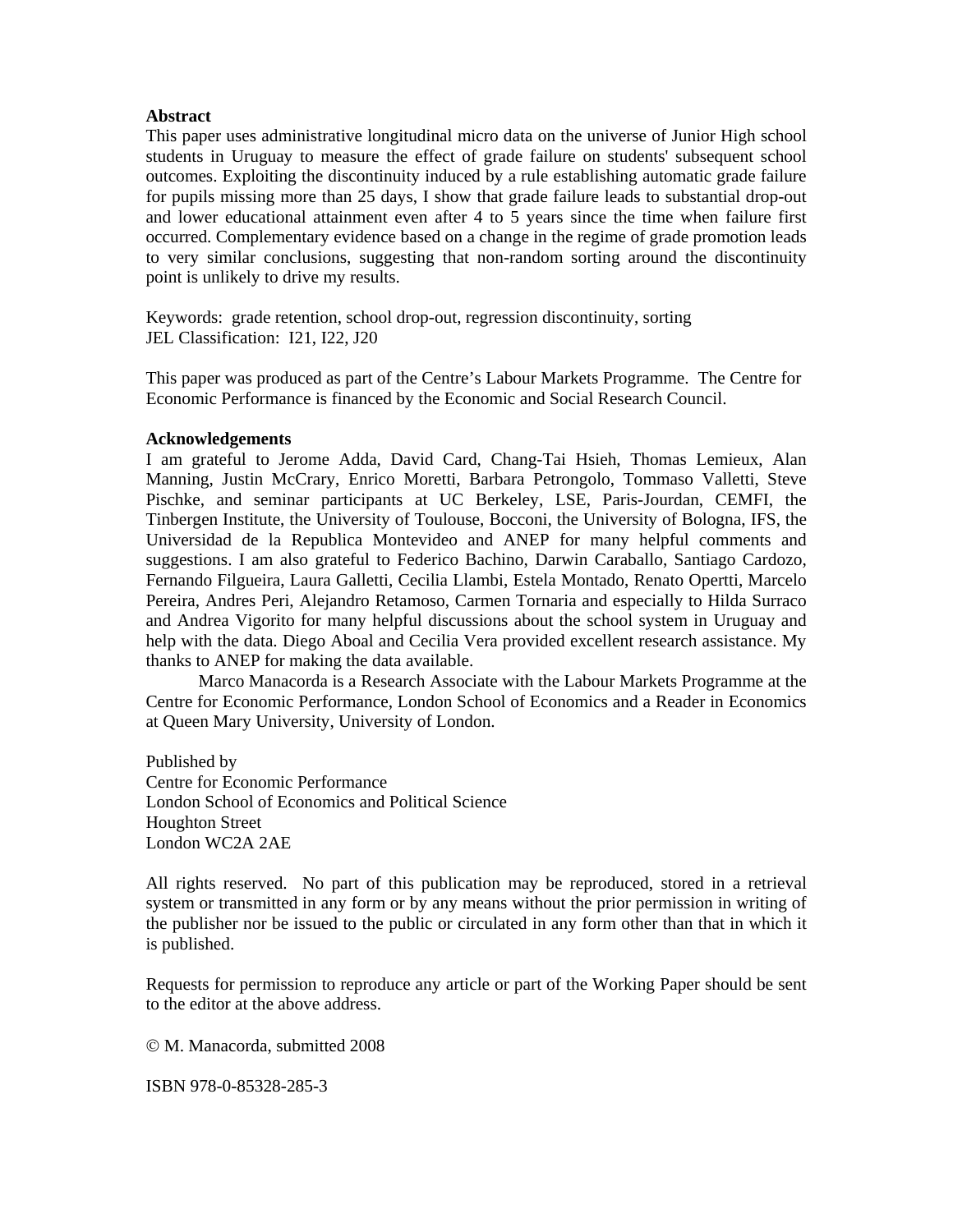#### **1. Introduction**

Grade repetition is particularly widespread in less developed countries, and often accompanied by low enrollment and high drop-out rates, the combination of the two often referred to as 'wastage'.<sup>1</sup> Figure 1 plots gross enrollment rates in secondary school on grade repetition rates in primary school in 65 countries.<sup>2</sup> Sub-Saharan Africa shows both the lowest enrollment rate (31%) and the highest repetition rate (around 20%). At the other end of the spectrum, Central Asia, Eastern and Western Europe and North America display repetition rates that vary between 1% and 2% and enrollment rates that vary between 86% and 112%. North-Africa, Middle East and South East Asia locate somewhere halfway - with repetition rates between 8% and 9% and enrollment rates between 62% and 66%. Latin America is not very dissimilar (see Urquiola and Calderon, 2006), with an average enrollment rate of 73% and an average repetition rate of 6%.

Figure 2 plots the average repetition rate in primary school over PPP per-capita GDP. The figure shows clearly that not only do repetition rates in primary school tend to be strongly negatively associated with low enrollment in secondary school but also with low levels of income per-capita.

The evidence in Figures 1 and 2 immediately raises the question of whether the correlation between grade repetition and subsequent school enrollment is by any means causal. Do repetition policies bear a responsibility for children's low educational attainment? In particular, do the hurdles that these policies create for the students' transition through the school system explain why a large fraction of students eventually drop out? Or is it the case that the correlation in Figure 1 is just spurious, due for example to the circumstance that where the demand for education is low, as in many developing countries, the efficiency of the system (as measured by grade promotion) is also low, perhaps due to low public investment in education? Does the poor quality of teachers and schools, teachers' absenteeism, lack of school infrastructures - often cited as major problems of school systems in developing countries - explain both high failure rates and students' incentives to abandon the system?<sup>3</sup> Or is it the case that, where poverty is widespread, students find it harder to progress through the

 $<sup>1</sup>$  In this text I use interchangeably the terms grade retention and grade repetition.</sup>

 $2$  Data come from UNESCO (2002) and refer only to those countries that report positive repetition rates, since there is no way in the data to ascertain if missing data on grade repetition are due to lack of data or lack of repetition.

<sup>&</sup>lt;sup>3</sup> On teachers' absenteeism in Indian schools see Banerjee and Duflo (2006), Chaudhury et al. (2005). See Duflo (2001) on the effect of the supply of schools on enrolment.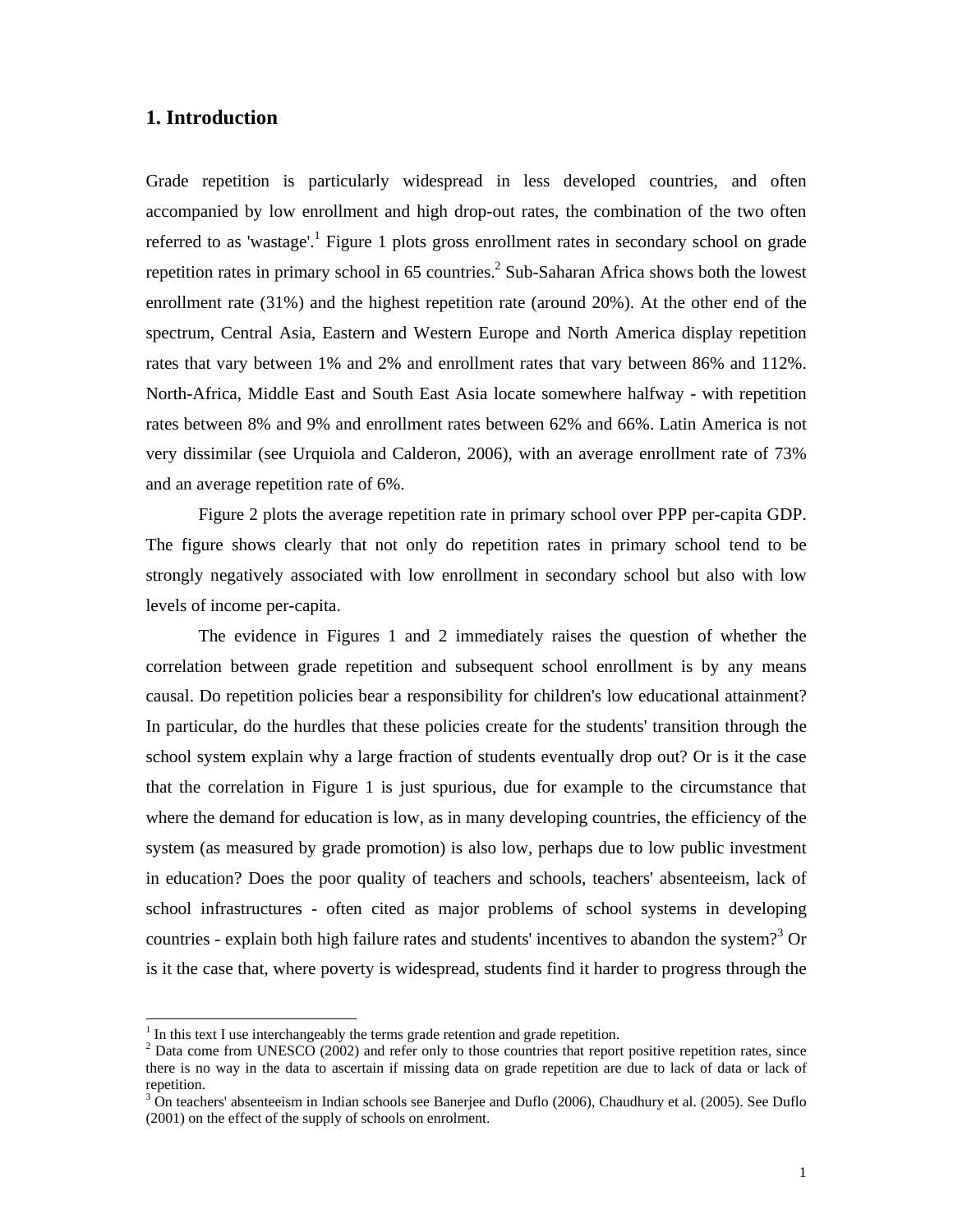system due to malnutrition, lack of financial resources (coupled with credit constrains) or the higher opportunity cost of attending school, hence leading to both repetition and drop-out?

The desirability of a grade retention policy is a controversial issue. Even in the USA (not in the figures), where grade retention is widespread, there is a heated debate on the merits and demerits of this policy.<sup>4</sup> In his 1998 State of the Union Address, President Clinton called for an end to 'social promotion' (i.e. the widespread practice of passing students failing to meet performance standards), and several school districts have followed suit. This debate reflects a substantial disagreement on whether, on the whole, grade repetition is beneficial to students and the society at large, and more fundamentally the circumstance that there are both costs and benefits associated to this policy. On the one hand, there is a widespread view among psychologists and part of the pedagogical profession that early grade failure does not lead to improvements in school achievement (McCoy and Reynolds, 1999), while raising drop-out (Jimerson et al., 2002), with negative - or at least non-positive - effects on socioemotional adjustment (Jimerson et al., 1997).<sup>5</sup> Low self-esteem - possibly due to a student being disenfranchised or stigmatized by peers, teachers or family -, lower expectations on the part of the student or the environment around him, or the cost of having to readjust to a new class (and possibly a new teacher) as a result of repetition, might worsen a student's school outcomes. This might even result in a student dropping out of school if he is older than compulsory schooling age (or above compulsory schooling level), or even before this, when enforcement of compulsory schooling laws is lax, as in many developing countries.<sup>6</sup>

A different view emphasizes the benefits of grade repetition. Grade retention might reinforce a student's knowledge or discipline, with potential beneficial effects on his outcomes. Additional exposure to teaching, especially in early grades, might strengthen a student's background making him more apt - and hence presumably more likely - to pursue higher levels of education. Repetition might in addition help improve the quality of the match between the school and the student. This happens if a child's development makes him more apt to attend a certain grade at a later age, or if changing peers and possibly teachers leads to an increase in a child's productivity. According to this view, grade repetition is potentially an efficient mechanism to reallocate students to classes.

<sup>&</sup>lt;sup>4</sup> Although the Department of Education does not provide official figures on repetition, estimates for the USA (not in the figure) from the CPS show that around 12% of individuals aged 12-15 have repeated at least a grade  $\frac{(Cascio, 2005)}{5}$ 

For a less negative view of the effect of grade repetition see Alexander et al. (2003).

<sup>&</sup>lt;sup>6</sup> The potential effect of grade failure on drop-out makes the problem of grade repetition less apparent - if dropout happens immediately after grade failure - but the consequences of grade failure not less serious.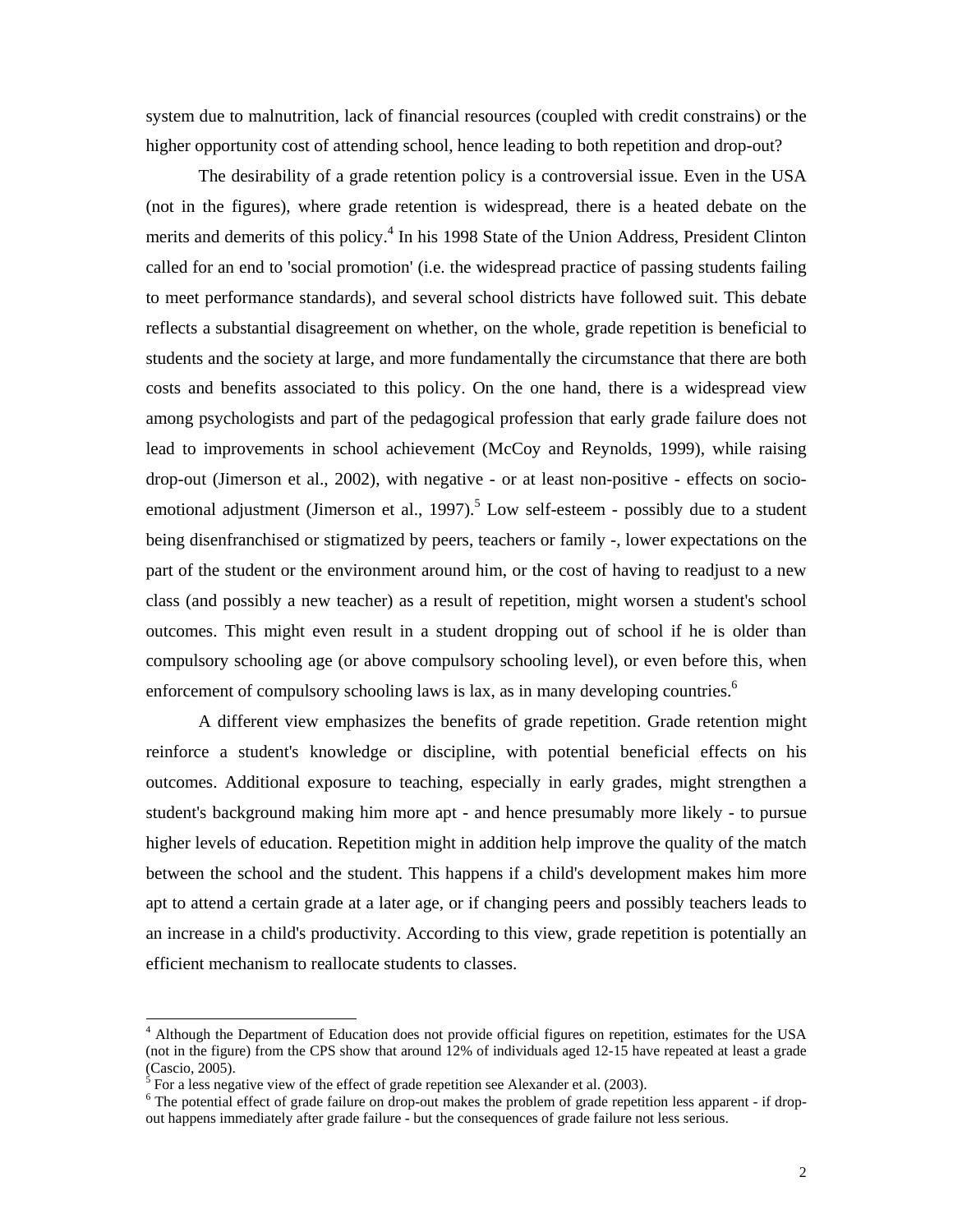Possibly, however, the strongest argument in favor of grade repetition is that it acts as a deterrent against students' poor school performance. By inflicting a high penalty to underperformers, this policy creates an incentive for students to increase their school effort (see Jacob, 2005) on the incentive effect of high stakes exams on students' test scores and learning), although this might come at a cost, since students take longer to transit through the school system. Experiencing the penalty of repeating a grade might also make repeaters less likely to wanting to experience this again, hence creating an incentive to improve their school performance, possibly because of the increasing marginal cost of repeating an additional grade.

Although there is a rather copious body of research on the determinants of grade repetition, convincing quasi-experimental evidence on its effect on students' outcomes is still scarce, especially for developing countries and this paper aims at filling this gap.<sup>7</sup>

The main difficulty in identifying the effect of grade failure on subsequent school outcomes is that latent school outcomes - i.e. the ones which would be observed in the absence of grade retention - and the propensity to fail a grade are likely to be simultaneously determined. Similarly to the spurious cross-country correlation discussed above, characteristics of the pupil - such as his ability or motivation - together with characteristics of his environment - such as his family or neighborhood – and school are likely to affect both the probability that a student will fail a grade and his probability of being in school and, conditional on this, his school outcomes. In addition, current poor school performance might itself be a cause of both current grade failure and future poor school outcomes. Similarly, a student's decision to drop out of school during a certain school year might simply result in this student failing that grade, inducing some reverse causality between drop-out and grade retention. Because many of the variables simultaneously affecting grade failure and latent school outcomes are typically unobservable on the part of the researcher, and because of the potential reverse causality between drop-out and grade failure, simple (conditional or

<sup>&</sup>lt;sup>7</sup> Evidence on the determinants of grade repetition illustrates a causal relationship between family socioeconomic status (Oreopoulos et al., 2006 for evidence on parental education, Maurin and Goux, 2005 for evidence on residential overcrowding), educational inputs (Pischke, 2003) for evidence on the length of the school year) and early childhood interventions (Currie and Neidel, 2004) for evidence on Head Start) on the one hand, and grade retention (often measured as accumulated age-grade distortion) on the other. For less developed countries, there is also ample evidence that family background and school inputs are important determinants of grade failure (Gomes-Neto and Hanushek,, 1994 for Brazil and Patrinos and Psacharopoulos, 1996 for Bolivia and Guatemala). Evidence from Colombia based on a randomized school voucher program illustrates the positive effect of increased school choice and the ability to afford private education on promotion rates (Angrist et al., 2002). Conditional and unconditional cash transfers also appear to have a positive effect on grade promotion (Behrman et al., 2001), Schady and Araujo (2005) although potentially they might create distorted incentives if conditional on enrollment (Dubois et al., 2004).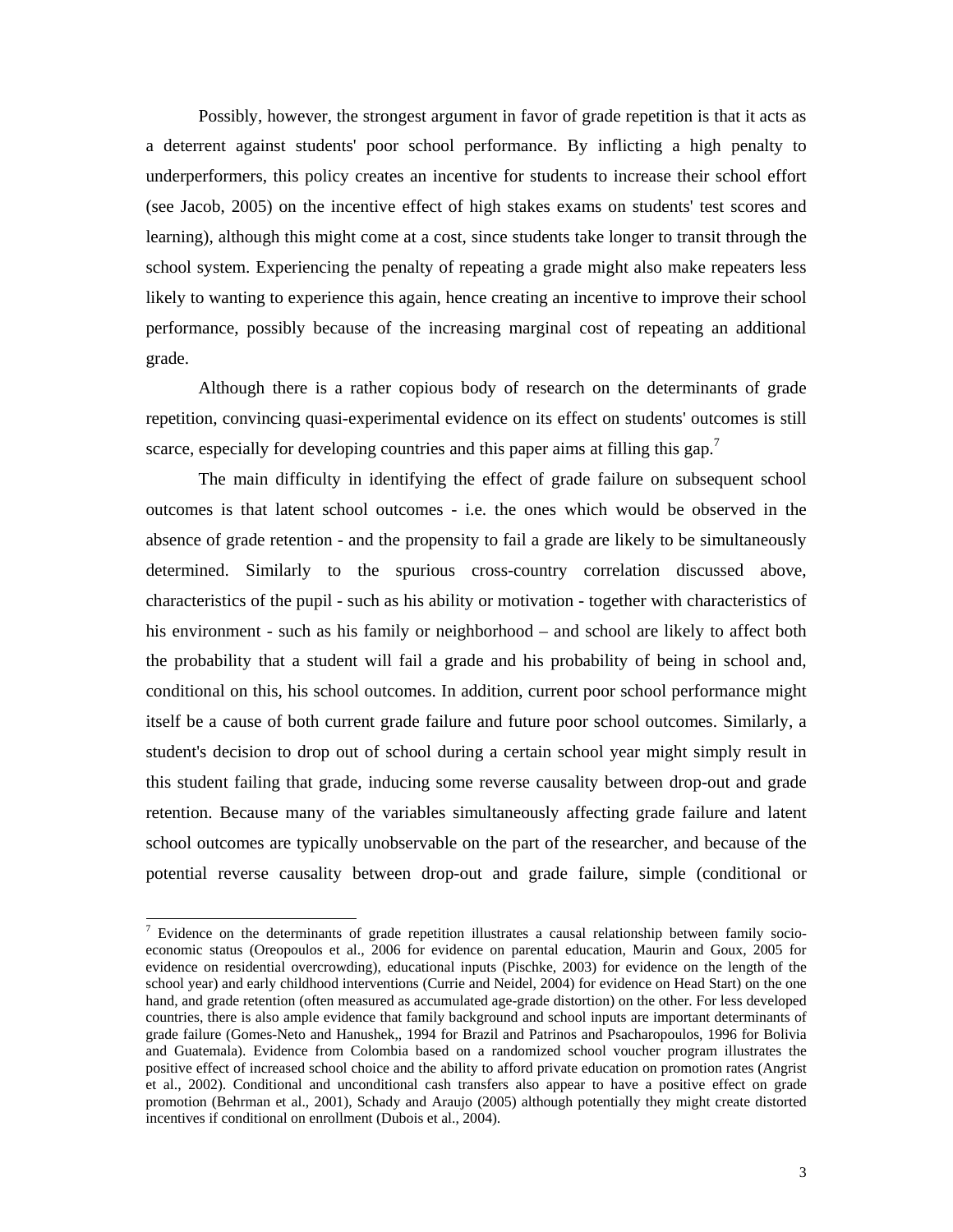unconditional) correlations between grade failure and school outcomes are unlikely to provide a good indication of the causal effect of grade failure on subsequent school outcomes. Because of the confounding effects listed above, most likely such correlations will tend to overestimate the impact of grade failure on subsequent school outcomes.

Two papers, both for the US, account explicitly for the potential endogeneity of failure rates. Jacob and Lefgren (2004) use the discontinuous relationship between test scores and promotion to assess the casual impact of grade repetition on achievement among Chicago public school students in third and sixth grade. Their results show a positive short-term effect of grade retention on third graders' achievement and no effect on sixth graders'. Eide and Showalter (2001) use the US high School and Beyond Survey to assess the impact of grade retention on drop-out rates and earnings later in life. Using the variation in age of entry into kindergarten across US states as an instrument for repetition - an instrument whose validity appears questionable - they conclude that for white students, grade repetition tends to lower the drop-out rate and increase earnings, although results cannot be told statistically apart from zero.

In order to circumvent this classical identification problem, in this paper I suggest using a rule in force in secondary Junior High school in Uruguay - a country with remarkably high repetition rates- that establishes <u>automatic</u> grade failure for those pupils missing more than 25 days during the school year. I exploit the discontinuity in grade advancement induced by this rule to asses the causal impact of grade failure on drop-out rates and school attainment later in life. Effectively, I compare individuals to the left and to the right to the discontinuity point in a given year, and follow their school progression over time. As discussed in the text, this design attempts to mimic random assignment of grade failure and - under some assumptions - allows one to answer the question of what effect grade failure has on a student's performance net of confounding factors or reverse causality.

Using administrative data on a sample of around 100,000 students in public nonvocational Junior High school (grades 7-9), I find pronounced and statistically significant negative effects of grade failure on later school outcomes. Not only does grade failure induce students to drop-out at the end of the school year when failure occurs, but its effects appear long lasting. Both failers and repeaters, i.e. those who fail a grade and stay on, stay shorter in school than non-failers and end up with less accumulated education, implying high costs of failing a grade.

One concern with this the regression estimates is that the variable whose discontinuous relationship with failure rates I use to identify, namely number of school days,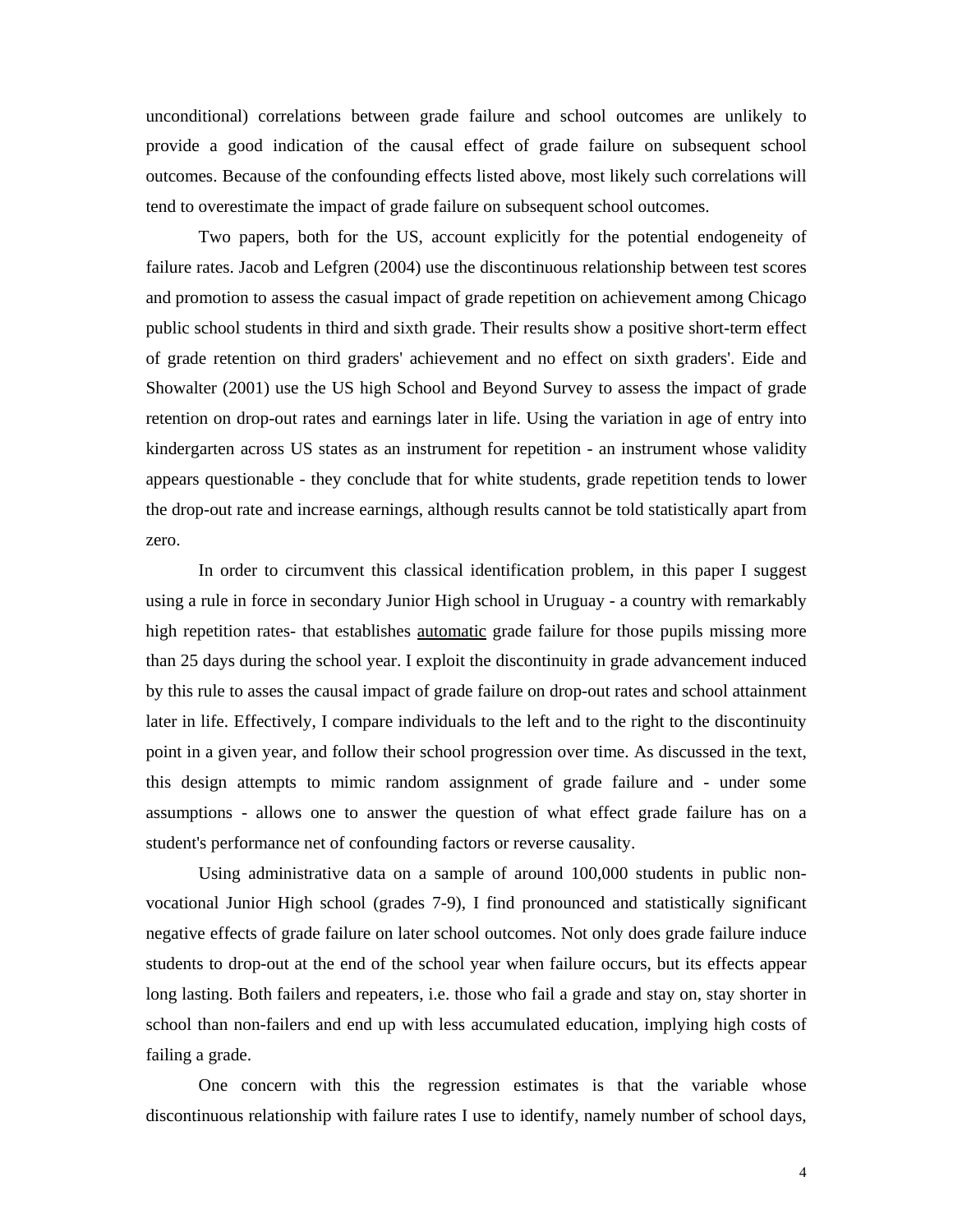is to some extent under the students' control (and potentially the school's control if records of missed days can be manipulated). This might be particularly problematic if students with otherwise better (worse) latent school outcomes end up disproportionately locating below (above) 25 days. In this case, one might end up overestimating the cost of grade failure, since one would erroneously attribute the poor performance of individuals above the threshold to the effect of the policy. Indeed, evidence of a discontinuity in the density of missed school days exactly at the 25 days threshold raises potential concerns of non random assignment around the threshold (Lee, 2005 and McCrary, 2007). Using a simple dynamic investment model of students' absenteeism, I show however that this feature of the data is not necessarily troublesome for identification. This is confirmed by the data. First, I show that the inclusion of the (admittedly few) observable controls available in the data set leads to point estimates that are very similar. Second, I present evidence based on a different identification strategy, namely differences-in-differences, that is based on a change in the regime of grade promotion and does not rely on random assignment around the discontinuity point. Reassuringly, this alternative estimation method leads to similar conclusions, suggesting that non-random sorting of individuals around the threshold is unlikely to be a major source of concern in this application.

Although in the analysis I largely focus on the consequences of this policy among those who happen to experience the penalty of failing a grade, the data show some clear behavioral responses even among those who do not fail, presumably associated to the deterrence effect of the policy. In the conclusions to this paper I try to contrast what I estimate being the costs of the policy to its benefits induced by the deterrence effect.

The structure of the paper is as follows. Section 2 provides background information on the school system in Uruguay. Section 3 presents the basic data. Section 4 discusses the specification of the regression model and the identification behind the empirical strategy proposed. Section 5 presents the regression results and Section 6 finally concludes.

#### **2. The School System in Uruguay: Background**

Uruguay is one of the smallest  $(176,220 \text{ km}^2)$  countries in Latin America. Population in 2005 was about 3.4 million, approximately half of which in the metropolitan area of Montevideo, the capital city. Despite Uruguay being an early starter in the process of development, over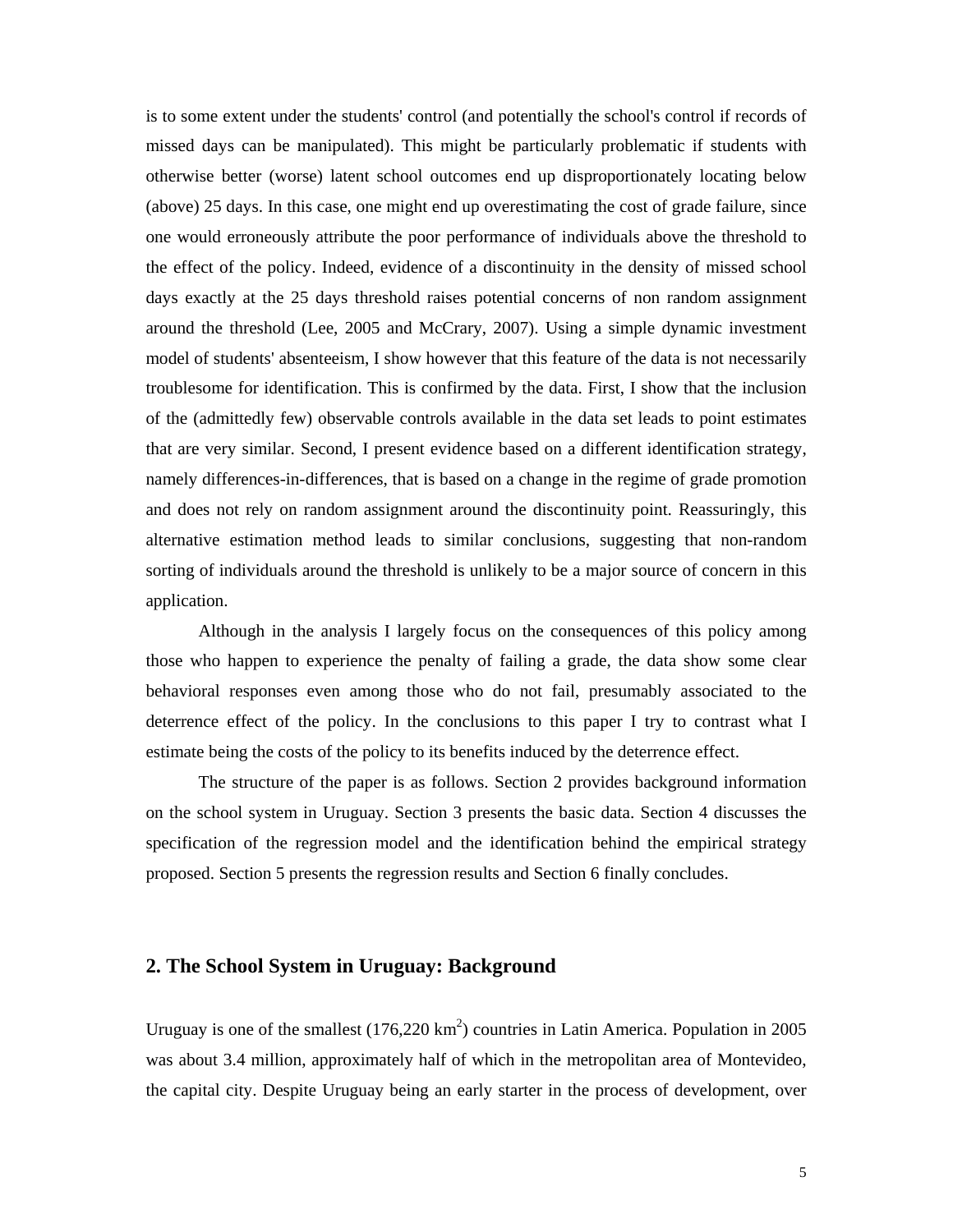the last century the country has grown at a very slow pace. While per-capita GDP in 1870 was approximately equal to the contemporaneous per-capita income in the USA, by the end of the last century this ratio was around 30% (Maddison, 2004). Nowadays the share of population below the poverty line is about 21% (CIA, 2005).

Uruguay boasts a long tradition of publicly provided education and social inclusion. Primary school was made compulsory in 1877, universal primary schooling was achieved in the 1950s and the literacy rate is among the highest in the region (97% for men and 98% for women). The school system is organized into three basic cycles: Primary Education (*Education Primaria*, grades 1-6, theoretical ages 6-11), Junior High (*Ciclo Básico,* grades 7- 9, theoretical ages 12-14) and Senior High (*Education Secundaria*, grades 10-12, theoretical ages  $15{\text -}17$ ).<sup>8</sup> This is summarized in Chart 1. Primary and Junior High school are compulsory.9 Junior and Senior secondary education are offered in both *Liceos*, i.e. nonvocational secondary schools, and in vocational colleges, *UTU*s (*Universidad del Trabajo del Uruguay,* literally the Uruguayan Employment University). In 2000, enrollment in *Ciclo Básico* was in the order of 115,154 students, around 87% of which in *Liceos*. Not dissimilar from many other Latin American countries, private fee-based education is widespread at all levels. This covers respectively 9% of primary school enrolment and about 15% of secondary school enrolment.

Even if Uruguay still ranks high in terms of educational outcomes compared to the rest of Latin America (with only Argentina, Chile and Peru showing higher average years of education), its education system is not problem free.<sup>10</sup> From 1960 to 2000 for example, while average years of education in the population over 25 in the USA has risen by around 4.5 years (from 8.7 to 12.2), in Uruguay this growth has been in the order of 2.1 years (from 5.1 to 7.2) (Barro and Lee, 2001).

While enrolment in primary school is timely, and completion of primary education almost universal, the system is unable to retain a large share of students in *Ciclo Básico*  (Furtado, 2003; Da Silveira and Queirolo, 1998). Data from a specific education module administered in conjunction with the National Household Survey (*Encuesta Continua des Hogares*) of 2001 show that 42% of individuals aged 15 to 17, i.e. of post-compulsory school

<sup>&</sup>lt;sup>8</sup> Since 2002, an additional year of compulsory pre-primary education for 5 years old has been introduced.

<sup>&</sup>lt;sup>9</sup> Minimum working age over the period of analysis was 14 (hence lower than the minimum age required to complete compulsory education). The circumstance that minimum working age is lower than minimum compulsory age is not unique to Uruguay. Similar disciplines were in force in several US states at the beginning of the last century. Special provisions are made for working students in terms of night schools.

<sup>&</sup>lt;sup>10</sup> See Bucheli and Casacuberta (2000). Starting from the mid 1990s and in recognition of these problems a very ambitious reform of the educational system has taken place (ANEP, 2000).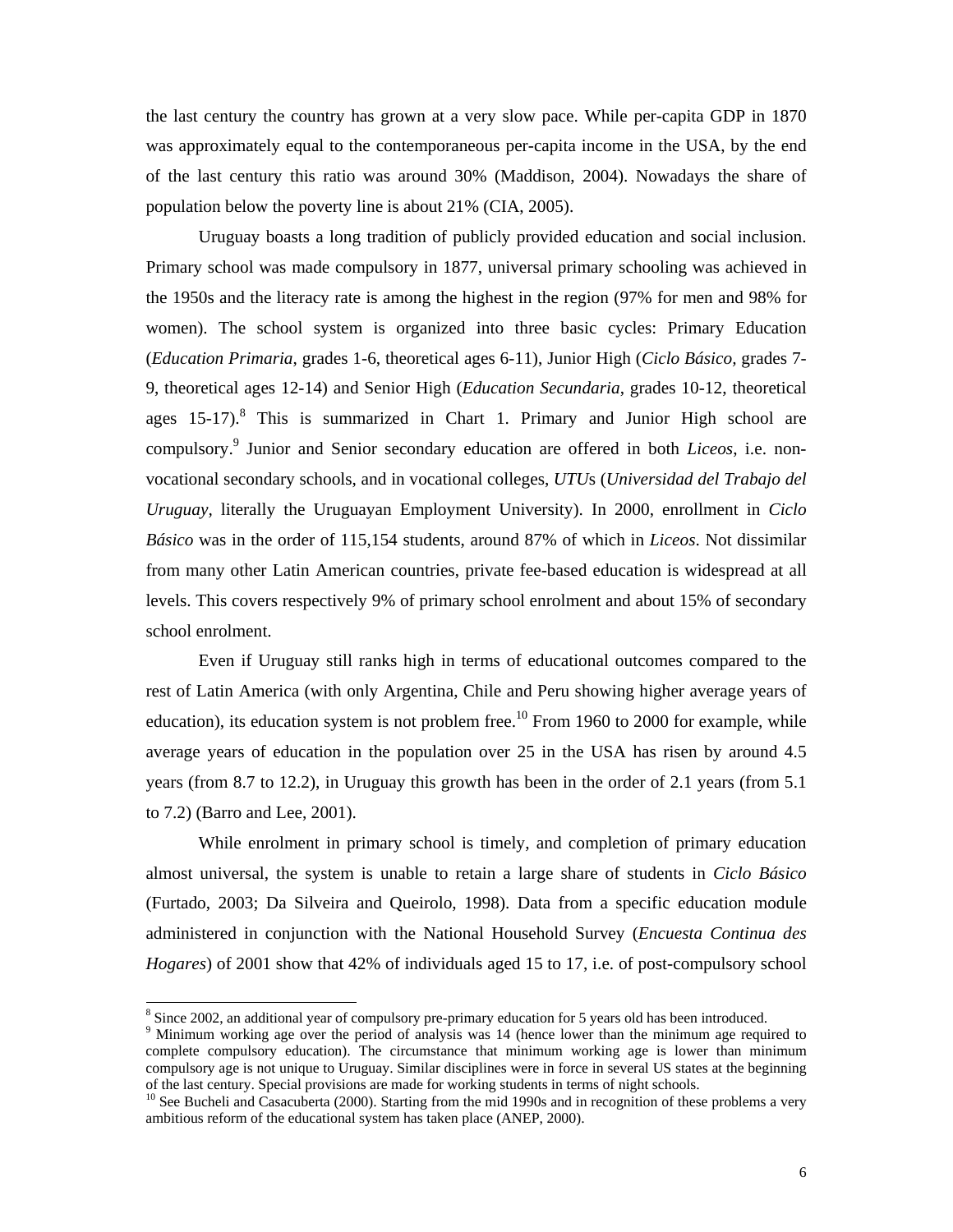age, have not yet completed *Ciclo Básico*. In the age group 24-29, around 20% of individuals declare never having started *Ciclo Básico* and, among those who started this school cycle, around 16% declare not having completed it. This possibly suggests that students get discouraged or find their poor school ability revealed as they cross the system. One of the hurdles that students find during their progression through the school system is the high probability of failing a grade in both primary and secondary school. Around one in three children in *Ciclo Básico* fail each year.

Grade progression in *Ciclo Básico* depends on the student fulfilling two conditions: the first relates to attainment during the school year and the second to absenteeism. These rules apply to the school years 1996 and 1997 and are summarized in Chart 2. In 1998 the system was reformed, as explained later in the paper. $11$ 

At the end of each school year (that goes from March to December), students are assigned a mark for each of the 12 taught subjects based on their performance during the year. Students pass a subject if they get a mark above a given threshold. Those who fail a subject must eventually re-take it during subsequent exam sessions. The first opportunity for retaking exams is just before the beginning of the subsequent school year, in February, following a short remedial course. Subsequent re-take exams take place in July and December of each year. The first condition for grade promotion is that at the beginning of each school year (i.e. after the February re-take session) the student has no more than three accumulated 'debts' from any previous year that he has not in the meantime cleared.

The second condition that must be simultaneously fulfilled is that the student has accumulated no more than 20 missed school days during the year.<sup>12</sup> A student fulfilling both conditions is automatically entitled to grade advancement. Discretion on the part of the school is allowed provided the student has missed no more than 25 days of school (provided again he has no more than three pending subjects). Grade failure is automatic with more than 25 days of absence or with more than three pending subjects.<sup>13</sup> In the rest of the paper I

<sup>&</sup>lt;sup>11</sup> The discipline mentioned here (ANEP, 1996) refers to old *curriculum* (*Plan 86*). In 1996 a new curriculum was introduced (*Plan 96*) that changed both the content and the structure of teaching, the length of the school day (from 3.5 hours to 5 hours) and the rules determining promotion. As *Plan 96* was introduced experimentally in a few schools (*Liceos Pilotos*), the majority of students in 1996 and 1997 were still under the old Plan. Regression results below refer to both *Liceos Plan 86* and *Pilotos*. Results (not reported) are virtually unchanged

<sup>&</sup>lt;sup>12</sup> For the purpose of computing missed school days, any justified absence for medical reasons or any other "serious" reason counts half a day. Missed school days are approximated to the lowest integer for the purpose of grade promotion.

<sup>13</sup> It is not immediately clear why such a sharp rule relating grade promotion to absenteeism (in addition to performance) is in place. It is difficult to imagine this being generated by some efficient incentive contract. In addition, this is likely to penalize more disadvantaged children, with lower school attachment and potentially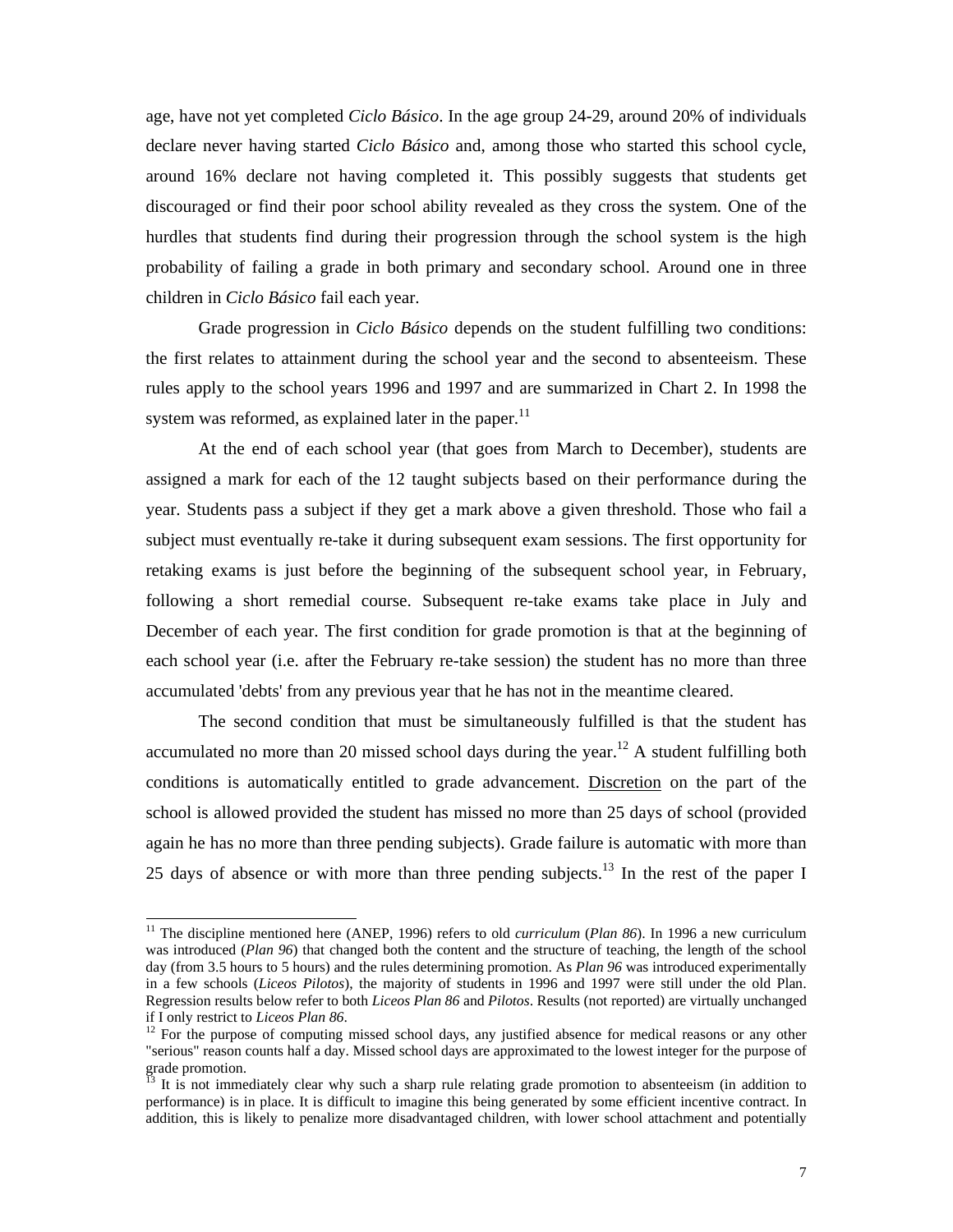exploit this rule in order to identify the effect of grade failure on students' subsequent school performance.

#### **3. Data**

-

For the purpose of this analysis I have assembled administrative micro data on students in (almost) all public non-vocational high schools (both Junior and Senior, i.e. grades 7 to 12) in the country. The data, which are described in detail in the Data Appendix, refer to the school years 1996 to 2001 and they report information on the institution and grade attended, whether the student passed or failed that grade, and number of missed school days. Because a unique identifier refers to each pupil, observations across years can be linked. In the following I restrict to individuals who transited through Junior High (grades 7-9) between 1996 and 1997 and I follow their school progression (in both Junior and Senior High) up to (potentially) 2001.

There are some important limitations to the data. First, they do not provide information on students' end of year marks or number of pending subjects, one of the variables affecting grade promotion. Second, the data exclude *UTU*'s and private institutions. Because of this, I can only measure whether a student is retained within the public nonvocational system but I am unable to distinguish those leaving the educational system *tout court* from those moving to private or vocational intuitions. I attempt to address the potential bias in the estimates induced by this margin of adjustment at the end of the paper. Third, since there is no information on promotion or failure in 1999 and 2001, I measure school progression as maximum grade attended (as opposed to completed).

Table 1 provides some descriptive statistics. The left panel of the table refers to the entire sample, the middle panel to those who fail, and the right panel to those who pass. Each observation refers to an individual-grade observation. Overall, there are 149,983 observations in the sample and 100,862 individuals. Each column of the table refers to a separate grade. The number of individuals falls from seventh grade (accounting for about 40% of the sample) to ninth grade (accounting for about 29% of the sample). This reflects the pyramidal structure of secondary schools in Uruguay. This in turn is due to school drop-out rather than to differential retention rates across grades. Average age distortion (age-grade-6) increases from

higher gains from exposure to teaching. Most likely this works as an anti-vagrancy device (see Katz and Goldin,  $2003$ ) for a similar rationale underlying compulsory schooling laws in  $20<sup>th</sup>$  century US).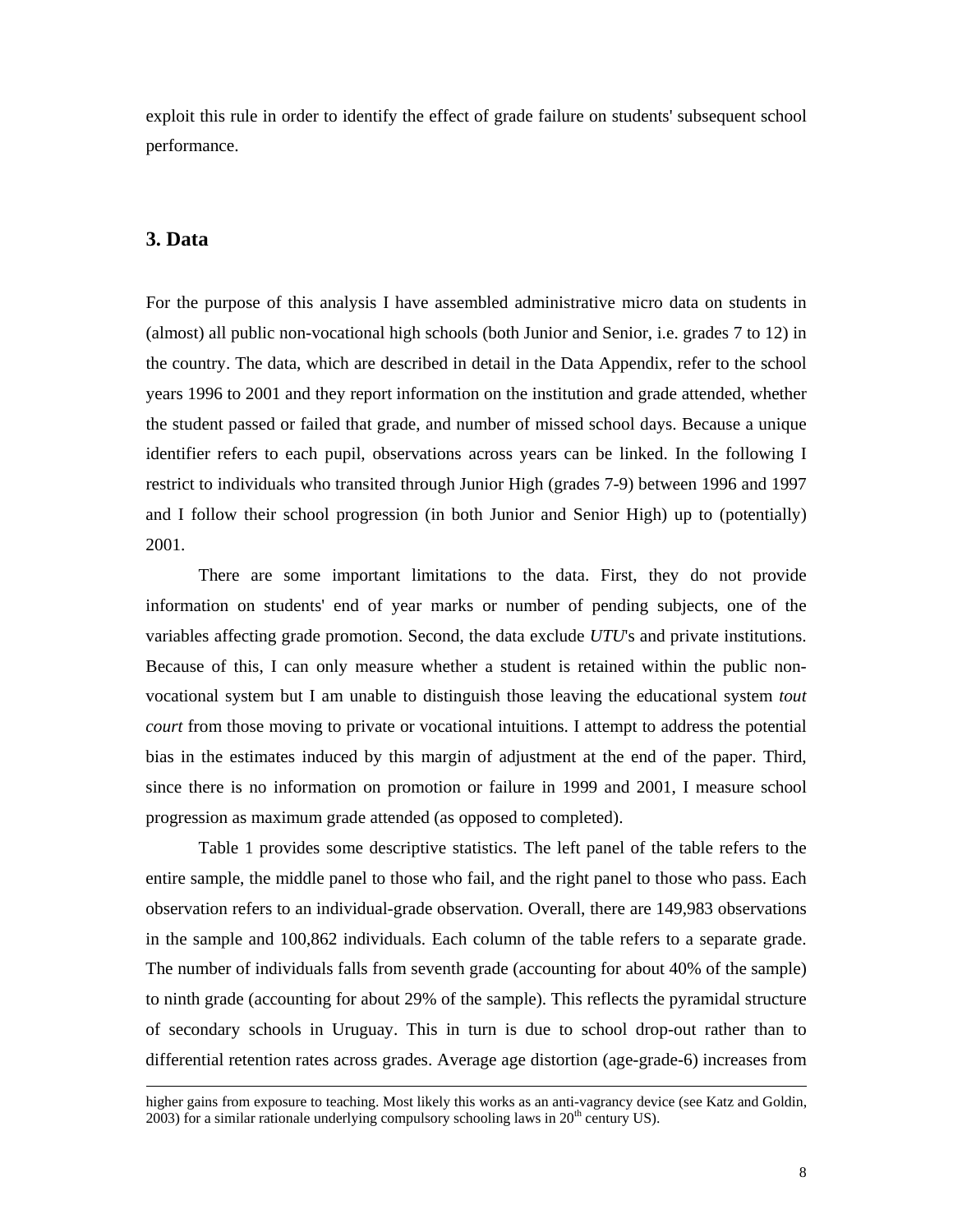0.64 in seventh grade to 0.94 in ninth grades, a sign of a modest delay in school progression. Arguably, those in ninth grade are more likely to have started at an earlier age and not to have repeated before compared to those in seventh grade, so this number provides a lower bound for the delay in school progression in the absence of selective drop-out. Girls tend to be more represented the higher the grade, suggesting larger drop-out among boys. Missed school days are in the order of 18-20. Since the school year is approximately 180 days, this implies an average absenteeism rate in the order of 10-12%. Failure rates are in the order of 30%. Both repetition and absenteeism are the highest in ninth grade and the lowest in eighth grade.

Data on outcomes are right censored since some individuals will still be in school in 2001. Censored observations include both those who have not dropped out and are still in school because they could not have theoretically done so under normal progression (e.g. those in seventh grade in 1997) or those who are still in school because of later failure (e.g. those in eighth grade in 1997 who fail ninth grade in 1998). The data clearly illustrate the extent of censoring. The proportion of individuals still in the sample in year 2001 varies from 47% to 16% moving from seventh to ninth grade.

As an outcome variable at this stage, I examine a student's number of additional school grades attended by the end of the period of observation. This is the difference between maximum grade attended by 2001 and the grade where the student was observed in *Ciclo Básico* in 1996 or 1997. This variable potentially ranges from zero (for those who drop out immediately or repeaters who fail again and then drop out) to 5 (if individuals are observed in 1996 in seventh grade and progress smoothly to twelfth grade by 2001). Since, mechanically, grade failers have to be exposed to one extra year of schooling in order to potentially make up for the lost year due to repetition, I allow failers to be followed for one more year compared to non-failers. I do so by censoring observations to the year 2000 for passers and following failers until 2001. The number of additional grades attended falls from around 2 for those observed in seventh grade to 1.5 for those observed attending ninth grade. This is obviously a reflection of the fact that the number of grades left falls as the grade attended increases. However, this variable does not fall one to one with the initial grade attended. This is the reflection of those attending ninth grade being a selected sample of individuals (those with higher probability of staying on and progressing faster).

An analysis of the differences between grade failers and non-failers illustrates that, along all the observable dimensions, failers perform worse than non-failers. Compared to non-failers, failers are between 0.5 and 0.9 year older, and they tend on average to miss school 4 to 5 times more. Higher absenteeism among failers might be the result of failure and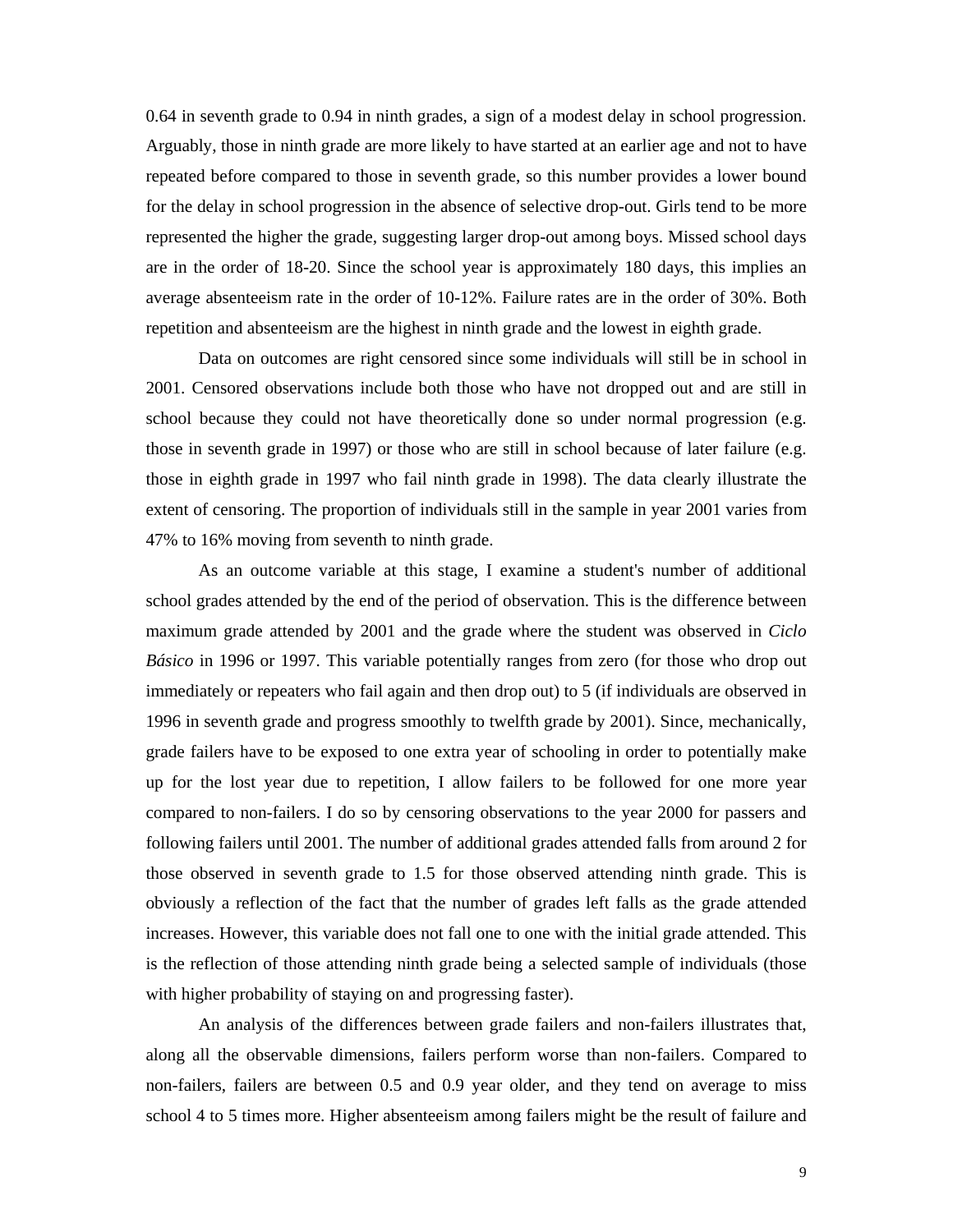absenteeism being both correlated with the student's motivation, cost of - or return to attending school, might be due to the circumstance that school days are an input in the child's education production function, or simply be the mechanical effect of the rule linking absenteeism to failure. Boys are much more likely to repeat a grade than girls (34% compared to 26%). This fact is not unique to Uruguay, although it is not obvious whether this is due to differential school ability, differential socio-emotional development, differential opportunity costs (e.g. boys having better labor market opportunities than girls) or other factors. When I move to outcomes, failers perform much worse than non-failers. If failers were identical to non-failers and grade failure only delayed progression, one would expect failers and nonfailers to attain the same number of additional grades. In fact, the data show that failers accumulate on average between 2 and 1.5 less years of schooling compared to non-failers suggesting unequivocally worse outcomes for failers than non-failers. This difference is likely to underestimate the true gap in the number of additional grades attended by the end of their school career between failers and non-failers, since the proportion of censored observations is much lower for failers than non-failers (between 56 and 8 p.p. depending on grade). Obviously, though, the negative correlation between failure and later outcomes is not necessarily indicative of a negative effect of grade failure. As already stressed in the introduction, failers are likely to do worse than non-failers for reasons other than failure itself.

#### **4. Specification and Identification**

In this section I devise a regression strategy aimed at identifying the impact of grade failure on school outcomes that is based on the (fuzzy) discontinuity in failure rates implicit in the rule described above. By using a regression model, this allows me to control for the observed characteristics of students and their schools as well for the potential bias in the regression coefficients that stems from differential censoring in school outcomes across individuals originally observed in different grades (7, 8 or 9) or different years (1996 or 1997). In this section I also discuss the identification assumptions underlying the consistency of the proposed estimator.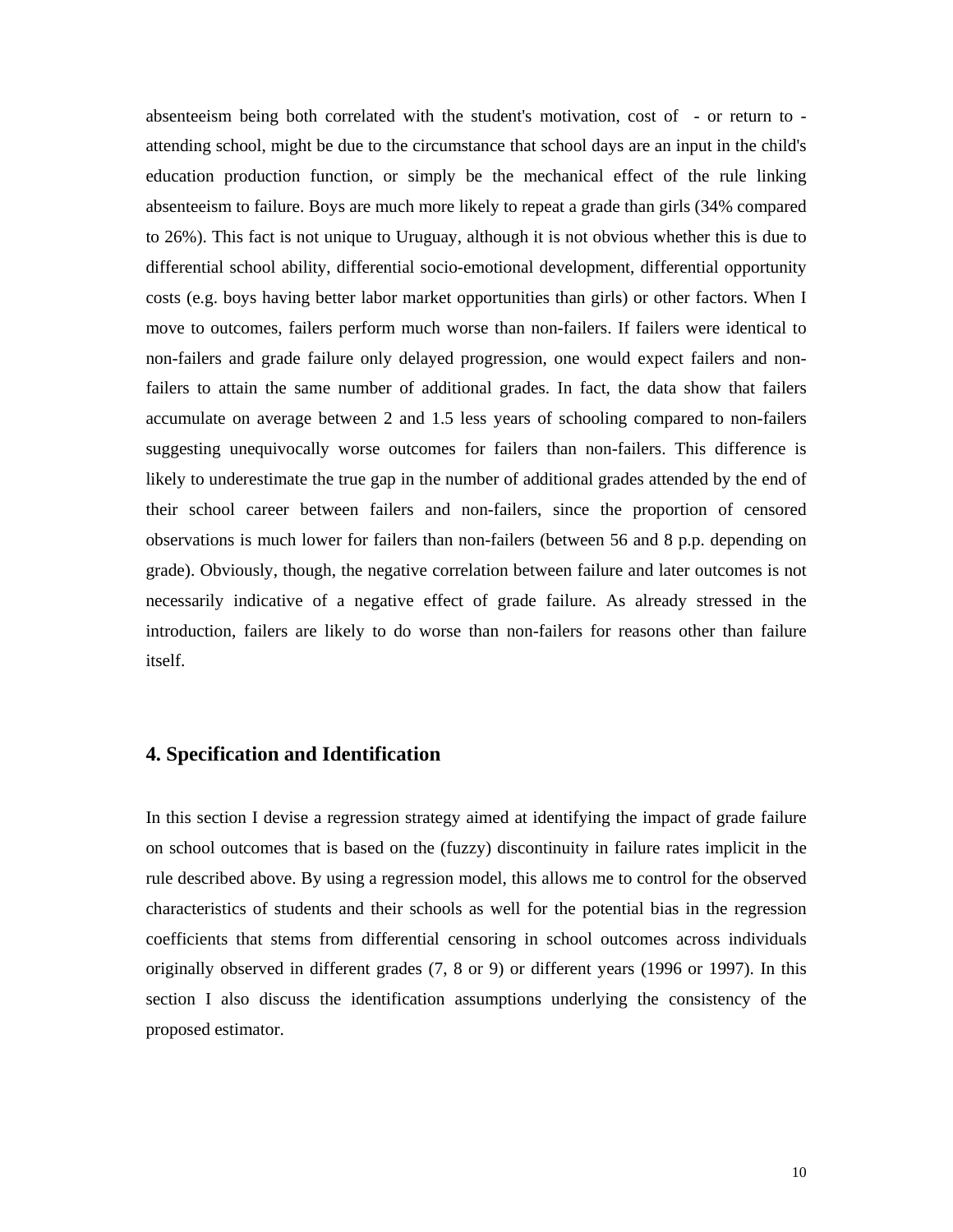Ignoring for simplicity other covariates, suppose that school outcomes *Y* depend additively on a continuous function  $f(.)$  in the number of missed school days,  $D$ , and on grade failure, *F*:

(1) 
$$
Y = \beta_0 + \beta_1 F + f(D) + u
$$

where  $u$  is an error term. The error term potentially includes a student's past attainment as well as other unobserved determinants of performance. As already pointed out, the OLS estimate of equation (1) is biased if *u* is correlated with *F* due to unobserved heterogeneity of reverse causality.

In order to circumvent this problem, I suggest using the discontinuity in the failure rate at 25 missed school days as an instrument for failure rates in (1). Consistent with the rule, I assume that failure is a continuous function of missed school days *g*(*D*) plus a dummy for 26 or more missed school days *P*=I(*D*>25):

$$
(2) \qquad F = \gamma_0 + \gamma_1 P + g(D) + v
$$

-

One can use (2) as a first stage equation for *F* and obtain and instrumental variable estimate of  $\beta_l$  from (1). This is a classical (Fuzzy) Regression Discontinuity (RD) estimator. The identification assumption underlying the consistency of the IV estimate is that school progression varies continuously around 25 missed school days if not for the rule governing grade failure (Hahn et al.,  $2002$ ).<sup>14</sup> For this IV estimate to carry a causal interpretation hence one requires that individuals do not sort around the discontinuity point based on unobserved determinants of the outcome variable  $(u)$ , i.e. that assignment around the discontinuity is as good as random assignment.

Figure 3 plots the probability of failing a grade on the number of missed school days (equation (2) for those with a number of missed school days between 1 and 35. While the probability of failing a grade is less than 0.5% for those with 1 missed school day, this raises to around 51% at 25 days of absence. Again, this is due to the number of missed school days proxying for a student's unobserved motivation, the opportunity cost of (or returns to) attending school, might reflect the circumstance that worse performing students have a lower incentive to attend school because they expect to fail the grade anyway, or simply be due to the fact that school days enter as inputs in the education production function. One can notice acceleration in the failure rate after 20 days of missed school but no obvious discontinuity. What is potentially more interesting is that, after 25 missed school days, the probability of

<sup>&</sup>lt;sup>14</sup> There are plenty of applications of the RD design to schooling data. Typically, procedures and regulations attaining to students', teachers' or schools' behavior lead to discontinuities in treatment. See for example Angrist and Lavy (1999), van der Klaauw (2002), Jacob and Lefgren (2004), Urquiola (2006).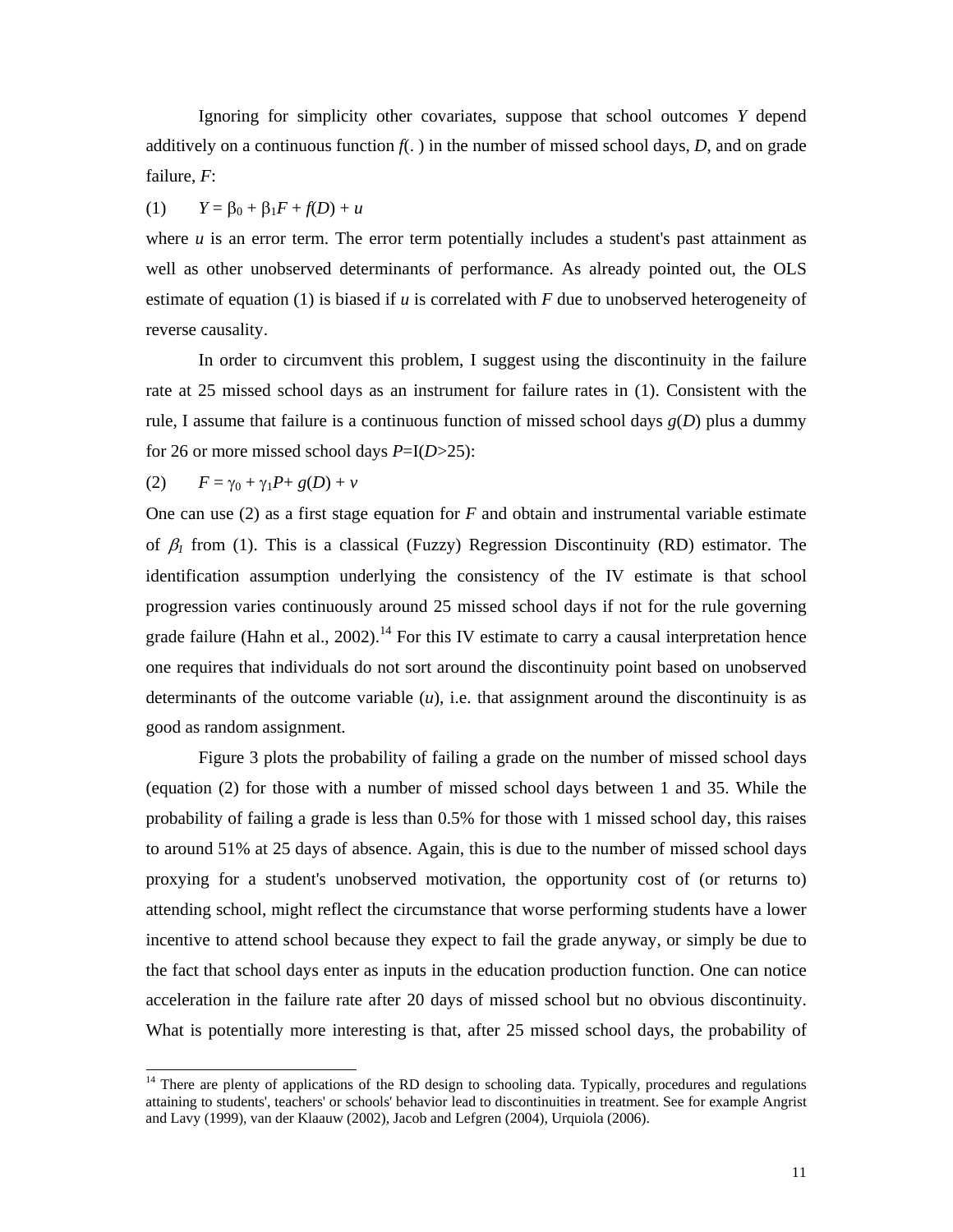grade failure jumps to around 95% and it grows only modesty afterwards. This is consistent with the rule establishing automatic grade failure after 25 days of absence (although it also suggests non-perfect enforcement).<sup>15</sup>

 Since grade failure is a discontinuous function of missed school days*,* for failure rates to have an effect on school outcomes, one would expect outcomes to vary discontinuously at 25 missed school days too. Figure 4 analyzes the correlation between additional grades attended (up to 2001 for failers and up to 2000 for passers) and missed school days for those in *Ciclo Básico* between 1996 and 1997 (reduced form equation). The number of additional grades attended falls monotonically with number of missed school days in *Ciclo Básico.* While those with 1 missed school day accumulate on average 3.3 additional years of schooling, this number is about 0.4 for those with 35 days of absence. For the same reasons mentioned above, this negative correlation is expected. More interesting, though, is the sharp discontinuity in the outcome variable that is apparent between 25 and 26 missed school days*.* This is a fall of around half a year from around 1.1 at 25 days to 0.7 years at 26 days. Because this is the mirror image of the effect of missed school days on grade failure in Figure 3, and if one is willing to assume that assignment around the discontinuity point is as good as random assignment, this can be taken as evidence of grade failure having a causal negative effect on school outcomes.

However, in this case, where the running variable is potentially under the agent's control, one might be concerned that assignment around the discontinuity point is not random, invalidating the conditions required for consistency of the RD estimator (Lee, 2005; McCrary, 2007). For example, if pupils with better latent school outcomes are more able to sort strategically below the threshold, perhaps because unexpected shocks to their attendance rates outside their controls are less likely to hit them or because they have a greater ability to keep track of how many missed school days they accumulate day by day, the IV estimate will tend to overestimate the effect of grade failure on school outcomes. In addition, records of missed school days could be in principle manipulated by schools or teachers (see Jacob, 2005) for evidence of the potentially distortionary effect of incentives on teachers' behavior, and Jacob and Levitt, 2003 for evidence on teachers' cheating in response to incentives). This might be a concern if students with different latent outcomes are treated differently. Anecdotic evidence suggests that teachers and schools are not alien to record manipulation. This in turn might be due to a teacher being corrupt or if high failure rates act as a signal to

<sup>&</sup>lt;sup>15</sup> Under special circumstances (i.e. children with special needs, or chronic diseases) the 25 days rule can be waived.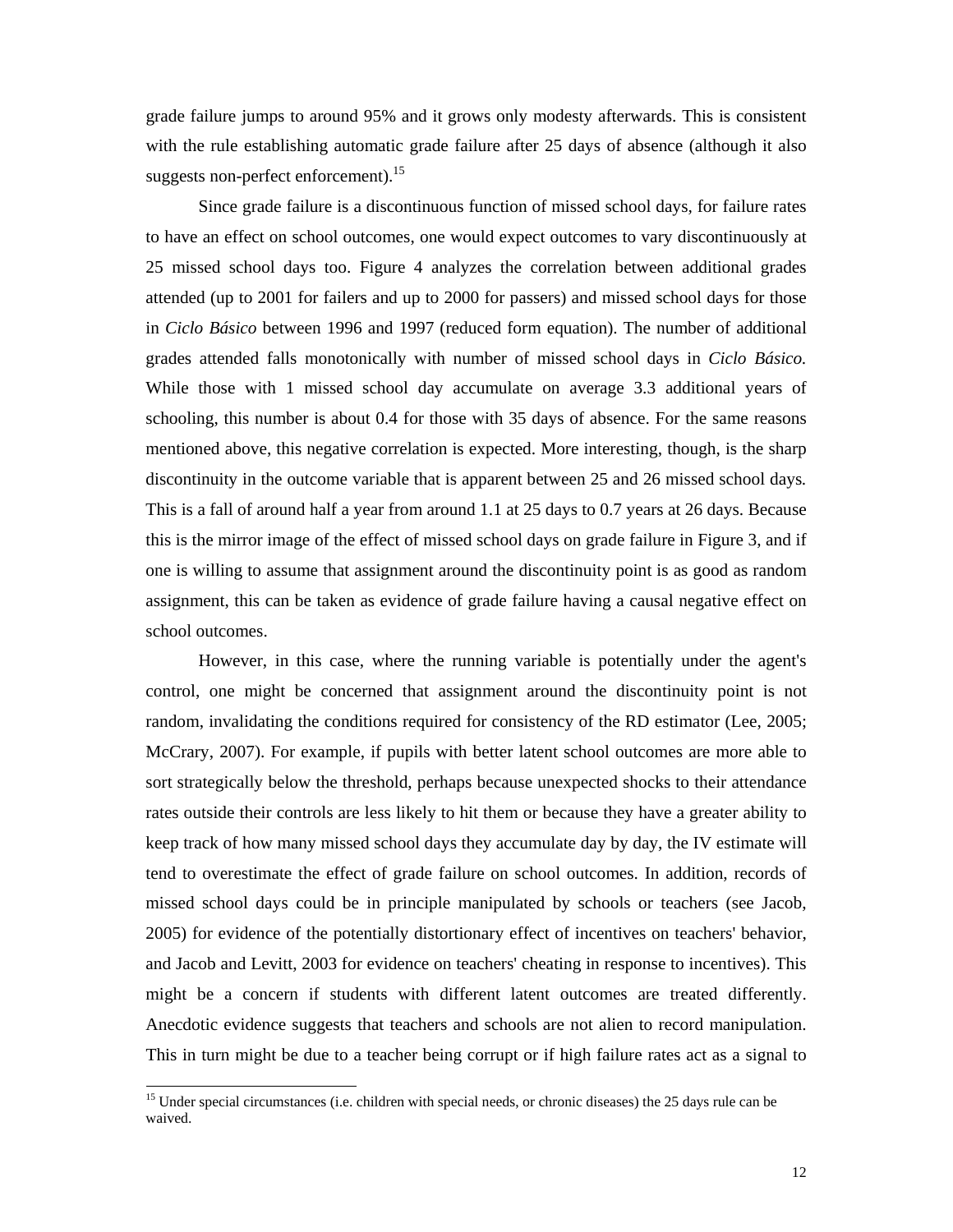pupils, parents, colleagues or the head-teacher of the teacher's quality, which he would rather conceal and, in an attempt to do so, will favor some students. In addition, teachers or schools might decide to circumvent this rule in order to adjust class sizes across grades and avoid ending up with some very large classes and some very small classes in the same school. Again, this might in theory impact different students differentially. Teachers' behavior might lead to negative or positive sorting, with otherwise worse performing students being less or more likely to locate below or above the threshold. Negative sorting would occur for example if teachers tend to be more lenient towards students with lower chances of later progression due to compassion, the recognition that grade repetition might be of little help to them or simply the fact that, by passing worse performing students, teachers hope to get rid of them quickly as they progress further through the system (and indeed the evidence below on repeaters seems to suggest that this might be the case).<sup>16</sup>

Figure 5 reports the distribution of missed days between 21 and 35. Proportions are calculated relative to the entire sample (i.e. with missing days from 0 to 180). The Figure shows a monotonic fall in the density as the number of days increases, a spike at 25 days (from 0.6% at 24 days to 0.8% at 25 days), after which the probability of missing one extra school day remains very low (less than  $0.2\%$ ).<sup>17</sup> The discontinuity in the density of the running variable is sometimes taken as an indication of the failure of the random assignment hypothesis, since this might be suggestive of students' (or schools') ability to manipulate the running variable in a fashion that is correlated with their latent outcomes. This is by now a standard test in applications involving an RD design (see for example DiNardo and Lee,  $2004$ ).<sup>18</sup>

1

<sup>&</sup>lt;sup>16</sup> Lee (2005) shows that localized random assignment can occur (and hence consistency of the RD estimator warranted) even in the presence of sorting, provided individuals have no ability to sort 'precisely' around the discontinuity point. This result is based on the assumption that the manipulation error is continuously distributed in the neighborhood of the discontinuity point. In this case, agents planning to be above (below) the threshold might be pushed below (above) it by the manipulation error. As explained by McCrary (2007) the partially manipulated running variable will be a convolution of a discontinuous variable (the manipulated score) and a continuous error term, hence being itself continuous.

<sup>&</sup>lt;sup>17</sup> Another remarkable feature of the distribution of missed school days is the concentration of individuals at 20 days (4.3%, compared to 3.2% at 19 days and 1% at 21 days). This is shown in Figure A1 in the Appendix where I report the distribution of missed schools days between 1 and 35 (I report this distribution in a separate graph due to its different scale). Recall that among those with no more than three pending subjects, promotion is automatic at 20 missed school days or below and discretional above (provided the student misses no more than 25 days). This shows that teachers' behavior is unlikely to explain the spike at 20 (and by extrapolation at 25) days. Overall, if there is a cost associated to records' adulteration, and if teachers can pass students with 21-25 missed days anyway, one would not expect teachers to go through the trouble of adulterating students' records. Second and differently from the discontinuity at 25 days, Figure 3 shows that the gap in the failure rate between 20 and 21 missed school days is very modest (around 2 p.p.). Perhaps this is suggestive of the incentive effect of the policy: those at risk of failing due to absenteeism (above 20) exert extra effort to avoid the penalty.

<sup>&</sup>lt;sup>18</sup> In the context of partial manipulation, Lee (2005) shows that, if the manipulation error is continuous, one will expect the density of the running variable to be continuous in the neighborhood of the discontinuity point. By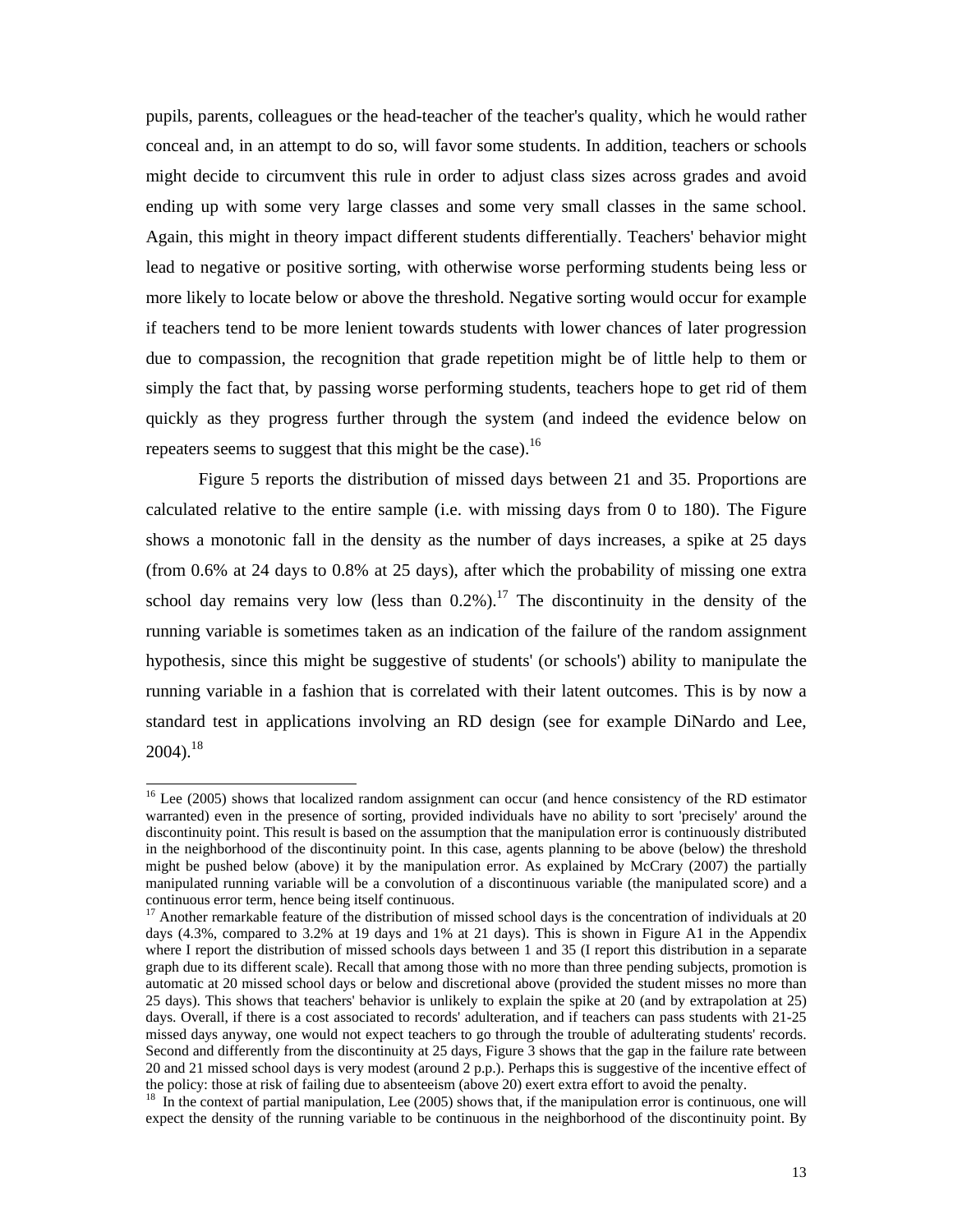However, failure of this test in this application (where the support of the running variable is discrete) is not conclusive on the existence of sorting (although not inconsistent with it either).<sup>19</sup> This point is made formally in the Technical Appendix, where I present a dynamic model of school attendance with uncertainty. Each day, students decide whether to attend or not, conditional on the numbers of missed days accumulated so far, the cost and return of attending today, and their expectation of the future costs and returns. I show that, with ex-ante identical individuals (and hence no role for heterogeneity), one would expect precisely some discontinuity in the density of the running variable. In an attempt to avoid the stiff penalty associated to the rule, students will act conservatively, ending up in large numbers below the cut-off point. However, even in a world with ex-ante identical agents, expost some will be hit by bad luck and just cross the threshold. In this case, the variation around the discontinuity point will still identify the average treatment effect, despite the density function being discontinuous. In practice, sickness, bad weather, transport difficulties or family responsibilities might push individuals to be absent from school on a certain day despite their original plan to attend. If the variation around the discontinuity point is largely generated by these random shocks, one can legitimately use this variation as an instrument for grade failure in  $(1).^{20}$ 

In sum, in this application, the density test is unlikely to be very informative. The discontinuity in the density is not inconsistent with random sorting. To the extent that the variation around the threshold is largely generated by random shocks, then the RD estimates will lead to consistent estimates of the treatment effect. For this reason, in the following I present RD estimates of model (1) and I attempt to test for random assignment by including observable controls in the model and testing the sensitivity of the results to their inclusion

converse, if agents have perfect control of the running variable (i.e. manipulation is complete), one will expect a discontinuous density. McCrary (2007) makes a similar point in the case of perfect manipulation and points out that when manipulation is incomplete, the density test is a valid test for random assignment only if auxiliary conditions (namely monotonic manipulation) hold.

<sup>&</sup>lt;sup>19</sup> In this case, both the manipulated running variable and the error term will be discrete, and their convolution is not necessarily a continuous random variable.

<sup>&</sup>lt;sup>20</sup> Although it is effectively difficult to ascertain whether and to what extent the spike below the discontinuity point is due to random luck or instead to students' or schools' strategic behavior, a separate analysis of the density for those who eventually fail and those who eventually pass shows that (perfect) sorting is unlikely to occur in this application. These densities, that are reported in Figure A2, show that both passers and failers end up locating in large numbers at 25 days. The reason for this is simple: students do not know if they will eventually fail or pass a grade, since this will depend on final year marks plus possibly the results of the February re-sit session, both of which are still in part unknown at the time when the students decided whether to attend or not on a given day. If the running variable were subject to perfect manipulation, one would not expect failers to sort below the threshold. Ultimately, if there is a cost to school attendance, students will not want to incur this cost if they know that they are going to fail anyway. This picture also suggests that teachers' adulteration of records is unlikely to give reason of the spike at 25. Again, if there is a cost to adulterating records, one would expect teachers not to do so for the students who eventually fail.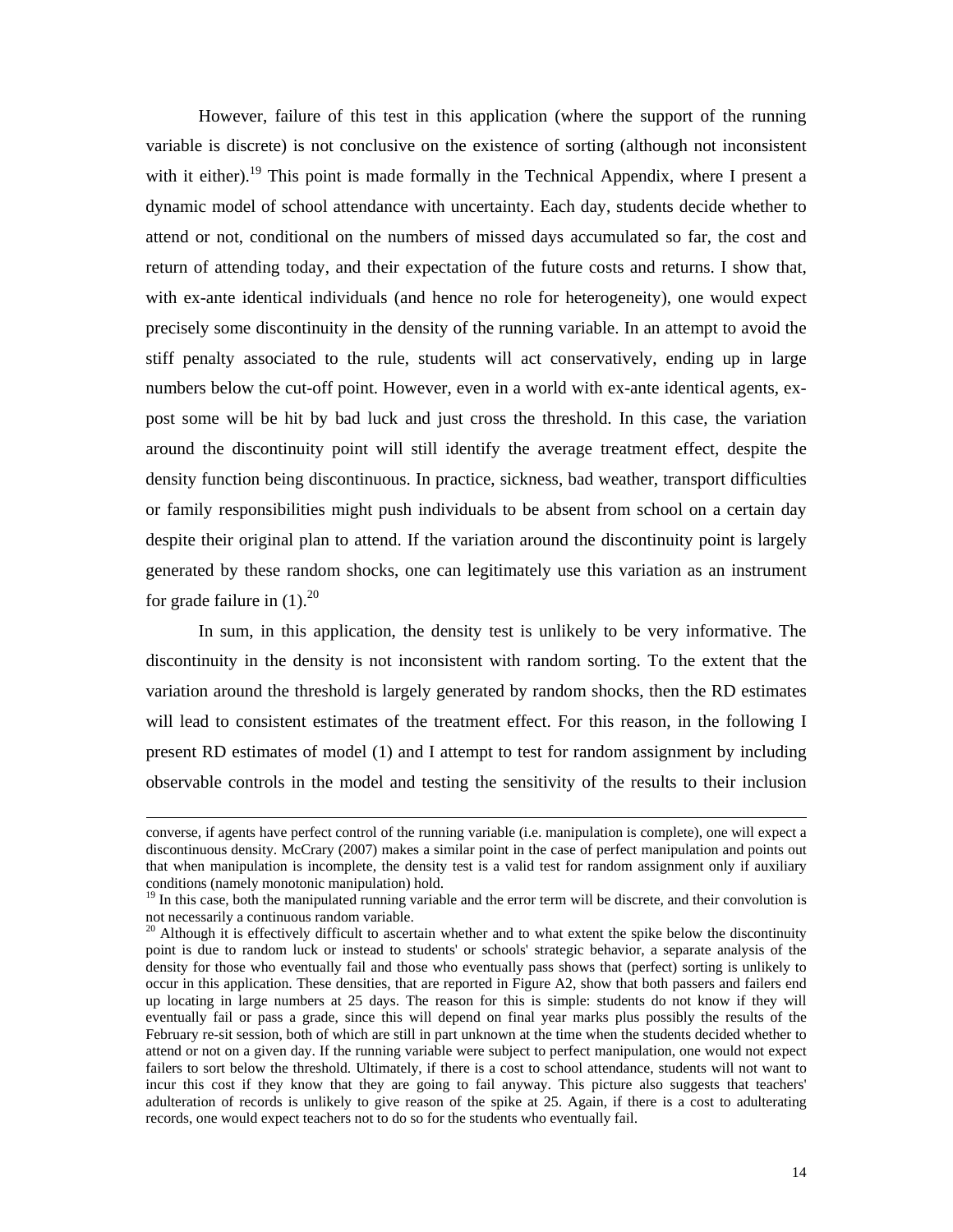(see Lee, 2005 for an interesting application; see also McEwan and Urquiola, 2005). Second, I present evidence based on a different identification strategy that does not rely on any assumption on the assumption of random assignment of students' unobservable characteristics around the discontinuity point. Both these strategies lead to results that are similar to the (unconditional) RD estimates, suggesting that non-random sorting around the discontinuity point is not a major source of concern in this application.

#### **5. Estimates**

-

#### **5.1 RD Estimates: Missed School Days, Grade Failure and Final School Outcomes**

In this section I present IV estimates of model (1) and (2). I measure the effect of the rule on failure rate in (1) as the estimated difference between the actual and the counterfactual failure rates at 25 days. I follow Lee and Card's (2006) suggestion in the context of Regression Discontinuity design with a discrete running variable by modeling  $f(D)$  as a parametric (quadratic in this case) spline in *D*, whose shape and intercept I allow to vary on either side of the discontinuity point (see also Lemieux and Milligan,, 2007) for an application). Standards errors are clustered by number of missed school days.<sup>21</sup> I restrict to those in the neighborhood of the discontinuity point (21 to 35 missed school days) and I pool observations for 1996 and 1997, treating individuals who appear in the sample more than once as two separate observations.<sup>22</sup> I go back to the short term dynamics of grade failure later on in the paper.

Columns (1) to (4) of Table 2 present the OLS estimates of equation (2), where the dependent variable is 1 for individuals failing a grade and zero otherwise. Column (1) includes no controls if not the splines in missed school days. The jump in the failure rate at the discontinuity point is estimated to be 43 p.p. One can visualize this jump in Figure 3

 $21$  Because some observations refer to the same individuals, I should account for this in computing the standard errors. To check for this, I have rerun regressions in Tables 2 and 3 on individuals who are observed for the first time in the sample only (76,904 observations), again clustering the standard errors by number of missed school days. Point estimates are very similar and standard errors are also similar to the ones reported in Tables 2 and 3.

 $22$  The estimates mix first time attendees with (potentially multiple-times) repeaters. Ideally, one would want to distinguish between first time attendees and repeaters. Prior grade failure might affect the probability of staying on as well as pupils' and schools' behavior and hence subsequent grade failure. Unfortunately, because the data are left censored (in 1996, or for those first observed in 1997), these is no way to ascertain for all individuals in the sample whether they failed the year before and, in this case, how many times. In order to avoid treating censored and uncensored observations differently, I ignore for the time being the dynamics in grade advancement between 1996 and 1997 and I treat individuals observed in both years as two separate observations.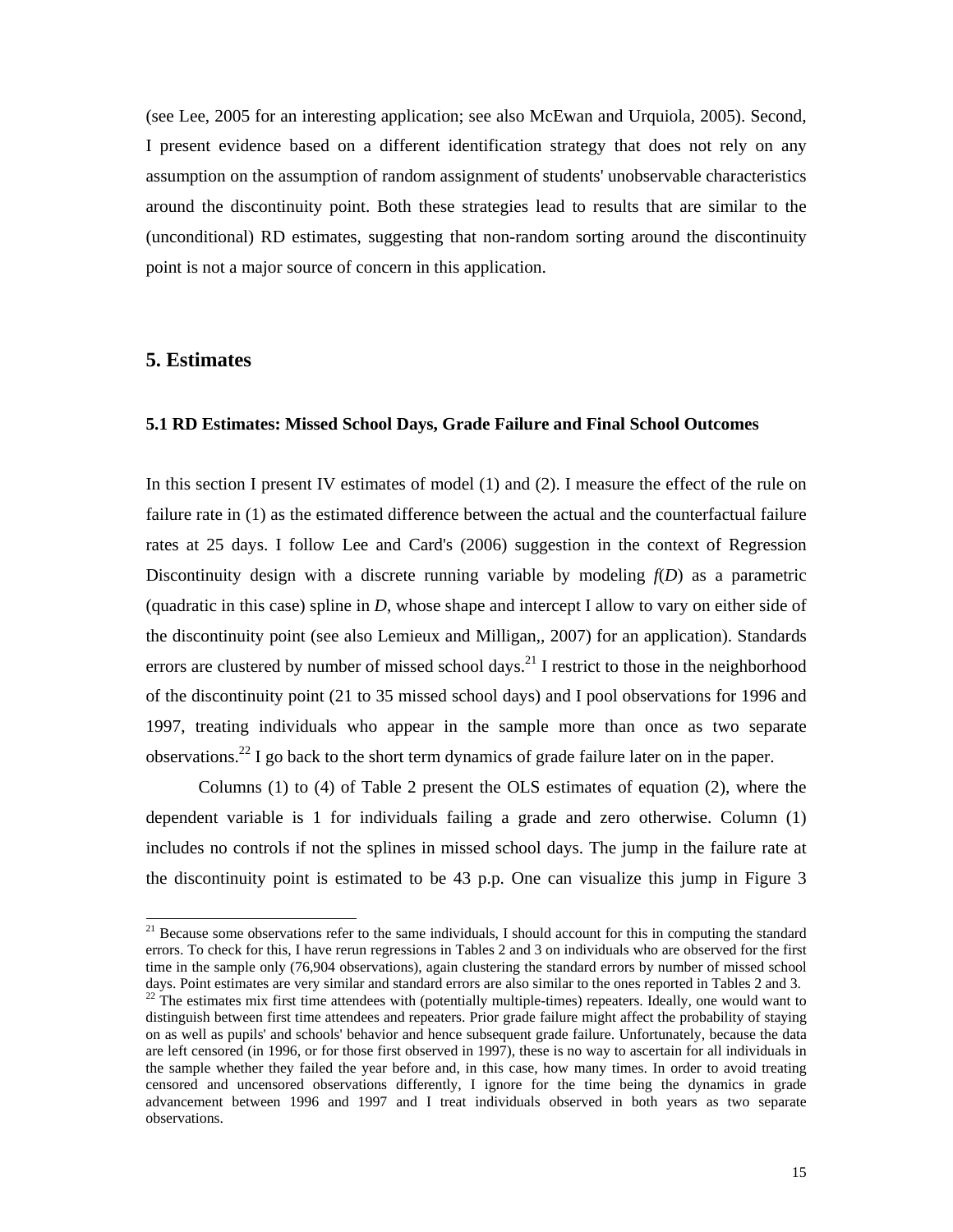where I have superimposed to the data the estimated quadratic splines and the estimated gap at 25 days.

If sorting around the discontinuity point is a serious concern, one would expect observed covariates to vary discontinuously around 25 missed school days. This is a natural test for random assignment around the discontinuity point (Lee, 2005). Unfortunately the data set is not very rich in terms of covariates. I start by including school, grade and year fixed effects so that the estimates pick up the variation within groups defined by these variables, and abstract from differences in enforcement or behavior across these groups. Once I control for grade, year and school dummies in column (2), I find an effect that is slightly lower than the one found in column (1). It is the inclusion of school fixed effects that drives the difference between the two specifications: schools with higher average absenteeism are also those where the probability of failure is higher irrespective of absenteeism. Omission of school fixed effect hence tends to slightly overestimate the effect of the rule due to a compositional effect.

In column (3) I include sex, age and age-grade distortion (age-grade-6) dummies. Figure A3 shows that girls are less likely to be above the discontinuity point (the coefficient on the dummy for more than 25 missed school days when year, school and grade effects are included is -0.091, s.e. 0.045) and so are individuals with lower accumulated delay (although not significantly so, the coefficient is -0.115, s.e. 0.090). Since girls are also less likely to fail, everything else equal, this leads to an OLS coefficient in column (1) that is slightly overestimated. However, differences between column (1) and (3) are not statistically significant. Once all controls (school, year, grade, sex, age and age-grade) are included in column (4), the OLS estimate falls by around 10% (from 0.43 with no controls to 0.39 when all controls are included), suggesting some modest role for individual heterogeneity and compositional effects in explaining the results.

In the middle part of Table 2 I report reduced form estimates of the model. Here I report the same specifications as in row 1, where the dependent variable is now additional grades attended up to 2001 (censored to 2000 for non-failers). Again results are somewhat sensitive to the inclusion of additional controls and again the effect seems to be slightly dampened by the inclusion of all controls. While, with no controls (column (1)), I find that being at 26 instead of 25 missed school days leads to a fall in the number of additional grades of around 0.33 years, when all controls are included, the estimated coefficient falls to around 0.29 years (column (4)).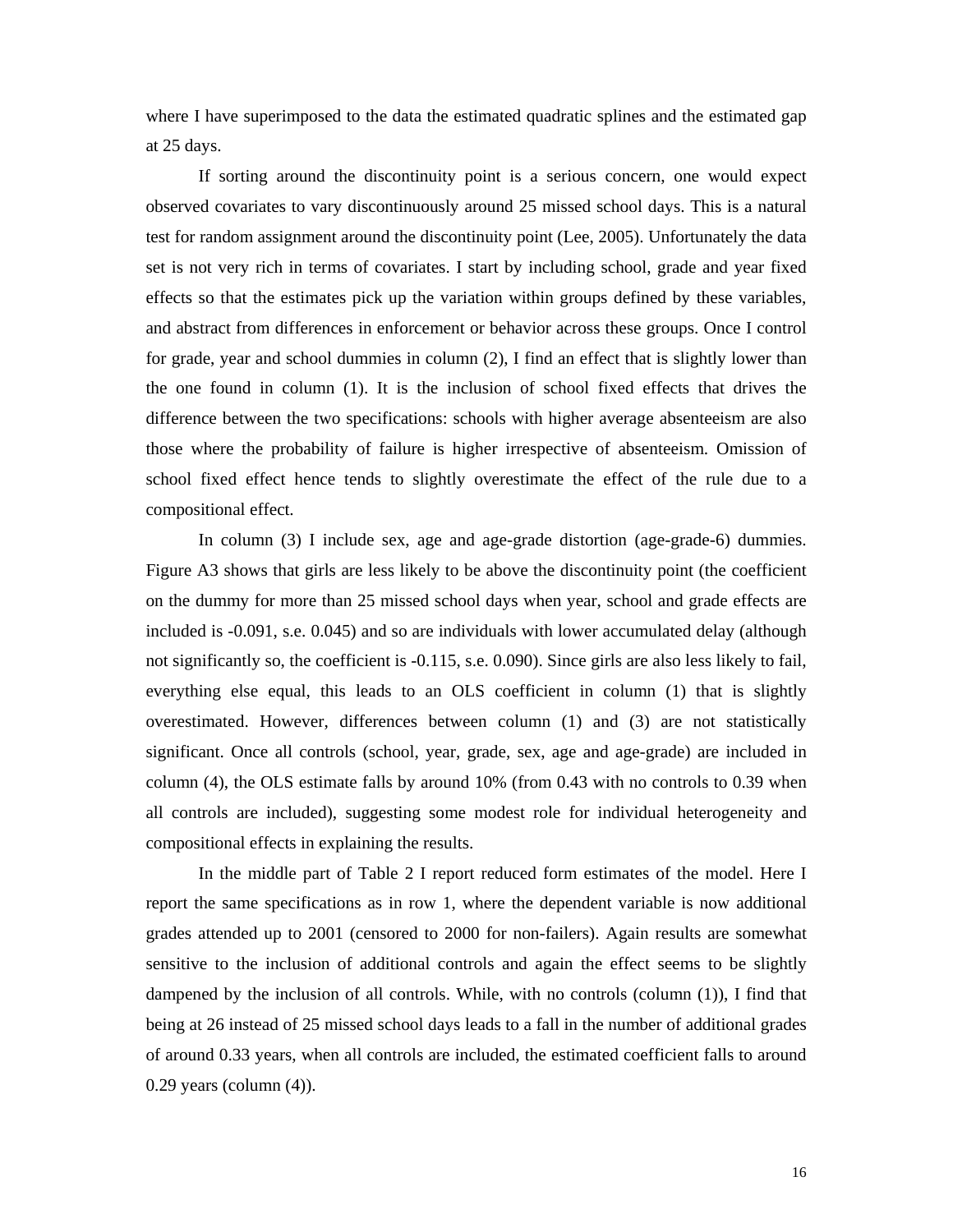Instrumental variable estimates in the bottom part of the table show little variation depending on whether controls are included or excluded. In column (1), with no controls, the estimated effect of grade failure on additional grades attended is -0.78. When all controls are included, this leads to an estimated effect of  $-0.75$ <sup>23</sup> <sup>24</sup> Given the high standard errors, differences across specifications are not statistically significant. In sum, the data show a negative effect of grade failure on subsequent school outcomes in the order of 0.78 years. A modest share of this correlation is due to compositional effects and the differential propensity of students with different observable characteristics (females) to locate on either side of the 25 days cut-off. Although there is some evidence of (positive) sorting, neither the inclusion of school, grade and year fixed effects nor controls for children's observed characteristics (gender, age and accumulated delay) alter substantially my conclusions.<sup>25</sup>

#### **5.2 Short Term Dynamics**

-

Having ascertained that grade failure has a negative impact on the number of additional years of school attended, I now investigate the dynamics of this process. Nothing so far allows us to understand why failers appear to lag behind non-failers. Is this due to drop-out or subsequent grade failure? And if drop-out contributes to explain this result, where does this precisely occur? Is drop-out just following grade failure or do instead grade failers tend to drop out of the system at a higher rate than non-failers even after a certain number of years? If it is instead later failure to explain these results, is this due to repeaters tending to exert less effort, possibly because of disenfranchisement or stigma, or is it that schools tend to discriminate against these students? Or is instead the case that lower educational attainment four to five years down the line among those who failed in *Ciclo Básico* is neither due to these students failing again nor to them dropping out earlier but to the circumstance that grade failers are more likely to temporarily exit the system and then renter, so that the estimated gap in

<sup>&</sup>lt;sup>23</sup> OLS estimates of grade repetition on the same outcome variable are  $-1.014$  (s.e. 0.031) with controls included.

 $24$  Table 2 pools individuals from different grades together. Table A1 in the appendix investigates the effect of the rule and the consequences of grade failure separately by grade. In order to save space, I only present regressions with controls. The effect of the rule on grade failure appears to be stronger in eighth grade (where repetition is lower) than in seventh or ninth grade. The effect of grade failure on additional grades attended is negative at each grade, although this is smaller for those who fail in eighth grade. Results by gender (not reported) also show pronounced differences. First stage estimates are larger for girls, suggesting that they are more likely to fail due to absenteeism rather than poor performance. Reduced form and IV estimates though are smaller in magnitude for girls, potentially suggesting that failure is less harmful for them.

 $25$  I have also run the regressions in Table 2 using in turn a linear and a cubic spline in number of missed school days. Results are very similar to those reported in Table 2.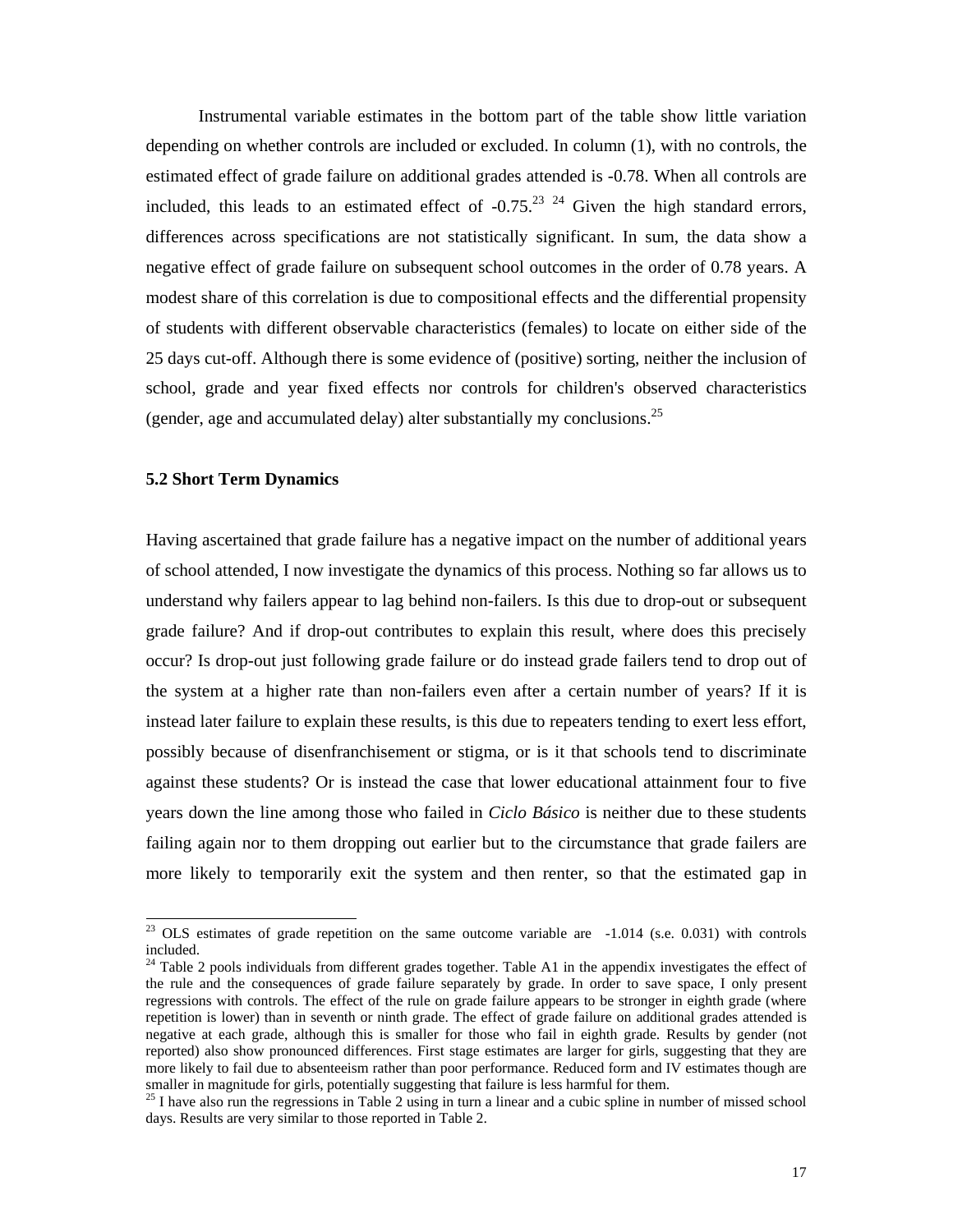educational attainment masks a higher probability of intermittent attendance (and hence more censoring) among failers?

In Table 3, I start by analyzing the dynamics of grade failure year by year. Similarly to column (4) of Table 2, all the regressions in the table include the whole set of controls (sex, age, initial age-grade distortion, grade, year and school dummies). Columns (1) to (5) show the survival probability at time t  $(t=1, 4)$  on the probability of failing at time t=0. One can see that grade failure is followed by high drop-out rates. Grade failers are on average 20 p.p. less likely to be in school after one year compared to non-failers. Over time, as nonfailers drop out or end their school cycle, the two distributions tend to converge and after 4 years failers effectively to catch up with non-failers. Differences are in the order of -6 p.p. but statistically insignificant.

Column (5) reports the overall duration in the sample. This is a variable that ranges from 0 to 4 (for those observed in 1997) or 5 (for those observed in 1996). On average failers spend about 0.73 less years in the sample than non-failers, consistent with the notion that early drop-out rather than the compounded effect of grade failure explains why grade failers end up with lower educational attainment than non-failers.

 As an additional outcome variable in column (6), I analyze the effect of grade failure at time t=0 on intermittent attendance. I measure this as the probability of being in the sample at any time between 2 and 5 periods after failure conditional on not being in the sample 1 year after. I find no evidence of failers being more likely to attend intermittently than nonfailers. If anything the reverse is true, the estimated effect is -0.067, implying that drop-out is a more permanent phenomenon for failers than for non-failers (although this difference is statistically insignificant).

The following columns of the table report information on the number of additional grades attended by failers and non-failers, whether still in school or not, at any time  $t = 1, \ldots$ 4) following grade failure (t=0). Because, as said, attendance is measured in terms of the highest grade attended (rather than successfully completed), it does not make any difference to the result for the first period if failers drop out or not following grade failure. In either case maximum grade attended will be the one they failed. Some non-failers though can also drop out, so the difference in maximum grade attended the year after grade failure will be strictly less than one. As expected, grade failers have just below one year gap compared to the nonfailers at time  $t=1$  (-0.89). After two years failers partially catch up with non-failers. The estimated gap is -0.74. This is possibly the result of differential drop-out rates or differential failure rates among those who originally failed at time t=0 and those who passed. The data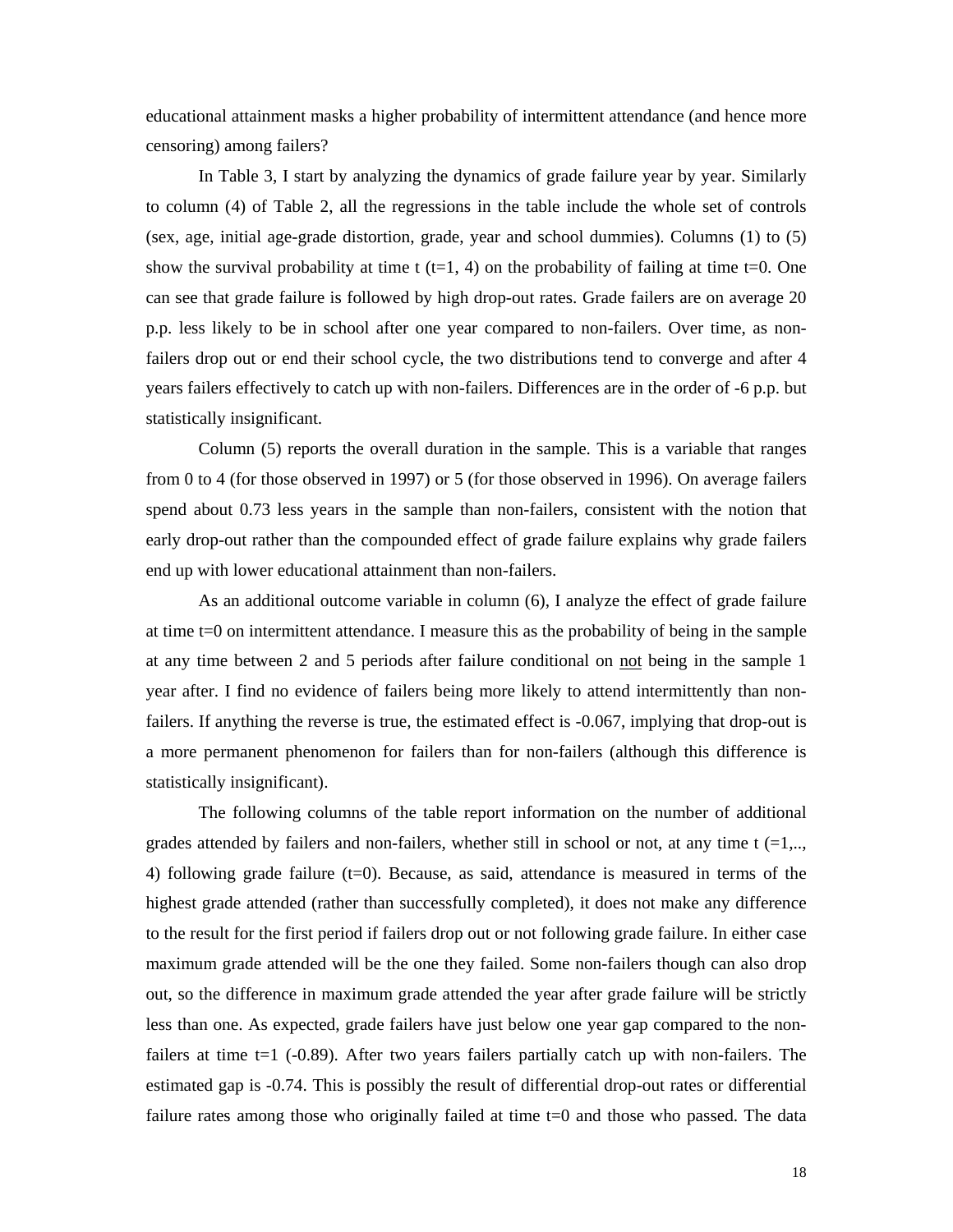are unable to provide an answer to this (expect in the very short run as I discuss below). After 4 years the difference in maximum grades attended is -0.84. This is close to, but slightly lower than, the effect on the censored distribution reported in Table 2 (-0.75), implying some additional gain among failers in the last year of observation.

In sum, the data show an early disadvantage for grade failers in terms of grades attended that they never make up for. This is largely explained by drop-out. There appears to be some initial catching up between failers (who stay on) and non-failers but this is a rather transitory phenomenon, largely limited to the first period. Intermittent attendance is unlikely to give reason of these results.

#### **5.3 Repeaters**

-

In this section I compare the outcomes of failers who stay on (i.e. repeat a grade) with those who pass and stay on. By looking at those who repeat one, can check whether it is simply initial drop-out among grade failers to give reason of their differential outcomes or whether the effects of grade failure are long-lasting. While the estimates in the previous sections can be interpreted as 'intention to treat' estimates of the effect of grade repetition, estimates in this section refer to the 'effect of treatment on the treated'.

As already shown, a large proportion of failers tend to drop out just following grade failure. Since, among failers, stayers are likely to be selected in such a way to have higher chances of acquiring extra education, there are probably good reasons to believe that the school outcomes of repeaters only provide a lower bound estimate for the effect of grade repetition on the population of failers at large, i.e. had all failers stayed on.<sup>26</sup>

Column (1) of Table 4 presents the first stage estimates for this subpopulation. Compared to the estimates in Table 2, estimates among the compliers show a slightly larger effect of the rule on grade failure (0.43 versus 0.39). This is possibly due to the fact that, among those at 25 days who eventually stay on, school performance is better than among those who drop out, so that the probability of failing at 25 days is lower.

In column  $(2)$  I present the effect of grade failure at time t=0 on the probability of dropping out of school between time  $t=2$  and time  $t=1$ , conditional on being in school at time t=1. Repeaters tend to be at higher risk of drop-out compared to non-repeaters even the year following grade repetition, suggesting long lasting (at least two periods) effects of grade

<sup>&</sup>lt;sup>26</sup> Among failers, those who stay on have on average one less of day of absence in the previous year (26 versus 27) and 0.87 less years of accumulated delay (0.32 versus 1.19).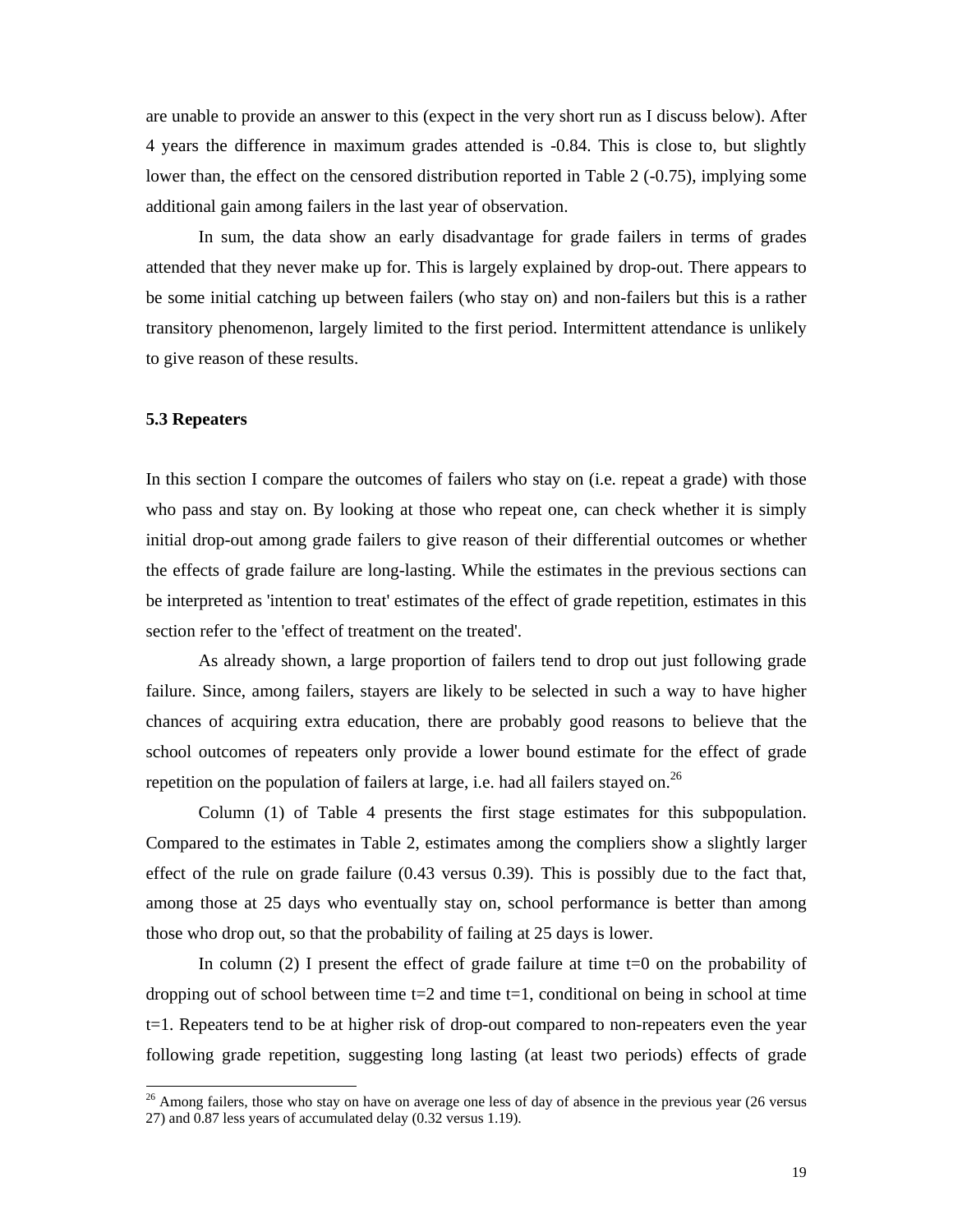failure. Column (3) investigates the effect of grade failure on the probability of changing school. One might speculate that one way by which students tend to undo the negative effect of grade failure is by changing institution. This might be due to their selective choice of less demanding schools or to the fact that grade failure is symptomatic of the bad quality of the match between the student and the school. Consistent with this, one finds that grade failure leads to a higher probability of school change, this difference is estimated in the order of 11 p.p. In columns (4) and (5) I present the effect of grade repetition on duration and maximum grade achieved (censored to 2000 for non-repeaters). It is interesting to notice that the effect of grade failure remains negative and strong even among those who repeat. Point estimates imply that repeaters accumulate 0.67 less grades and stay in the sample on average 0.35 less years. These figures are slightly lower than those found for the population of failers at large, consistent with a positive selection of repeaters among the population of failers (plus the mechanic effect of repeaters staying on one extra year). In any case, repetition does not appear to improve school outcomes.

Column (6) investigates the short term dynamics of grade failure. Although the data do not allow us to investigate grade failure in any subsequent year (due to missing data on failure in 1999 and 2001) one can still look at failure rates one year after grade failure (in 1997 for those who failed in 1996 and in 1998 for those who failed in 1997). In principle, the effect of grade repetition on students' failure later in life might go in a number of directions. On the one hand, students might react to early grade failure by exerting more effort, or repetition might improve their attainment. However, the opposite might be true due for example to stigma or disenfranchisement. As said, schools on their part might take into account early grade repetition in deciding whether a student has to fail an additional grade or not. Schools might either reinforce this effect by making early repeaters repeat more (again if stigma is a relevant factor in the school's decision for example) or they might be indulgent towards early repeaters if they feel that early repetition would harm them or make them little good. Schools might also discriminate in favor of early repeaters if they do not have an incentive to retain failers (who stay on) too long in the system, putting the school resources under strain. The data illustrate a very strong negative effect of repetition on subsequent grade failure. Estimates in column (6) suggest that repeaters are around 29 p.p. less likely to fail again than non-repeaters. As an (admittedly imperfect) way of checking whether this is due to differential treatment on the part of schools or instead changes in students' behavior, in column (7) I run the same regression as in column (6) with the addition of current (i.e.  $t=1$ ) missed school days (again, using a quadratic spline interacted with a dummy for 26 or more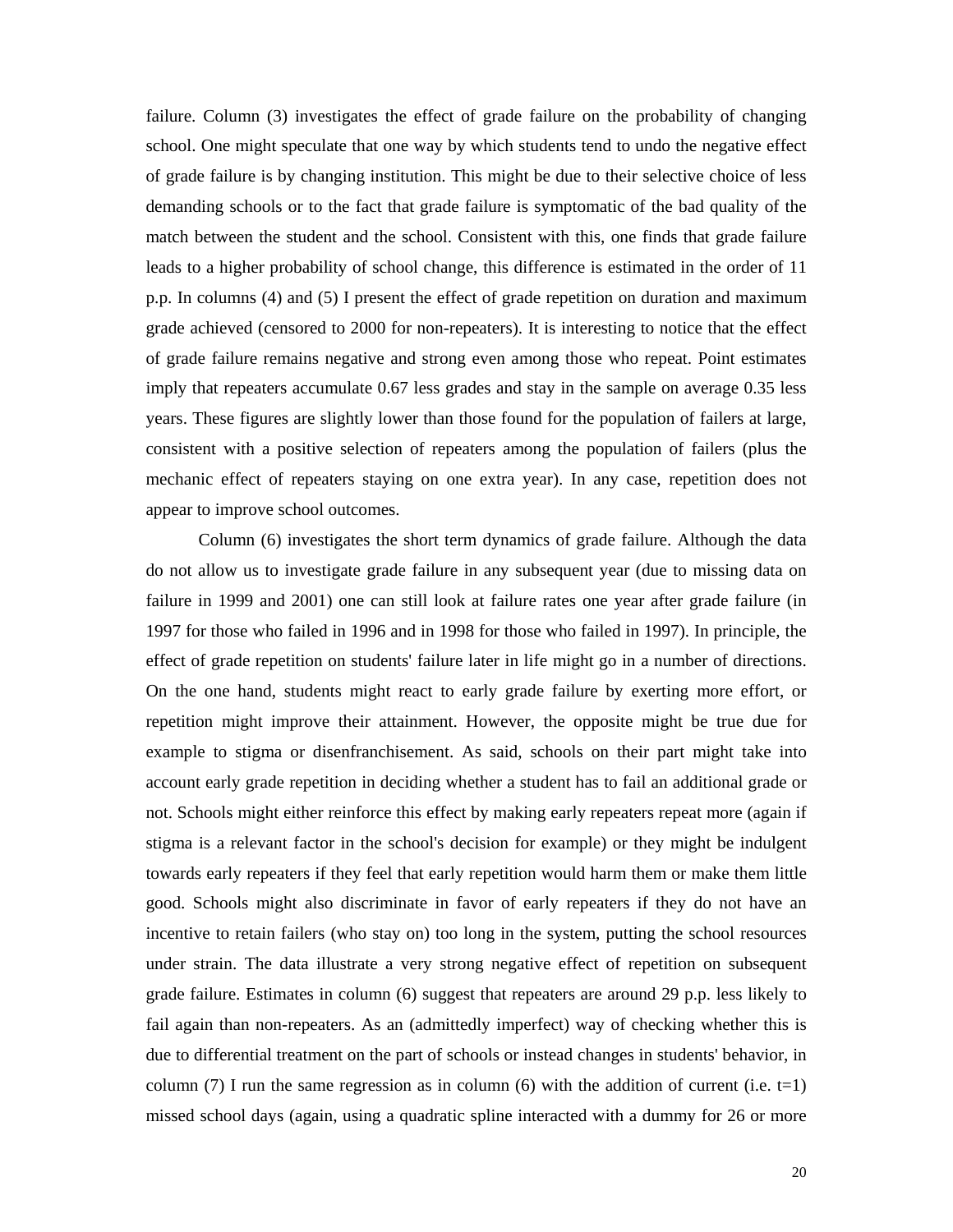missed school days ). The negative effect of repetition on subsequent failure tends to fall by about two thirds (from 0.29 to 0.09 p.p.). In column (8) I regress the number of missed school days at time t=1 on the discontinuity at time t=0. At time t=1 repeaters tend on average to miss 24 less days of school than non-repeaters. Effectively one of the reasons why repeaters tend to be less at risk of failing the same grade is that they exert more effort than nonrepeaters. This is consistent with the idea that (among the selected sample of failers who stay on) grade repetition acts a discipline device.<sup>27</sup>

To wrap up, the results in this section illustrate that the negative effects of grade failure extend also to those (positively selected) individuals who decide to stay on and repeat a grade. Grade repetition does not lead to improvements in outcomes. Rather, the opposite is true. The results in Table 4 also shed some light on the catching up between grade failers and non-failers in the year just after grade failure occurs. Repeaters are less likely to fail again than non-repeaters and this to a large extent appears the result of repeaters exerting more effort. As said, though, this initial (partial) reduction of the gap is undone in later years.

#### **5.4 Differences-in-Differences Estimates**

-

In this section I propose an alternative identification strategy based on differences-indifferences. The rules governing grade promotion changed in 1998 (see Chart 2). Although the basic principles of the system were left unchanged, in April 1998 a new directive was issued by the central school authorities that allowed discretion on the part of schools in passing students with more than 20 missed school days independent of the number of missed school days over that limit (and provided again they had no more than three pending subjects) (ANEP, 1998). Differently from the rule in force in 1996 and 1997, hence, failure was not automatic for those above 25 missed school days. This change in the discipline happened in a period of repeated attempts on the part of the central authorities to reform grade promotion rules. In particular, an early project circulated to schools in 1997 (ANEP, 1997) was later repealed. This created a climate of insecurity among teachers and students regarding the rules that would have eventually governed grade promotion at the end of 1998, since the possibility of other directives was not to be ruled out. A simple inspection of the data illustrates what effect this reform had on promotion. In Figure A4 in the appendix I plot the average failure rate by number of missed school days (1-35) in 1998. Two observations are in order. First, as

 $27$  Data across grades in Table A2 again illustrate a weaker effect for those in eighth grade who also appear more likely than those failing seventh or ninth grade to later catch up with non-failers.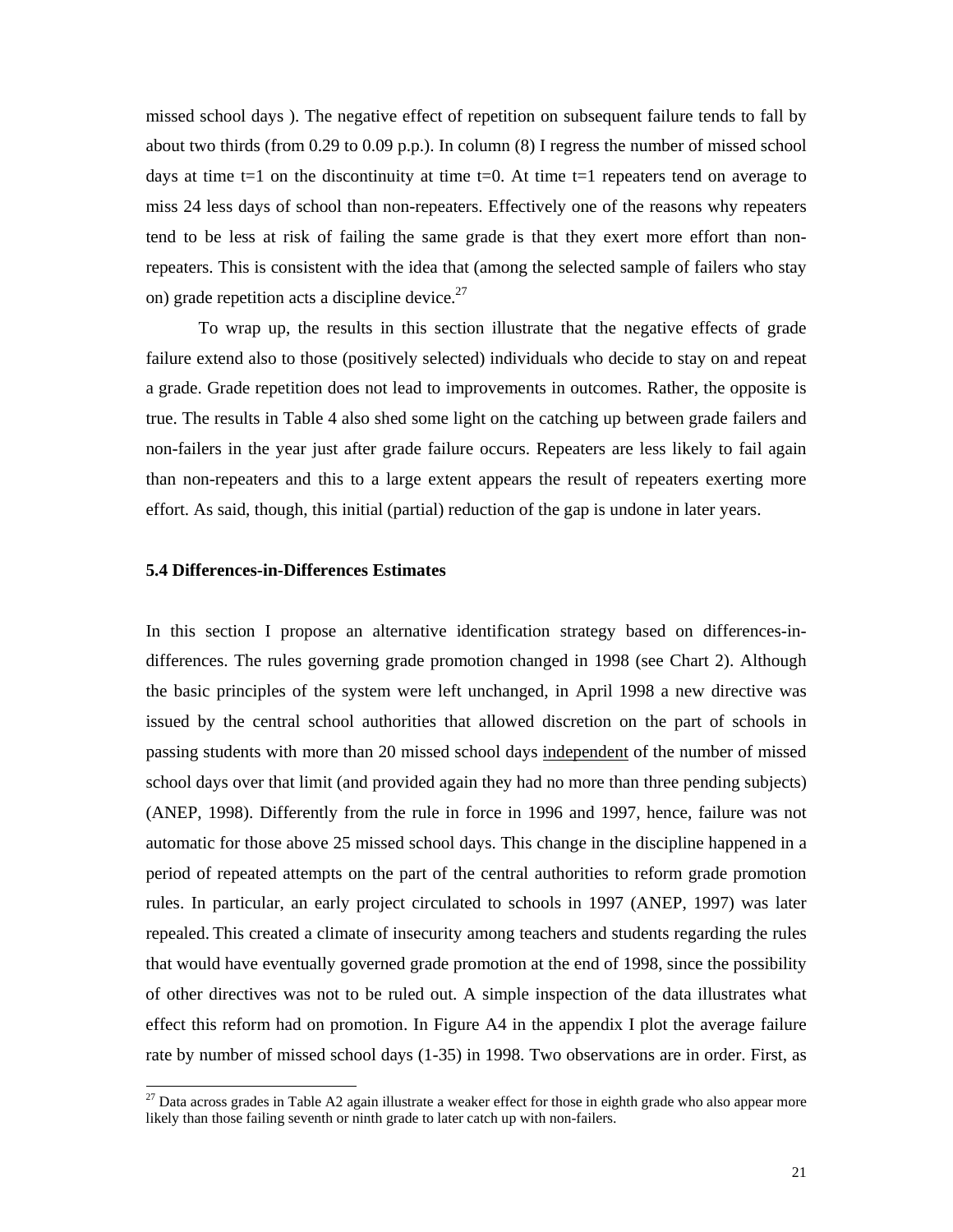in previous years, failure increases with the number of missed school days and shows a discontinuous jump between 25 and 26 missed school days (from 46% to 71%). However, consistent with the new discipline, failure rates at 26 missed school days are sensibly below 100% and tend to increase afterwards, suggesting that schools became less strict in the application of the (old) rule. Anecdotic evidence from that period suggests a great amount of inertia on the part of schools in adopting the new discipline. Perhaps more interesting is the observation that the distributions of missed school days appears similar in 1996-1997 and in 1998. This can be seen in Figure A5 where I plot the frequency distribution of missed school days between 1 and 35 in 1998 *vis à vis* 1996/1997. A visual inspection of the Figure shows that the shape of the two distributions is very similar.<sup>28</sup> It appears that while the incentives linked to the rule in force in 1996/1997 remained largely in place in 1998, the rules governing grade promotion did not. Most likely, the uncertainty about the discipline that would have prevailed by the end of the school year pushed students to act conservatively, for fear that the old discipline might eventually be reinstated. If the students' incentives associated to the rule operated similarly in 1998 and before but the effect of missed school days on repetition changed over time, then one can use the differential time-variation in failure rates across individuals with the same number of missed school days to infer the effect of grade failure on school outcomes net of sorting. This is a simple differences (across time) in differences (across number of missed school days) estimator of the effect of grade failure on school outcomes. By differentiating across individuals with the same number of missed school days, this estimator should effectively control for sorting around the discontinuity point, provided this is the same across years.

Before presenting the regression results, it is useful to show graphically the effect of this regime change on students' outcomes. In Figure 6 I plot the time difference between 1998 and 1996/1997 in the failure rate. I standardize this series to its value at 20 missed school days. This is essentially the (standardized) difference between the series plotted in Figure A4 and in Figure 3. One can see a modest fall in the difference up to 25 missed school days, a negative jump between 25 and 26 missed school days and then some convergence. This is consistent with much lower stringency in the application of the rule in 1998. I have

 $^{28}$  As a more formal check, I have run a grouped regression of the relative frequency of each cell defined by year (1996, 1997 and 1998) and number of missed school days (between 21 and 35) on a quadratic spline in the number of missed school days, a dummy for more than 25 missed school days, interactions of the two, year dummies, the interaction between a 1998 dummy and the quadratic splines, and interaction between a dummy for more than 25 missed school days and the 1998 dummy. This last interaction term is small (-0.1 p.p.) and insignificant at conventional levels (p-value 0.361), implying that the discontinuity in the density of missed school days is essentially the same in 1996/1997 and 1998.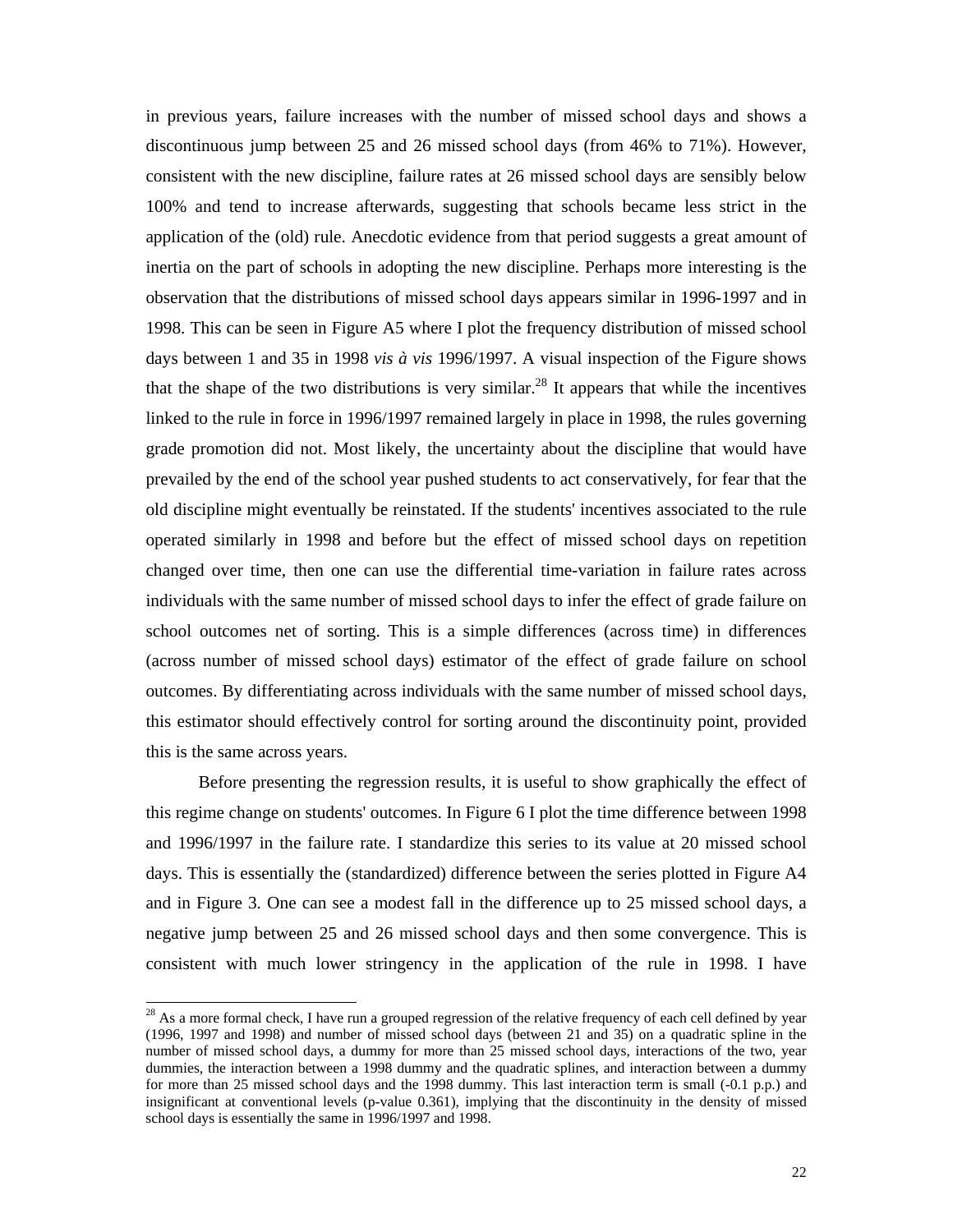superimposed to this series the difference between school outcomes of those observed in 1998 and those observed in 1996/1997. To make these outcomes comparable across years, I have computed the number of additional grades attended after three years (the maximum time lag for those observed in 1998). As above, I have artificially censored this variable for nonfailers by computing the number of additional grades attended after 2 years for these individuals. Again, in the figure, I have standardized this series to its value at 20 missed school days. It is remarkable that these two series appear almost like the mirror image of one another. It is noticeable in particular that the reduction in failure rates at 26 missed school days that happened in 1998 relative to the previous years translates into a significantly higher number of grades attended for these students, suggesting again a negative effect of failure rate on later outcomes. Notice that this negative correlation appears to hold elsewhere along the distribution of missed school days.

To formalize the evidence in Figure 6, in Table 5 I report the results of an IV regression of the number of additional grades attended after 3 years (2 years for non-failers) on the probability of failing a grade instrumented by the interaction of number of missed school days with a dummy for 1998. Regressions control for additive dummies for missed school days and year dummies. As before, I report regressions without and with additional controls. Regressions refer again to observations with 21-35 missed school days.<sup>29</sup> Point estimates imply that grade failure is associated to between 0.58 and 0.65 less years of education, depending on whether controls are included or not, so smaller than the RD estimates, but not significantly different from them.<sup>30</sup> Reassuringly, an over-identification test reported at the bottom of the table shows that one cannot reject the hypothesis that the instruments are exogenous. In sum, results based on differences-in-differences that exploit the change in the discipline governing grade failure between 1996/1997 and 1998 lead to similar conclusions on the effect of grade failure on subsequent school outcomes.<sup>31</sup> If potentially they suggest some role for unobserved heterogeneity (in the form of positive sorting), this effect appears again to be modest.

1

<sup>&</sup>lt;sup>29</sup> Results hold also on different subsamples, including observations with 1-25 missed days (so away from the discontinuity point). Point0020estimates tend to become increasing large in absolute value when I restrict to individuals with lower absenteeism.

 $30$  When the dependent variable is number of additional grades attended after three years (as in Table 5), the RD estimate is -0.809 (s.e. 0.069) (controls included).

<sup>&</sup>lt;sup>31</sup> Since, as said, age and sex are missing in 1998 and hence for individuals first observed in that school year, the values of these covariates for these individuals is completely subsumed by a dummy for missing age, sex (and age-grade distortion).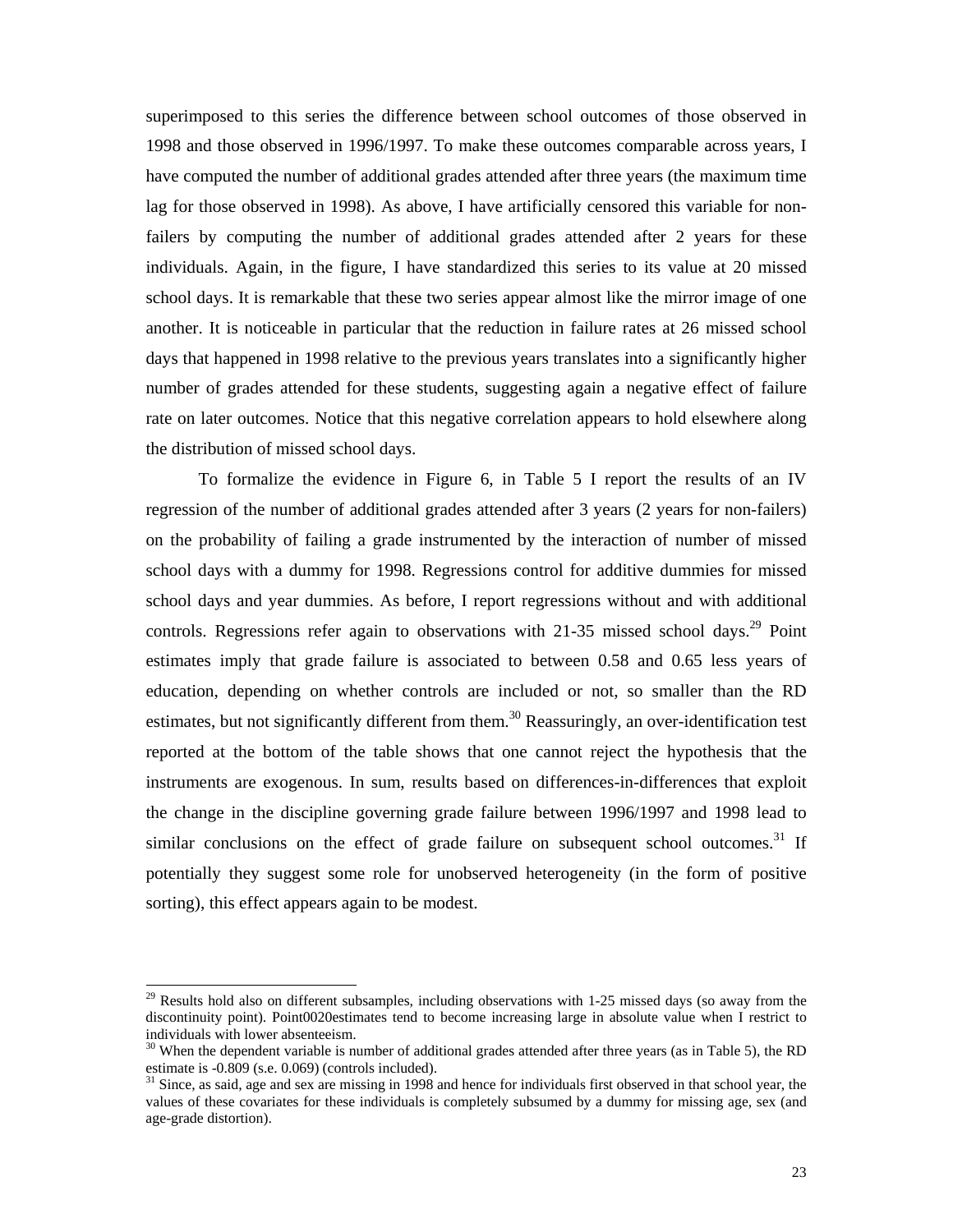#### **5.5 Endogenous mobility**

Because of the nature of the data, that only refer to students in public non-vocational secondary schools, in the previous sections I might have erroneously classified students who move to vocational or private schools as drop-outs, and assigned them zero additional years of education while these students in fact pursue their studies elsewhere. This might potentially lead to downward biased estimates of the consequences of grade failure, if failers are more likely than passers to leave *Liceos* for schools outside the system. Indeed, I have shown above that repeaters are more likely to move across *Liceos* the year following grade failure, so mobility across different sub-systems might be a serious concern. In practice, though, there are two pieces of evidence suggesting that this is unlikely to be the case.

First, evidence from a follow-up phone survey of 660 individuals who dropped out of the first year of *Ciclo Básico* in *Liceos* in 1997 reported in ANEP (2000) shows that of these only around 1.6% had moved to a private institution and 15% had moved to a *UTU* in 1998. Since the average differential in drop-out between failers and non failers in grade seven is in of 42.2%, even in the unlikely event in which it is only grade failers to move, this would still imply a larger drop-out (of around 25 p.p.=0.42-0.15-0.02) among grade failers.

As a second check, I have used micro data from the 1999 National Learning Census (*Evaluation censal de aprendizajes en terceros años del ciclo medio*) that collects socioeconomic characteristics and standardized test scores on all students (in both vocational and non-vocational schools and in both private and public institutions) in ninth grade in 1999. I have linked these data to the 1998 administrative records via a unique student identifier. This allows me to analyze the destination state of students enrolled in public non-vocational schools in 1998. I restrict to those who either failed ninth grade or passed eight grade in 1998, i.e. individuals potentially in ninth grade in 1999. Column (1) of Table 6 reports the proportion of these students who were registered in public non-vocational schools at the beginning of 1999 based on the administrative records. While 97% of grade passers were still in the system at the beginning of 1999, among grade failers this proportion is 67%. Previously, I have classified those not in school  $(3\% = 1 - 0.97)$  of grade passers and  $33\% = 1 - 0.97$ 0.67 of grade failers) as drop-outs. The Census data in column (2) show that around 88% of passers were in public non-vocational schools during the Census period, while this proportion is around 46% for grade failers. One limitation of the Census is that it only refers to students at school in the Census reference period, so one cannot distinguish between actual drop-outs and those who were temporarily absent from school over that reference period. The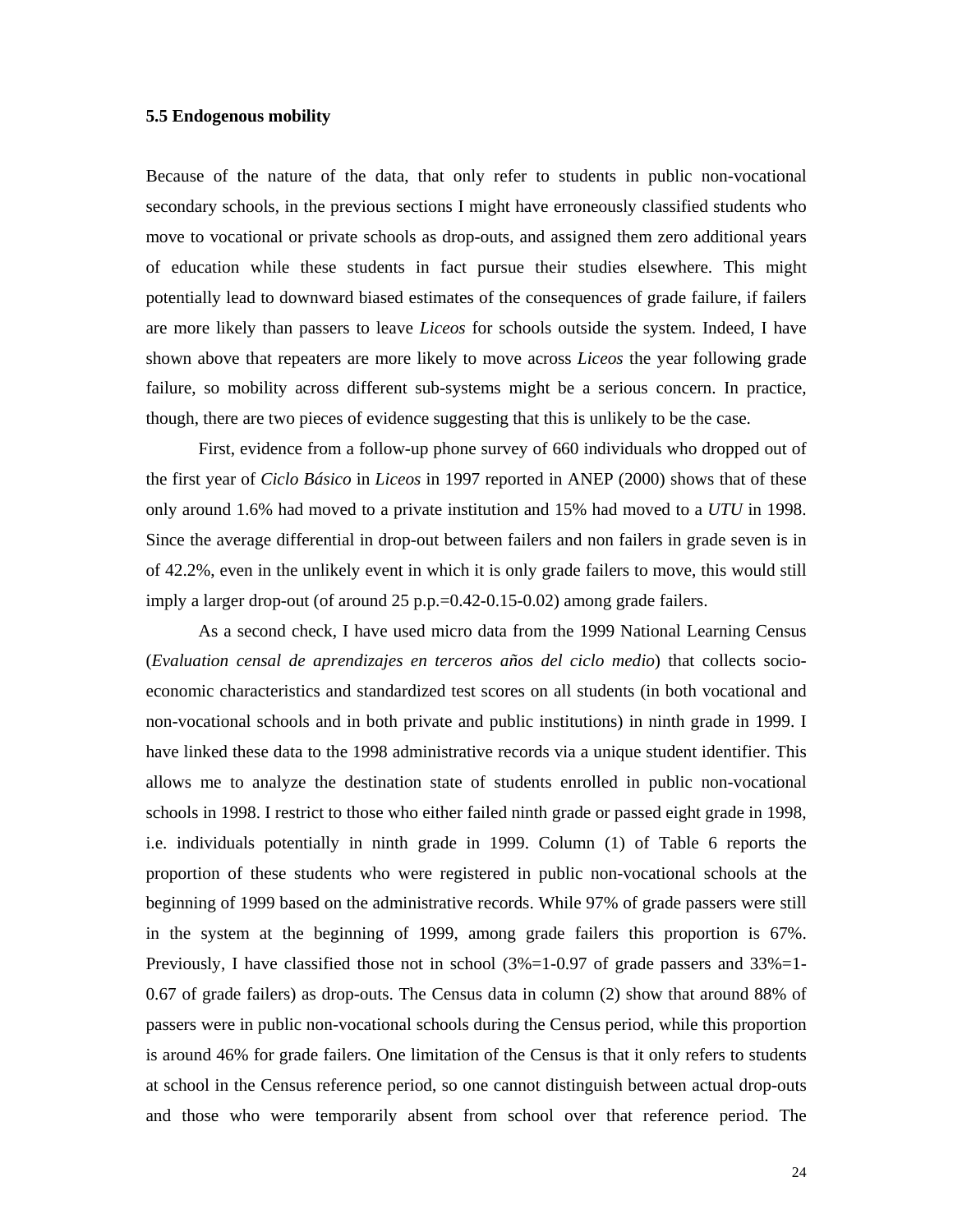difference between column (1) and column (2) hence can be ascribed to either students having in the meantime exited permanently the public non-vocational school system (true drop-outs or individuals who switched to a private or vocational school after the beginning of 1999) or students being temporarily absent during the Census reference period. Columns (3) and (4) show no appreciable differences among grade repeaters and passers in the proportion taking the exam in private or vocational schools. This proportion is in the order of 1.58% for repeaters and 0.76% for passers. If one is willing to assume that all individuals originally registered in the public non vocational system (column (1)) who do not appear in the Census (column (1) minus column (2)) were temporarily absent, and that the probability of being absent is the same in all types of institutions (public and private, vocational and nonvocational), this gives an estimate for the proportion enrolled in private or vocational schools in the order of 0.84% (0.76/(1-87.98/97.37)) among passers and 2.30% (1.58/(1-46.13/67.01)) among failers. This would lead to a 'correctly' estimated differential in drop-out between passers and failers of 28.9 p.p.  $(97.37+0.84-(67.01+2.30))$  which is around 7% lower than the estimate based on administrative data (30.36 p.p.=97.37-67.01).<sup>32</sup> Overall, although there is some evidence of grade failers being more likely than grade passers to migrate to private and non-vocational schools, this is likely to induce only a negligible bias in the estimates above.

#### **6. Discussion and Conclusions**

-

School systems in poorer countries are typically characterized by remarkably high failure and drop-out rates and overall low school attainment. Uruguay is no exception to this pattern: failure rates in Junior High school are in the order of 30% and about a fourth of individuals aged 25-29 declare not having completed this level of compulsory education.

This paper uses administrative longitudinal micro data on the universe of students enrolled in public non-vocational Junior High school in Uruguay between 1996 and 1997 to assess the cost of grade failure as measured by its effect on students' subsequent school outcomes. Exploiting the discontinuity in promotion induced by a rule that establishes that a pupil missing more than 25 days during the school year will automatically fail that grade, I

 $32$  If, by converse, one takes the view that the Census data provide the correct estimate of enrolment in different types of schools, one would find an even larger gap in drop-out between failers and non failers (this is 40.95=87.9+0.59+0.17-46.13-0.43-1-.15).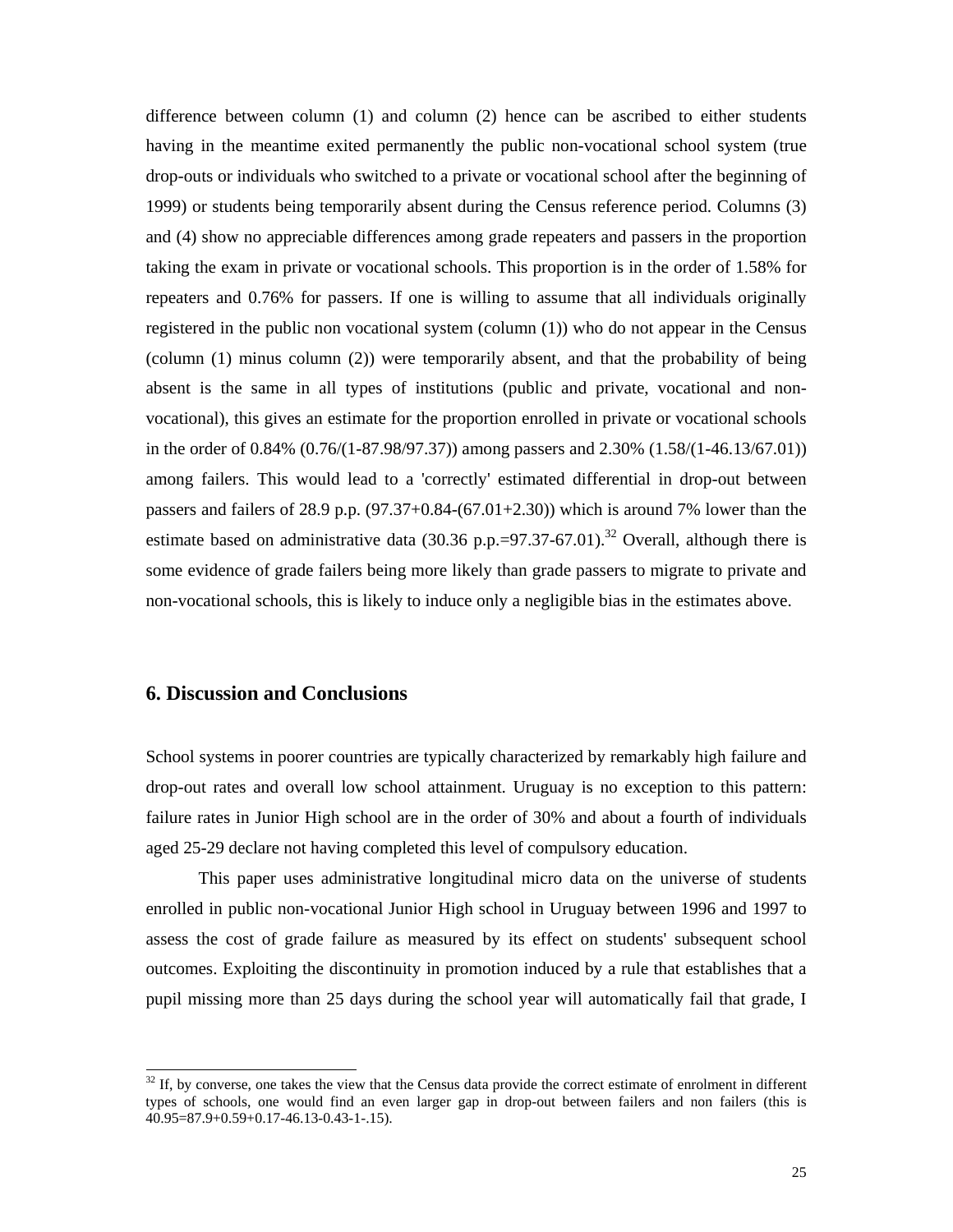show that grade failure leads to lower educational attainment (in the order of half to three fourths of a school grade) 4 to 5 years after failure.

A large part of this disadvantage is due to immediate drop-out: compared to nonfailers, failers are at disproportionate risk of abandoning school the year following failure. However, even among those who stay on (and hence repeat), the effect of grade failure appears long lasting. In the short term, repeaters tend to partially make up for the missed grade. This is in great part due to repeaters exerting more effort compared to passers. This initial advantage however is lost after two years: ultimately, even among the presumably positive selected sample of grade failers who stay on, outcomes appear worse than otherwise identical individuals who did not fail in Junior High school. Intermittent attendance is unlikely to give reason of this result.

A major concern in the analysis is that the variable whose discontinuous relationship with failure rates I use in order to identify the causal effect of grade failure on subsequent school outcomes, namely missed school days, is largely under the students' control (as well as possibly under the schools' control, if school records can be manipulated). To the extent that students sort around the discontinuity point in a fashion that is correlated with their latent outcomes (i.e. the ones that would be observed in the absence of grade failure), and in particular if otherwise better (worse) performing students end up locating below (above) the 25 missed school days threshold, one might be concerned that the RD estimates pick up unobservable differences in students' characteristics on either side of the threshold, rather than the genuine effect of the policy. Evidence from the distribution of missed school days shows a clear clustering of individuals at 25 missed school days. Although - as shown in the paper - this is consistent with the incentives of the promotion rule and does not necessarily imply that random assignment around the discontinuity point is violated, one might still be concerned about this feature of the data. In order to try to deal with this potential source of inconsistency of the regression estimates, I propose two strategies. First, I include in the regressions a number of observable controls. To the extent that individuals with different latent outcomes are able to systematically sort on either side of the discontinuity point, one would expect estimates to be affected by the inclusion of students' observable characteristics. Although there is some evidence of manipulation (with girls being more likely to locate below the threshold, but no significant differences across individuals with different accumulated school delay), results appear to be essentially unaffected by the inclusion of these controls. Second, I use a regime change that took place during the school year 1998 to derive a differences (across years, 1998 and 1996/1997) in-differences (across individuals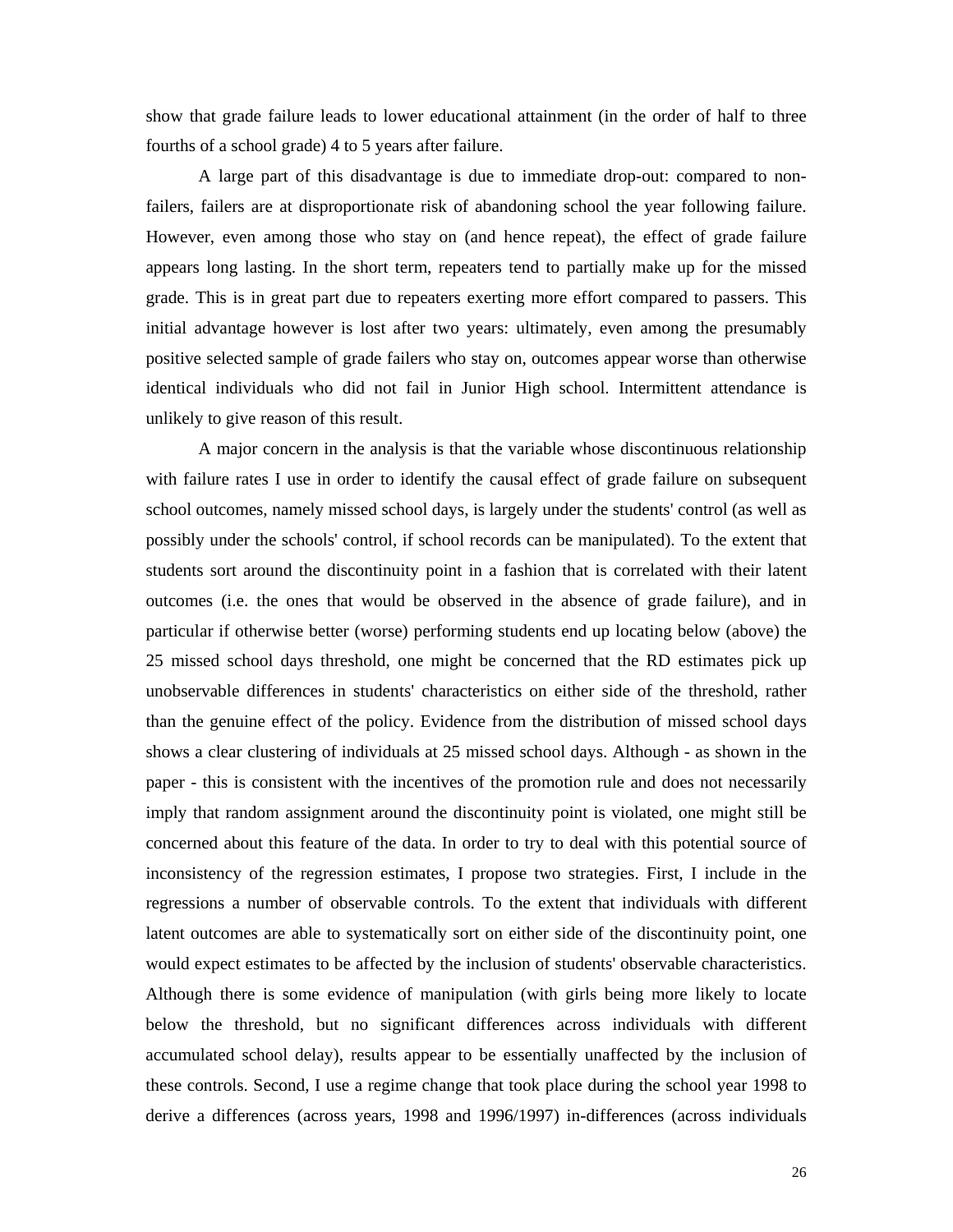with different numbers of missed school days) estimate of the effect of grade failure on subsequent school outcomes that does not rely on random assignment around the 25 days threshold. This strategy leads essentially to similar results as the RD design. Similarly to what found when controls are included, there is some evidence of positive sorting, but this is rather inconsequential in terms of the main results of the paper.

One limitation of the data is that these refer only to individuals within the public nonvocational system. To the extent that grade failers are disproportionately at risk of migrating to private or vocational schools, I might be overestimating the negative effect of this policy on later school outcomes. Complementary evidence from two additional data sets suggests that this source of bias is negligible and unable to account for my results. Note, additionally, that because non-failers are at much higher risk of being in the sample by the end of the period, my estimates tend presumably to underestimate the negative gap in subsequent educational attainment between failers and non-failers.

In sum, the data show high costs of grade failure as measured by failers' worse subsequent school outcomes. Although this paper concentrates on the costs of grade failure, it must be emphasized that the evidence presented here suggests that the benefits of this policy due to its deterrence effect on students' underperformance might be non-negligible. This is probably the ultimate reason why repetition policies exist. Simple back of the envelope calculations show that for such an incentive effect to offset the cost of repetition, one would expect 22% of individuals to accumulate one extra year of schooling due to the threat effect of the rule.<sup>33</sup> In practice, it appears that one should have high incentive effects to compensate for what I estimate being the high costs of grade failure among the ones (30% of the population) who eventually incur the penalty.

Precisely because of this tradeoff, in the USA the emphasis now seems to have shifted towards policies the combine grade retention – so to preserve the incentive effect – with remedial interventions - to attenuate the negative consequences of repetition and potentially make failure less likely in the future (for the experience of the Chicago Public School - a front-runner in implementing these policies, see Roderick et al. (1999). Recent experimental evidence shows substantial gains from informal inexpensive remedial education among more disadvantaged children in India (Banerjee et al., 2006), suggesting that even in developing countries remedial education might be a viable alternative to widespread repetition.

 $33$  I estimate the effect of grade failure to lead on average to around 0.22 less years less of education (this is the effect of grade failure on outcomes, -0.747 – from Table 2, column (4), bottom row - times the proportion of failers, that is 30%). This corresponds to one extra year of education for all grade passers with at least 13 missed school days (and at least one extra year of education).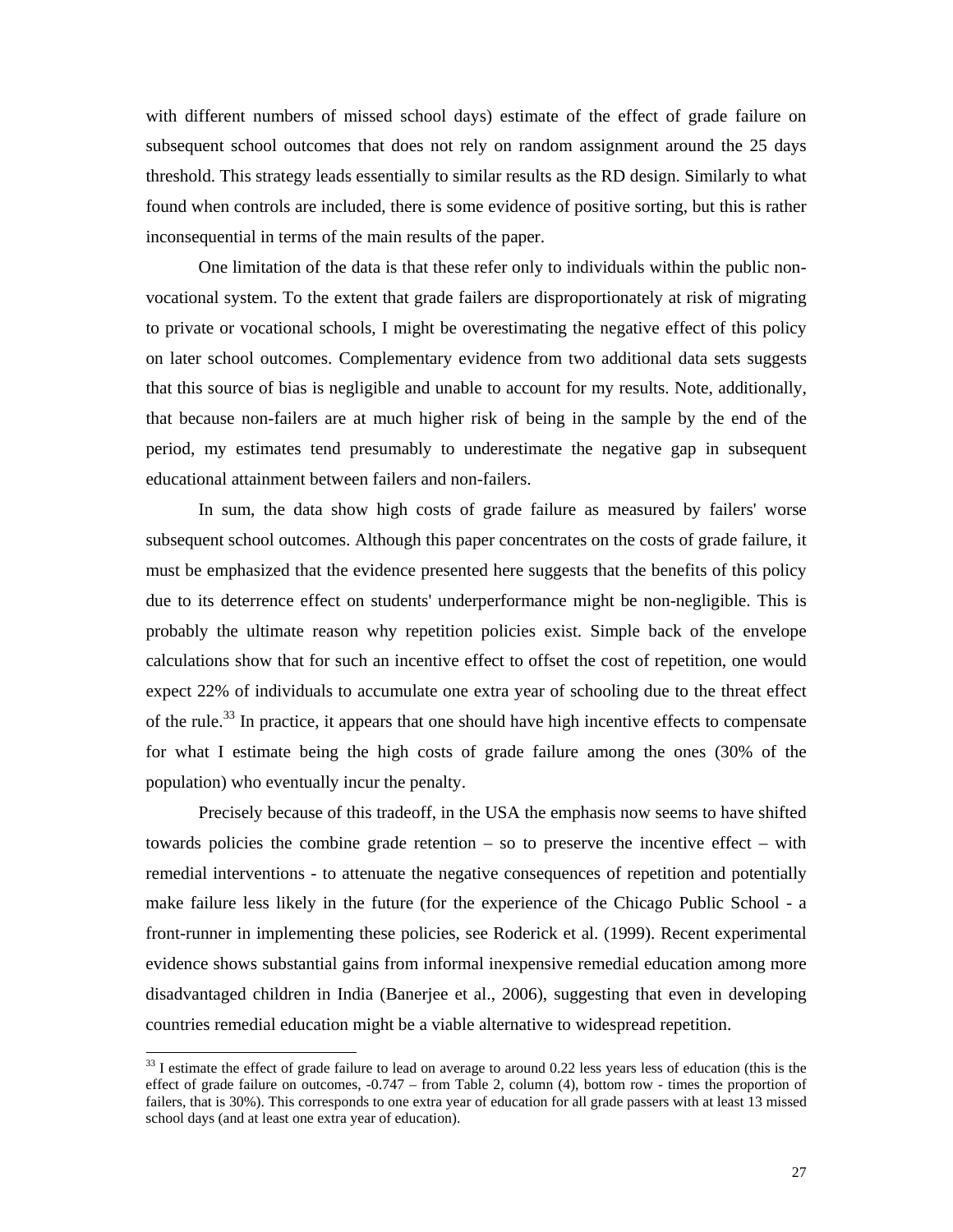| <b>Chart 1</b><br>The Uruguayan School System |         |                  |            |                   |  |  |  |  |  |  |
|-----------------------------------------------|---------|------------------|------------|-------------------|--|--|--|--|--|--|
| School Cycle                                  | Grades  | Theoretical ages | Compulsory | School type $(s)$ |  |  |  |  |  |  |
| Educación Primaria                            | $1 - 6$ | $6 - 11$         | yes        | Escuelas          |  |  |  |  |  |  |
| Ciclo Básico                                  | 7-9     | $12 - 14$        | yes        | Liceos/UTU        |  |  |  |  |  |  |
| Educación Secundaria                          | $10-12$ | 15-17            | no         | Liceos/UTU        |  |  |  |  |  |  |

Notes. The chart summarizes the structure of the Uruguayan school system during the period of analysis.

|             |                           |      | School year |                           |      |
|-------------|---------------------------|------|-------------|---------------------------|------|
|             | 1996 & 1997               |      |             | 1998                      |      |
|             | Debts                     |      |             | Debts                     |      |
|             | $\leq$ =3                 | >3   |             | $\leq$ =3                 | >3   |
| Missed days |                           |      | Missed days |                           |      |
| $\leq$ = 20 | Pass                      | Fail | $\leq$ 20   | Pass                      | Fail |
| $21 - 25$   | Pass at school discretion | Fail | 21-25       | Pass at school discretion | Fail |
| $>25$       | Fail                      | Fail | >25         | Pass at school discretion | Fail |

**Chart 2 Grade Promotion in** *Ciclo Básico*

Notes. The chart summarizes the rules governing grade promotion in *Ciclo Básico* in the school years 1996 and 1997 (left hand side panel) and 1998 (right hand side panel).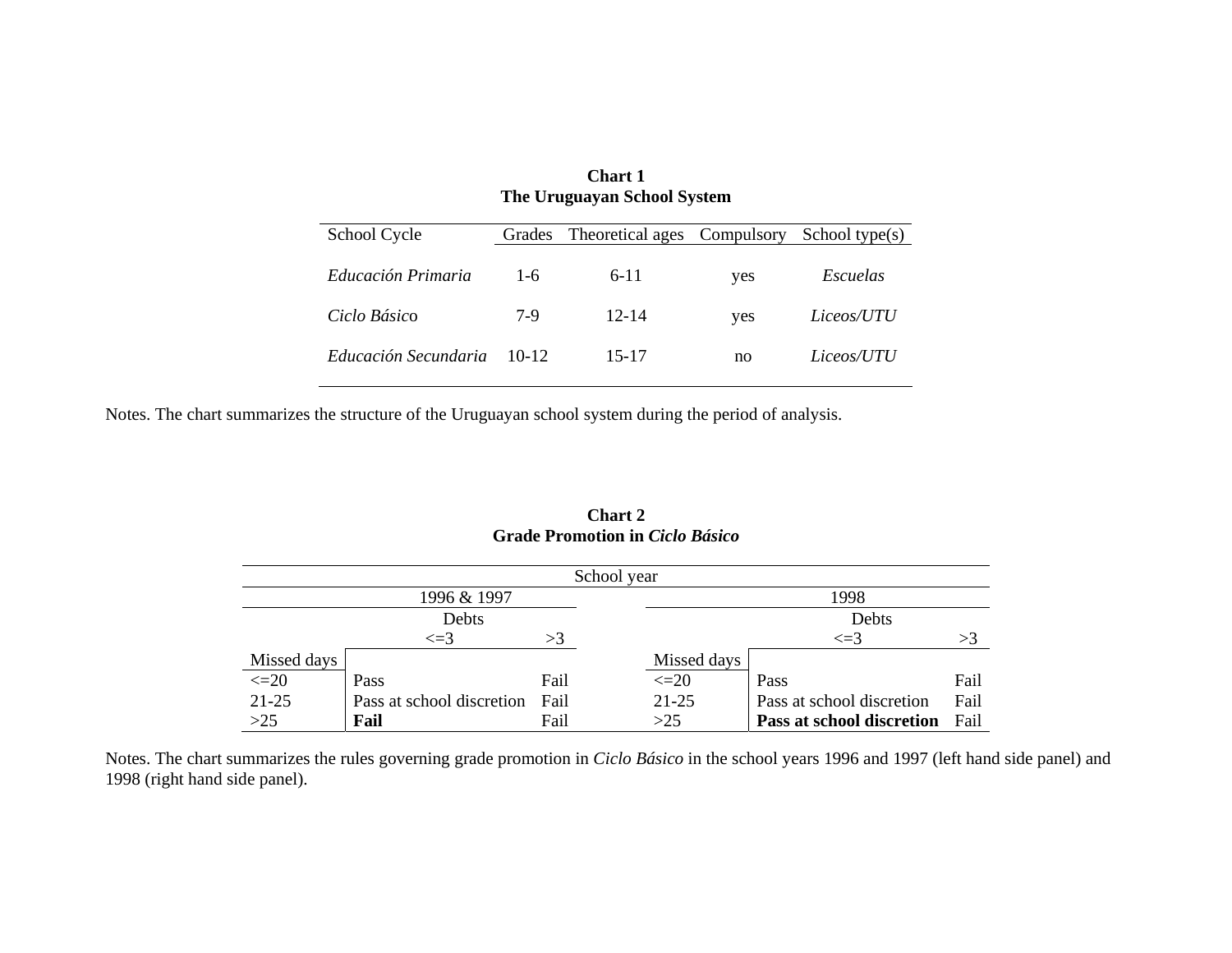| Table 1                                                             |
|---------------------------------------------------------------------|
| <b>Descriptive Statistics: Students in Ciclo Básico - 1996-1997</b> |
| <b>Public non-Vocational Schools Only</b>                           |

|    |                                          | All    |            |        |        | Failers    |        | Passers      |              |                  |  |
|----|------------------------------------------|--------|------------|--------|--------|------------|--------|--------------|--------------|------------------|--|
|    |                                          | 7      | Grade<br>8 | 9      | 7      | Grade<br>8 | 9      | 7            | Grade<br>8   | 9                |  |
|    | Age distortion                           | 0.640  | 0.638      | 0.946  | 1.368  | 1.276      | 1.545  | 0.318        | 0.401        | 0.670            |  |
| 2. | % girls                                  | 0.523  | 0.560      | 0.562  | 0.431  | 0.507      | 0.501  | 0.563        | 0.580        | 0.590            |  |
| 3. | Missed school days                       | 19.703 | 18.084     | 19.861 | 46.002 | 41.977     | 40.82  | 8.058        | 9.207        | 10.213           |  |
| 4. | Failed                                   | 0.307  | 0.271      | 0.315  | 1.000  | 1.000      | 1.000  | $\mathbf{0}$ | $\mathbf{0}$ | $\boldsymbol{0}$ |  |
| 5. | % censored (2001)                        | 0.470  | 0.346      | 0.160  | 0.140  | 0.137      | 0.109  | 0.616        | 0.423        | 0.183            |  |
| 6. | Additional grades<br>attended (censored) | 1.991  | 1.910      | 1.523  | 0.534  | 0.567      | 0.486  | 2.636        | 2.409        | 2.000            |  |
|    | <b>Observations</b>                      | 58,350 | 47,503     | 42,180 | 17,908 | 12,868     | 13,293 | 40,442       | 34,635       | 28,887           |  |

Notes. The table reports information on students in non-vocational public *Ciclo Básico* in 1996 and 1997. The left hand panel refers to the entire sample, the middle panel to those who failed a grade and the right panel to those who passed. For each panel separate information by grade is reported. Row 1 reports age distortion (age-grade-6), row 2 the proportion of girls, row 3 the number of missed school days during the school year, row 4 whether the student failed that grade, row 5 the proportion still in school in 2001 and row 6 the number of additional grades attended until the year 2001 if a student failed a grade or until 2000 if a student did not fail. Source: *Bases de datos de rendimiento a nivel de estudiantes en educación secundaria*, Administración Nacional de Educación Publica, Uruguay.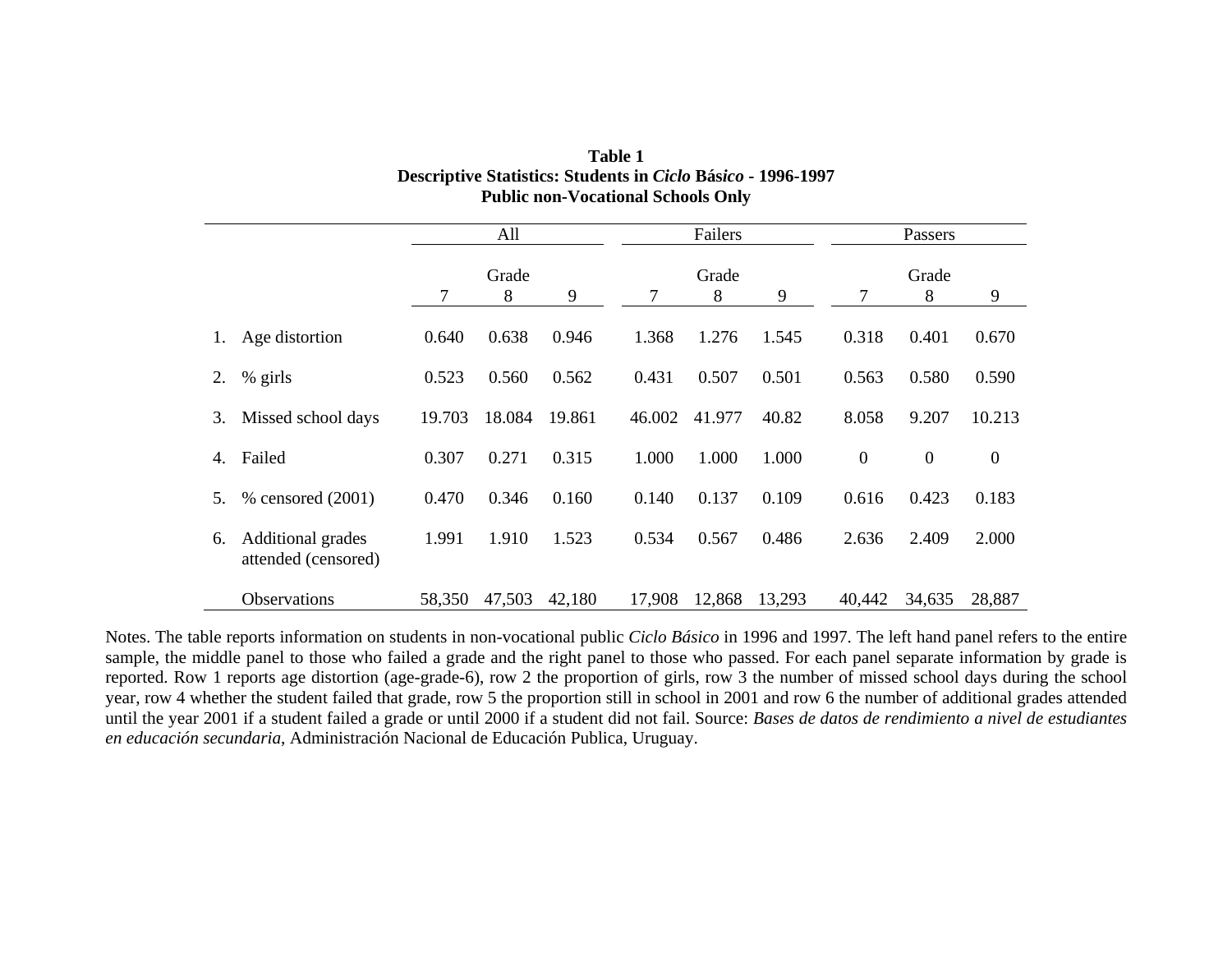|                                    | (1)                       | (2)                       | (3)                                                                    | (4)                       |
|------------------------------------|---------------------------|---------------------------|------------------------------------------------------------------------|---------------------------|
|                                    |                           |                           | First stage<br>Dependent variable: Grade failure t=0                   |                           |
| I(Missed days $_{0}$ >25)          | 0.428<br>$(0.016)$ ***    | 0.401<br>$(0.014)$ ***    | 0.415<br>$(0.018)$ ***                                                 | 0.387<br>$(0.018)$ ***    |
|                                    |                           |                           | Reduced form<br>Dependent variable: Additional grades                  |                           |
| I(Missed days <sub>0</sub> $>25$ ) | $-0.330$<br>$(0.033)$ *** | $-0.288$<br>$(0.032)$ *** | $-0.344$<br>$(0.033)$ ***                                              | $-0.289$<br>$(0.038)$ *** |
|                                    |                           |                           | <b>Instrumental Variables</b><br>Dependent variable: Additional grades |                           |
| Grade failure $t=0$                | $-0.771$<br>$(0.093)$ *** | $-0.718$<br>$(0.087)$ *** | $-0.831$<br>$(0.067)$ ***                                              | $-0.747$<br>$(0.079)$ *** |
| School dummies                     |                           | yes                       |                                                                        | yes                       |
| Grade dummies<br>Year dummies      |                           | yes                       |                                                                        | yes                       |
| Age dummies                        |                           | yes                       | yes                                                                    | yes<br>yes                |
| Sex dummies                        |                           |                           | yes                                                                    | yes                       |
| Age-Grade dummies                  |                           |                           | yes                                                                    | yes                       |
| <b>Observations</b>                | 8,453                     | 8,453                     | 8,453                                                                  | 8,453                     |

**Table 2** 

Notes. The top panel reports the OLS coefficients from a regression of a dummy equal one for grade failure on a dummy equal one for more than 25 missed school days in *Ciclo Básico* (first stage equation). The middle panel reports the coefficient of the number of additional grades attended by the end of the period (censored to the year 2000 for non-failers) on the dummy for more than 25 missed school days (reduced form equation). The bottom panel reports the IV estimates of the effect of grade failure on the number of additional grades attended, where grade failure is instrumented by a dummy for missed school days greater than 25. All specifications include a second order polynomial in the number of missed days interacted with a dummy for missed school days greater than 25. Standard errors in brackets are clustered by number of missed school days. \*\*\*, \*\*, \* denote respectively significant at 1%, 5% and 10% level. Sample refers only to individuals with between 21 and 35 missed school days. See also notes to Table 2.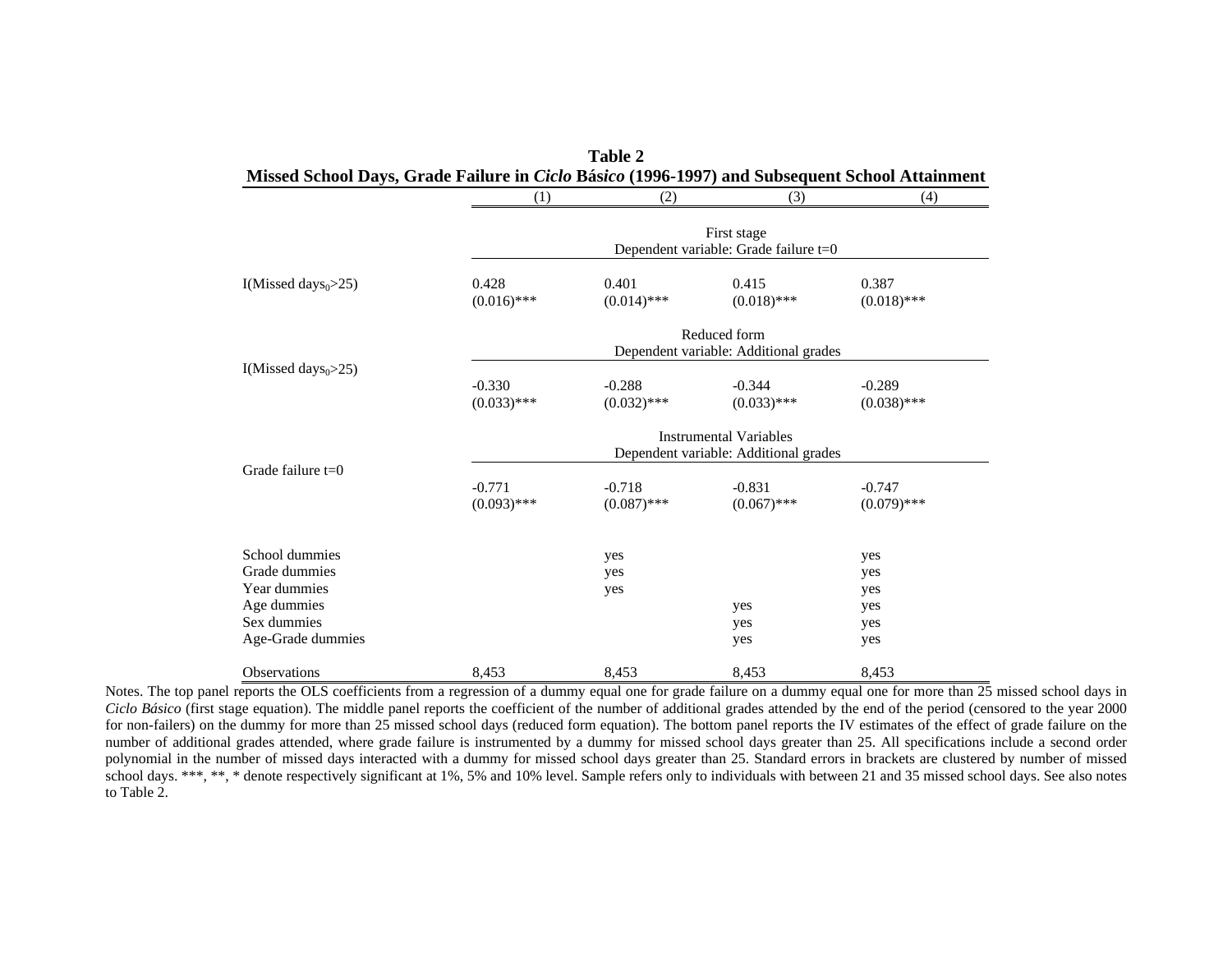| Table 3                                                                         |
|---------------------------------------------------------------------------------|
| Grade Failure in <i>Ciclo</i> Básico (1996-1997) and Subsequent School Outcomes |
| All Controls Included                                                           |
| <b>IV</b> estimates                                                             |

|                     |                  | (2)                | (3)                                                        | $\left( 4\right)$ | (5)                       | (6)                 | (7)              | (8)              | (9)              | (10)                                                          |
|---------------------|------------------|--------------------|------------------------------------------------------------|-------------------|---------------------------|---------------------|------------------|------------------|------------------|---------------------------------------------------------------|
|                     |                  |                    | Survival                                                   |                   | Duration                  | Intermitten         |                  |                  | Addition         |                                                               |
|                     |                  |                    | at time $t=$                                               |                   |                           |                     |                  |                  | al               |                                                               |
|                     |                  |                    |                                                            |                   |                           | attendance          |                  |                  | grades at        |                                                               |
|                     |                  |                    |                                                            |                   |                           |                     |                  |                  | time $t=$        |                                                               |
|                     |                  | ↑                  | 3                                                          | 4                 |                           |                     |                  |                  | 3                | 4                                                             |
| Grade failure $t=0$ | $-0.205$<br>$**$ | $-0.176$<br>$\ast$ | $-0.258$<br>$(0.032)^*$ $(0.047)^**(0.040)^**(0.040)$<br>* | $-0.064$          | $-0.730$<br>$(0.108)$ *** | $-0.066$<br>(0.046) | $-0.886$<br>$**$ | $-0.743$<br>$**$ | $-0.862$<br>$**$ | $-0.839$<br>$(0.009)*$ $(0.070)*$ $(0.081)*$ $(0.085)*$<br>** |
| <b>Observations</b> | 8,453            | 8,453              | 8,453                                                      | 8,453             | 8,453                     | 6,295               | 8,453            | 8,453            | 8,453            | 8,453                                                         |

Notes. Entries are IV estimates of the effect of grade failure at time t=0 on the dependent variable (in the top row) where grade failure is instrumented by the discontinuity at 25 missed school days. Columns (1) to (4) refer to the probability of being in the sample in any given year (1,..., 4) following grade failure. Column (5) to duration. Column (6) to intermittent attendance. Columns (7) to (10) to the number of additional grades attended by the individuals in the sample in any given year (1,...4) following t=0. All regressions include a quadratic polynomial in number of missed school days interacted with a dummy for more than 25 missed school days, plus dummies for: age, grade, age minus grade, sex, year and school. See also notes to Table 2.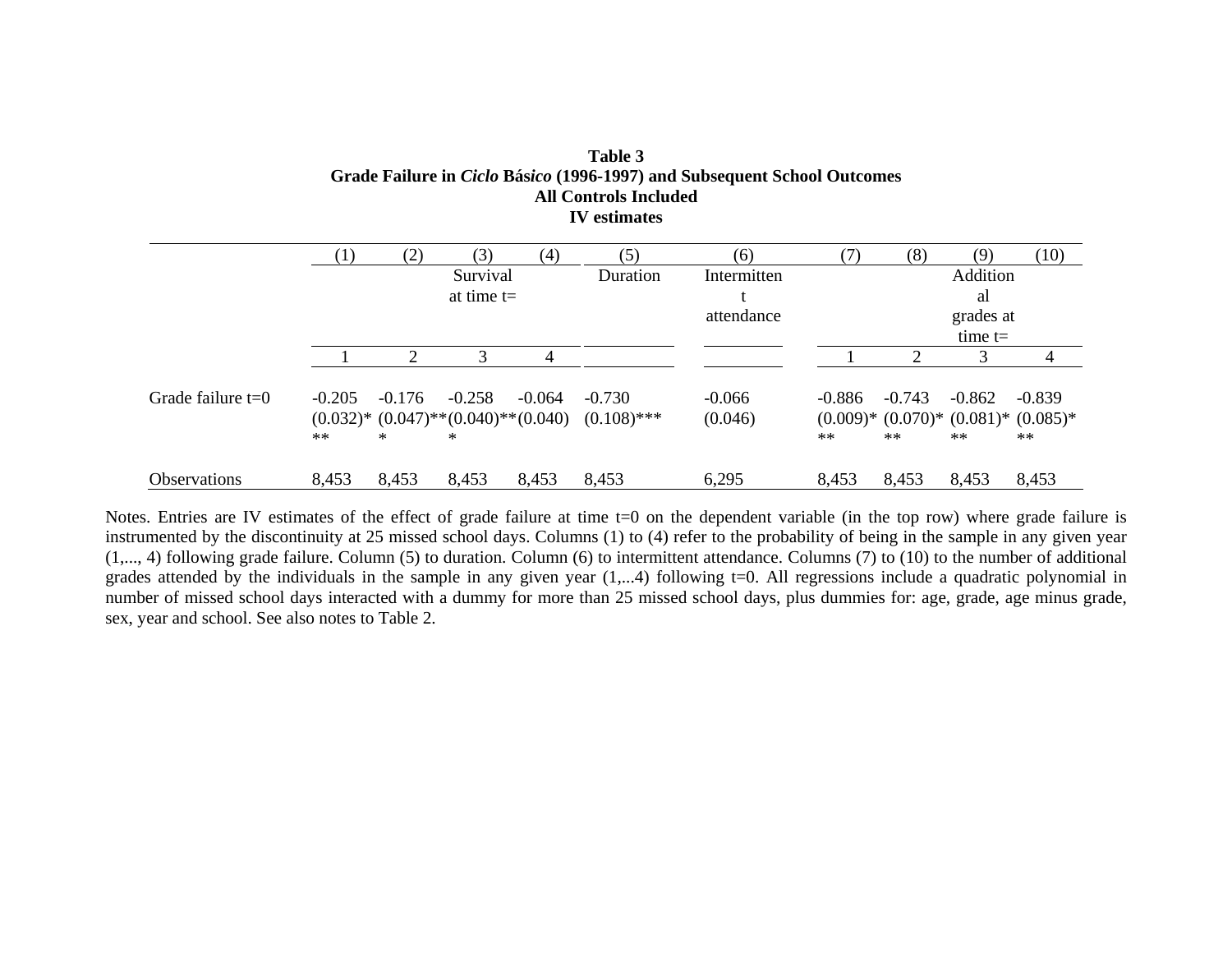| Table 4                                                                  |
|--------------------------------------------------------------------------|
| Grade Failure in Ciclo Básico (1996-1997) and Subsequent School Outcomes |
| <b>Repeaters only - All Controls Included</b>                            |

|                                    | $\left(1\right)$ | (2)       | (3)           | (4)          | (5)           | (6)           | 7)            | (8)           |
|------------------------------------|------------------|-----------|---------------|--------------|---------------|---------------|---------------|---------------|
|                                    | Repeat           | In sample | Change        | Duration     | Additional    | Fail          | Fail          | Missed        |
|                                    | $t=0$            | $t=2$     | School        |              | grades        | $t=1$         | $t=1$         | days          |
|                                    |                  |           | $t = 1$       |              |               |               | (controls for | $t=1$         |
|                                    |                  |           |               |              |               |               | missed days   |               |
|                                    |                  |           |               |              |               |               | at $t=1$ )    |               |
| I(Missed days <sub>0</sub> $>$ 25) | 0.427            |           |               |              |               |               |               |               |
|                                    | $(0.010)$ ***    |           |               |              |               |               |               |               |
| Grade Failure $t=0$                |                  | $-0.059$  | 0.106         | $-0.353$     | $-0.673$      | $-0.286$      | $-0.093$      | $-24.402$     |
|                                    |                  | (0.037)   | $(0.030)$ *** | $(0.142)$ ** | $(0.111)$ *** | $(0.056)$ *** | $(0.041)$ **  | $(6.656)$ *** |
|                                    |                  |           |               |              |               |               |               |               |
| <b>Observations</b>                | 6,295            | 6,295     | 6,295         | 6,295        | 6,295         | 6,295         | 6,295         | 6,295         |

Notes. The table refers to individuals in school at time t=1 only. Column (1) reports the OLS estimate on a dummy for more than 25 missed school days at time t=0 on the probability of repetition (first stage). Columns (2)-(8) report IV estimates of the effect of grade repetition at time t=0 on a number of outcomes variables (as in Table 3). Column (2) refers to the probability of being in the sample 2 yeas after grade failure  $(t=2)$ . Column (3) to the probability of changing school in the year following grade failure (t=1). Columns (4) and (5) to duration and (censored) additional grades attended. Column (6) and (7) to the probability of grade failure at time 1. Column (8) to the number of missed school days at time 1. See also notes to Table 3.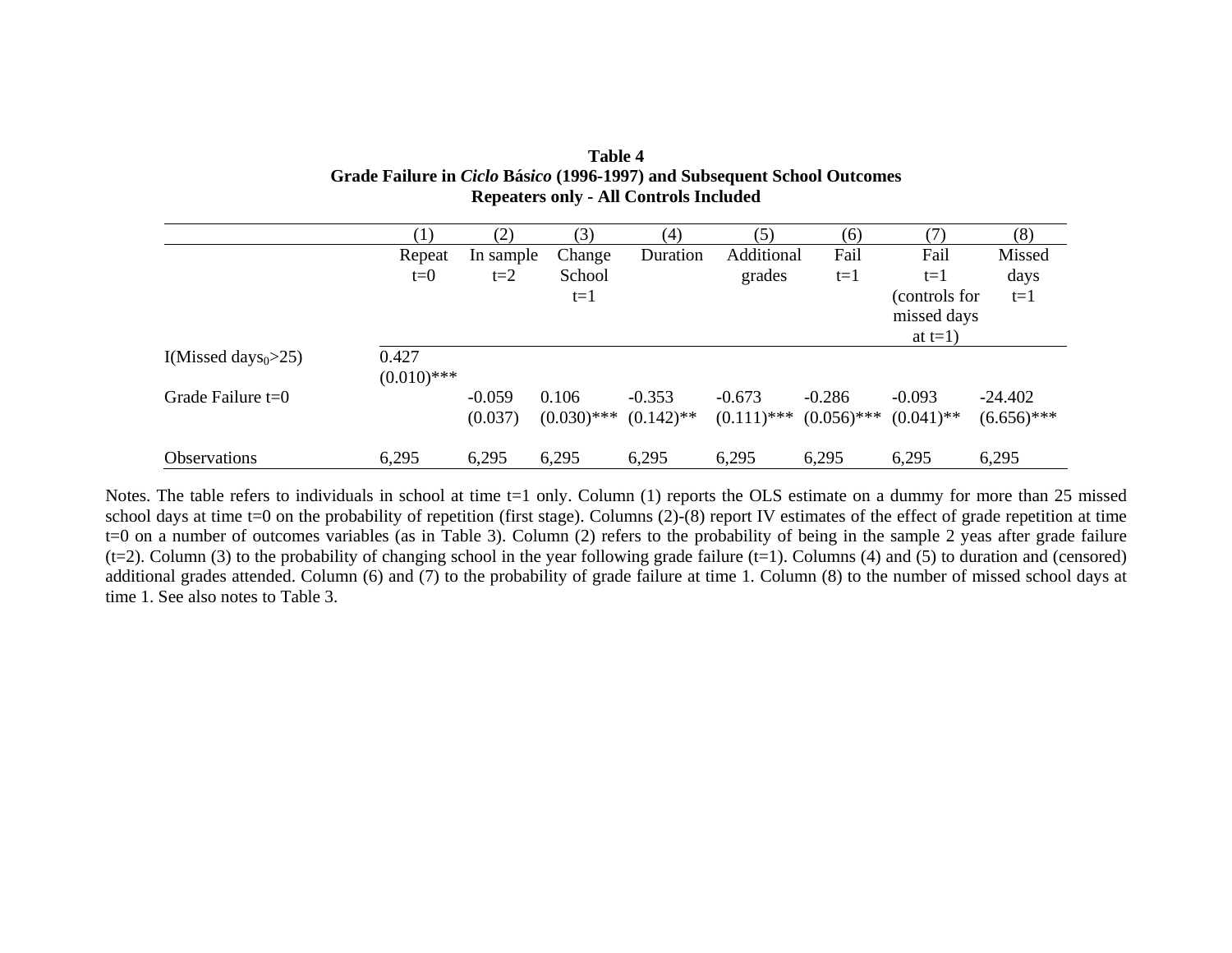**Table 5 Missed School Days, Grade Failure in** *Ciclo* **Bás***ico* **(1996, 1997 versus 1998) and Subsequent School Outcomes Differences-in-differences - IV Estimates** 

|                          |                                       | (1)                       | (2)                       |                           |  |  |  |  |  |  |
|--------------------------|---------------------------------------|---------------------------|---------------------------|---------------------------|--|--|--|--|--|--|
|                          | Dependent variable: Additional grades |                           |                           |                           |  |  |  |  |  |  |
| Grade Failure $t=0$      | $-0.650$<br>$(0.205)$ ***             | $-0.591$<br>$(0.190)$ *** | $-0.627$<br>$(0.199)$ *** | $-0.579$<br>$(0.185)$ *** |  |  |  |  |  |  |
| <b>School Dummies</b>    |                                       | yes                       |                           | yes                       |  |  |  |  |  |  |
| <b>Grade Dummies</b>     |                                       | yes                       |                           | yes                       |  |  |  |  |  |  |
| <b>Year Dummies</b>      |                                       | yes                       |                           | yes                       |  |  |  |  |  |  |
| <b>Age Dummies</b>       |                                       |                           | yes                       | yes                       |  |  |  |  |  |  |
| <b>Sex Dummies</b>       |                                       |                           | yes                       | yes                       |  |  |  |  |  |  |
| <b>Age-Grade Dummies</b> |                                       |                           | yes                       | yes                       |  |  |  |  |  |  |
| Overid-test              | 11.150                                | 8.406                     | 8.026                     | 6.061                     |  |  |  |  |  |  |
| [p-value]                | [0.598]                               | [0.395]                   | [0.626]                   | [0.300]                   |  |  |  |  |  |  |
| Observations             | 15,024                                | 15,024                    | 15,024                    | 15,024                    |  |  |  |  |  |  |

Notes. The table reports IV estimates of the effect of grade failure on the number of additional grades attended for those observed in *Ciclo Básico* in 1996, 1997 or 1998. Dependent variable is additional grades attended after 3 years (2 year for non-failers). Grade failure is instrumented by the interaction of missed school days with a dummy for the year 1998. All regressions control for additive year and missed school days dummies and they only refer to individuals with 21-35 missed school days. Robust standard errors reported. An over-identification test (p-value in brackets) is reported at the bottom of the table. See also notes to Table 2.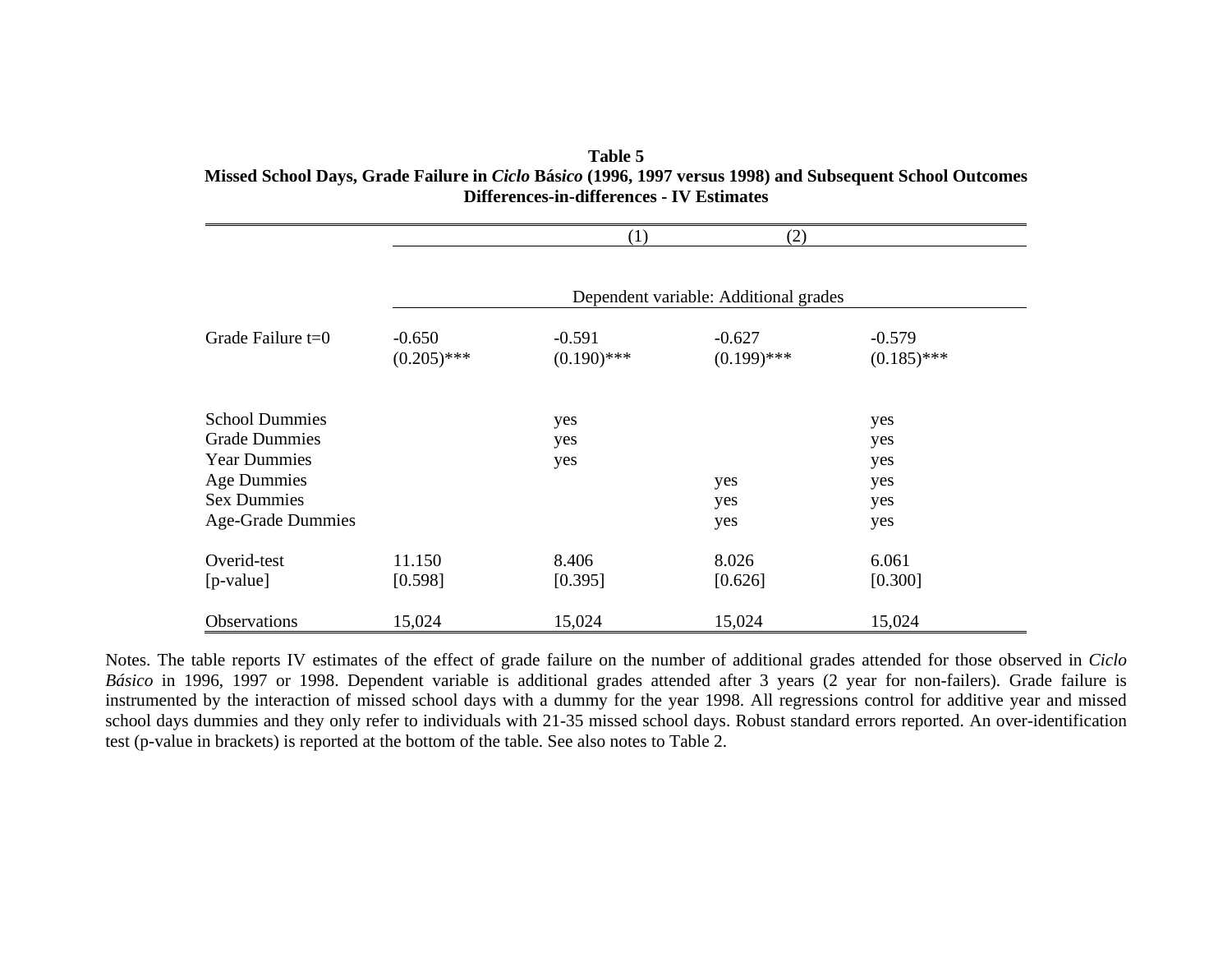**Table 6 Destination State of Grade Passers and Failers in 1999 Students Enrolled in Public Non-Vocational Schools in 1998 and Eligible for Enrollment in Ninth Grade in 1999** 

|                 | Administrative data          |                                  | Census data                |                      |
|-----------------|------------------------------|----------------------------------|----------------------------|----------------------|
|                 | Registered in<br>Public non- | Public non-<br>vocational school | Private non-<br>vocational | Vocational<br>school |
|                 | vocational school            |                                  | school                     |                      |
| Passers in 1998 | 97.37                        | 87.98                            | 0.59                       | 0.17                 |
| Failers in 1998 | 67.01                        | 46.13                            | 0.43                       | 1.15                 |

Notes. The table refers to individuals in public non-vocational *Ciclo Básico* in 1998 according to the *Bases de datos de rendimiento a nivel de estudiantes en educación secundaria, de la Administración Nacional de Educación Publica*. Passers are individuals in grade 8 in 1998 who were promoted to grade 9. Failers are those in grade 9 in 1998 who failed. Column (1) reports the proportion enrolled in grade 9 in public-non vocational schools in 1999 according to the same data. Entries in column (2) to (4) are the proportions of individuals observed in 1998 by type of school in 1999 based on the *Base de datos de la evaluación censal de aprendizajes en terceros años del ciclo medio 1999*, Administración Nacional de Educación Publica, Uruguay. Column (2) refers to individuals in public non-vocational schools, column (3) to individuals in private non-vocational schools and column (4) to individuals in vocational schools.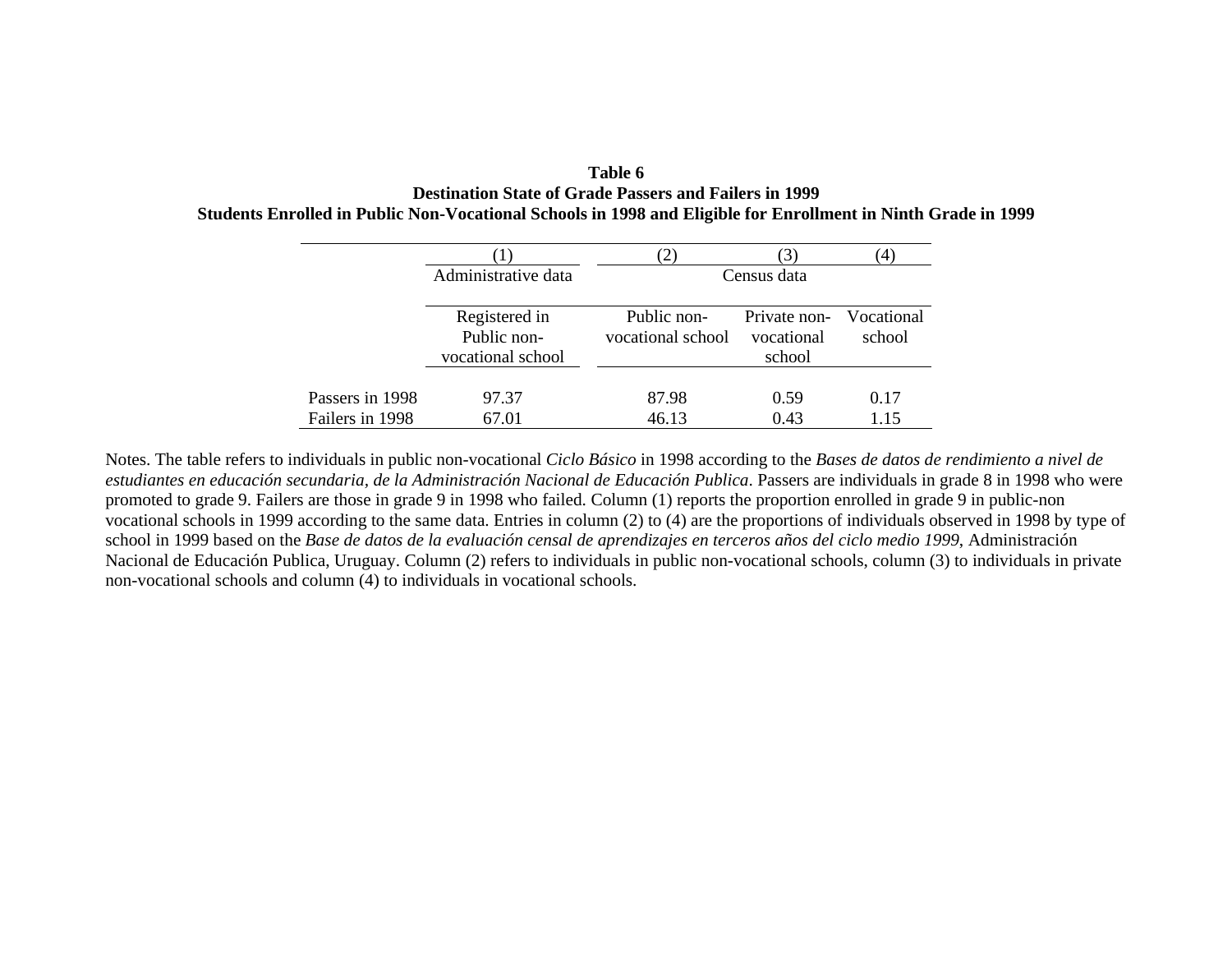**Figure 1 Repetition Rates in Primary School and Gross Enrollment Rate in Secondary School** 



Notes. The graph plots repetition rates in primary school on the horizontal axis and gross enrollment in secondary school on the vertical axis. The sample refers to countries with income per-capita not greater than US\$ 28,000. Source: UNESCO (2002).

**Figure 2 Repetition Rates in Primary School and PPP GDP per-capita (US\$ 1,000)** 



Notes. The graph plots (1999) PPP GDP per-capita on the horizontal axis and repetition rates in primary school on the vertical axis. See also notes to Figure 1.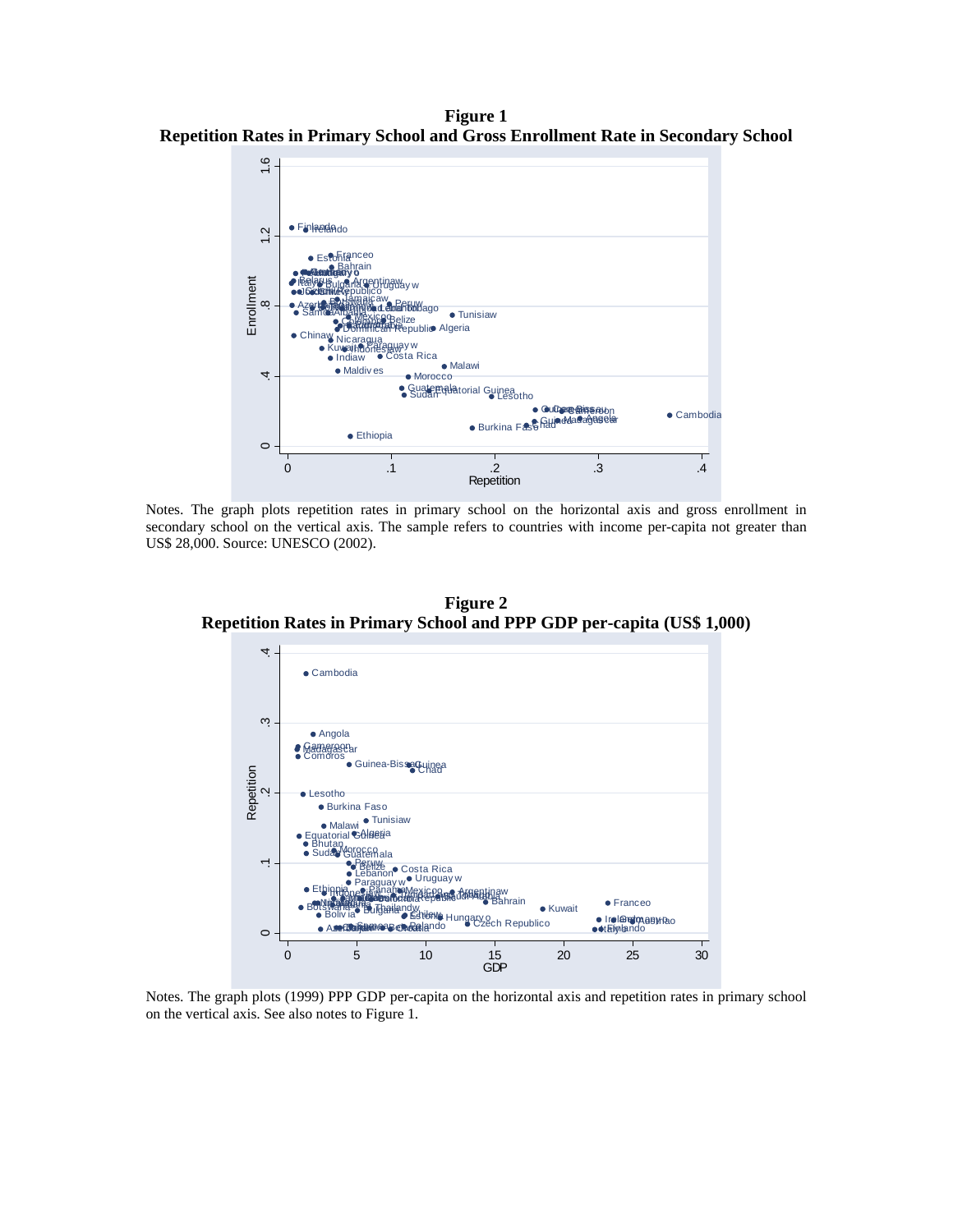**Figure 3 Grade Failure by Number of Missed School Days in** *Ciclo* **Bás***ico* **(1996-1997)** 



Notes. The figure reports the proportion of individuals failing a grade by number of missed school days in the year. The data refer to individuals in *Ciclo Básico* in 1996 or 1997 and with a number of missed school days between 1 and 35. A parametric spline between 21 and 35 missed school days is superimposed to the data. Source: *Bases de datos de rendimiento a nivel de estudiantes en educación secundaria,* Administración Nacional de Educación Publica, Uruguay.

**Figure 4** 



Notes. The figure reports the number of additional grades attended by 2001 among those in *Ciclo Básico* in 1996 or 1997 as a function of the number of missed school days in *Ciclo Básico.* The series is censored to the year 2000 for those who did not fail. A parametric spline between 21 and 35 missed school days is superimposed to the data. See also notes to Figure 4.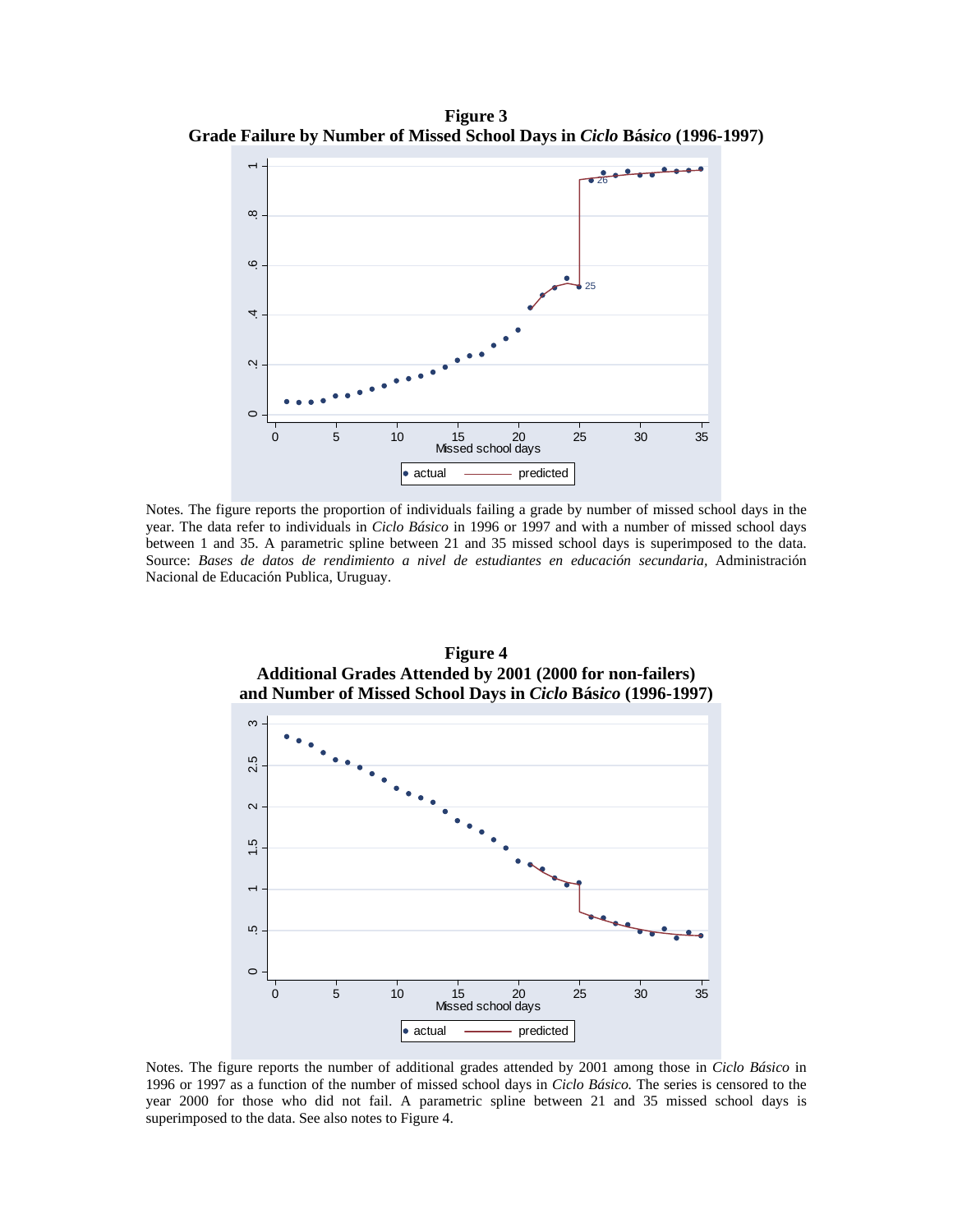**Figure 5 Proportion of Missed School Days in** *Ciclo Básico* **(1996-1997) - 21-35** 



Notes. The figure reports the distribution of number of missed school days between 21-35 (as a proportion of missed days between 0 and 180). See also notes to figure 3.



Notes. The figure reports the difference (between 1998 and 1996/1997) in difference (relative to 20 missed school days) in failure rates (solid line) and additional grades attended after 3 years - 2 years for grade passers – (dotted line) by number of missed school days (1-35) in *Ciclo Básico*.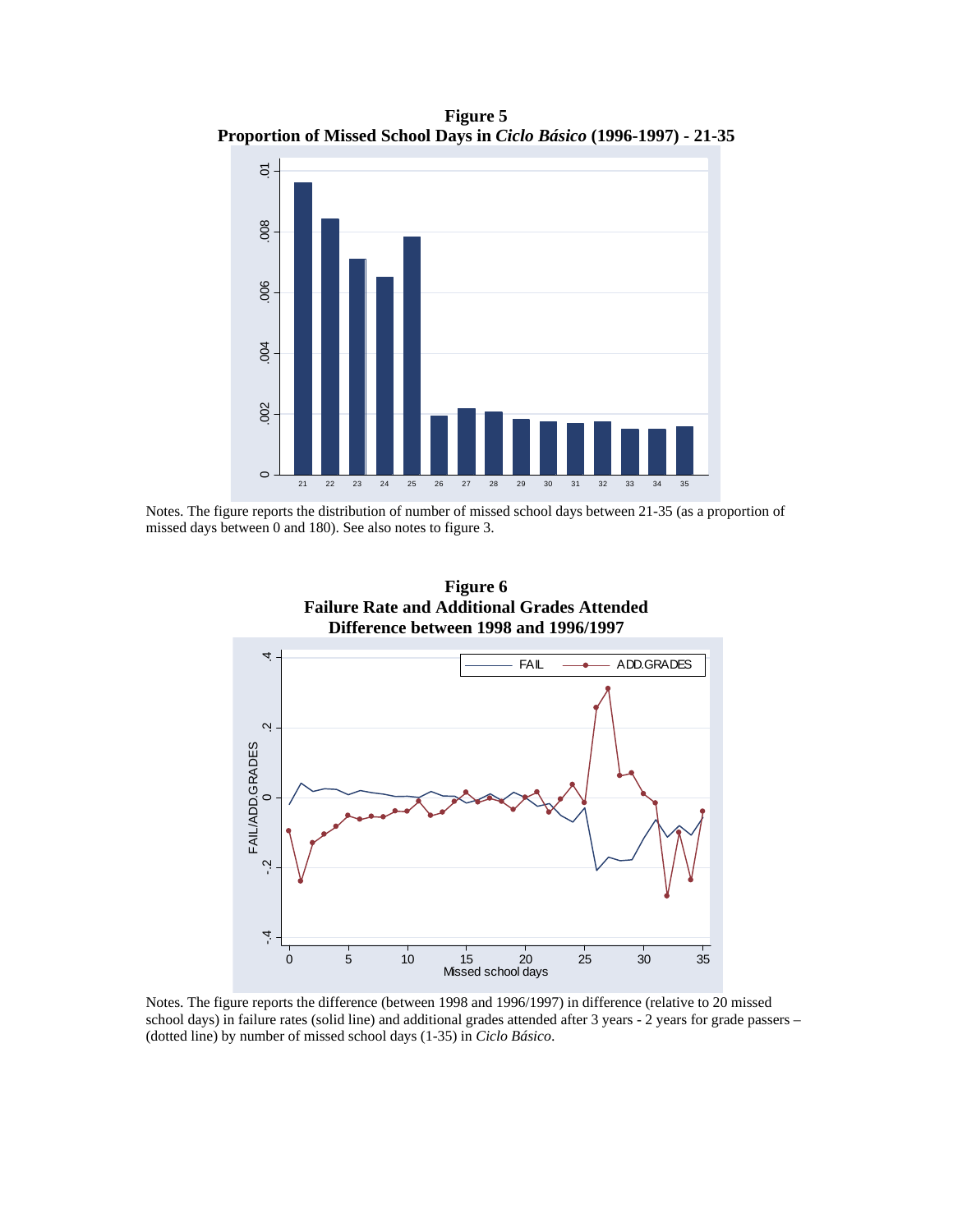#### **Table A1 Missed School Days, Grade Failure in** *Ciclo* **Bás***ico* **(1996-1997) and Subsequent School Attainment Individuals with 21-35 missed school days Estimates By Grade – All controls included**

|           |                           | (1)                    | (2)                                | (3)                       | (4)                      | (5)                       | (6)                 | (7)                                 | (8)                        | (9)                       | (10)                      | (11)                              | (12)                      |
|-----------|---------------------------|------------------------|------------------------------------|---------------------------|--------------------------|---------------------------|---------------------|-------------------------------------|----------------------------|---------------------------|---------------------------|-----------------------------------|---------------------------|
|           |                           | Fail                   | Additional<br>grades<br>(censored) |                           |                          | Survival<br>at time $t=$  |                     | Duration                            | Intermittent<br>attendance |                           |                           | Additional<br>grades at time $t=$ |                           |
|           |                           |                        |                                    |                           | $\overline{2}$           | $\mathfrak{Z}$            | 4                   |                                     |                            |                           | $\overline{2}$            | $\overline{3}$                    | 4                         |
| 7th grade |                           |                        |                                    |                           |                          |                           |                     |                                     |                            |                           |                           |                                   |                           |
|           | I(Missed days $_0$ >25)   | 0.330<br>$(0.027)$ *** |                                    |                           |                          |                           |                     |                                     |                            |                           |                           |                                   |                           |
|           | Grade Failure $t=0$       |                        | $-0.799$<br>$(0.116)$ ***          | $-0.323$<br>$(0.080)$ *** | $-0.188$<br>(0.148)      | $-0.285$<br>$(0.044)$ *** | $-0.094$<br>(0.081) | $-0.841$<br>$(0.295)$ **            | $-0.034$<br>(0.124)        | $-0.932$<br>$(0.017)$ *** | $-0.917$<br>$(0.109)$ *** | $-0.955$<br>$(0.124)$ ***         | $-0.947$<br>$(0.116)$ *** |
|           | <b>Observations</b>       | 3,136                  | 3,136                              | 3,136                     | 3,136                    | 3,136                     | 3,136               | 3,136                               | 2322                       | 3,136                     | 3,136                     | 3,136                             | 3,136                     |
| 8th grade |                           |                        |                                    |                           |                          |                           |                     |                                     |                            |                           |                           |                                   |                           |
|           | I(Missed days $_{0}$ >25) | 0.432<br>$(0.033)$ *** |                                    |                           |                          |                           |                     |                                     |                            |                           |                           |                                   |                           |
|           | Grade Failure $t=0$       |                        | $-0.463$<br>$(0.212)$ **           | $-0.165$<br>$(0.059)$ **  | $-0.089$<br>(0.063)      | $-0.050$<br>(0.056)       | 0.044<br>(0.105)    | $-0.353$<br>$(0.195)*$              | 0.093<br>(0.076)           | $-0.931$<br>$(0.027)$ *** | $-0.734$<br>$(0.073)$ *** | $-0.673$<br>$(0.185)$ ***         | $-0.514$<br>$(0.231)$ **  |
|           | <b>Observations</b>       | 2,738                  | 2,738                              | 2,738                     | 2,738                    | 2,738                     | 2,738               | 2,738                               | 2117                       | 2,738                     | 2,738                     | 2,738                             | 2,738                     |
| 9th grade |                           |                        |                                    |                           |                          |                           |                     |                                     |                            |                           |                           |                                   |                           |
|           | I(Missed days $_{0}$ >25) | 0.396<br>$(0.037)$ *** |                                    |                           |                          |                           |                     |                                     |                            |                           |                           |                                   |                           |
|           | Grade Failure t=0         |                        | $-1.087$<br>$(0.241)$ ***          | $-0.155$<br>$(0.070)**$   | $-0.260$<br>$(0.107)$ ** | $-0.494$<br>$(0.181)$ **  | $-0.153$            | $-1.063$<br>$(0.077)*$ $(0.328)***$ | $-0.210$<br>$(0.087)$ **   | $-0.771$<br>$(0.031)$ *** | $-0.553$<br>$(0.130)$ *** | $-0.997$<br>$(0.173)$ ***         | $-1.142$<br>$(0.252)$ *** |
|           | <b>Observations</b>       | 2,579                  | 2,579                              | 2,579                     | 2,579                    | 2,579                     | 2,579               | 2,579                               | 1856                       | 2,579                     | 2,579                     | 2,579                             | 2,579                     |

Notes. The table reports the same (first stage and IV) estimates as in Tables 2 and 3 separately by grade.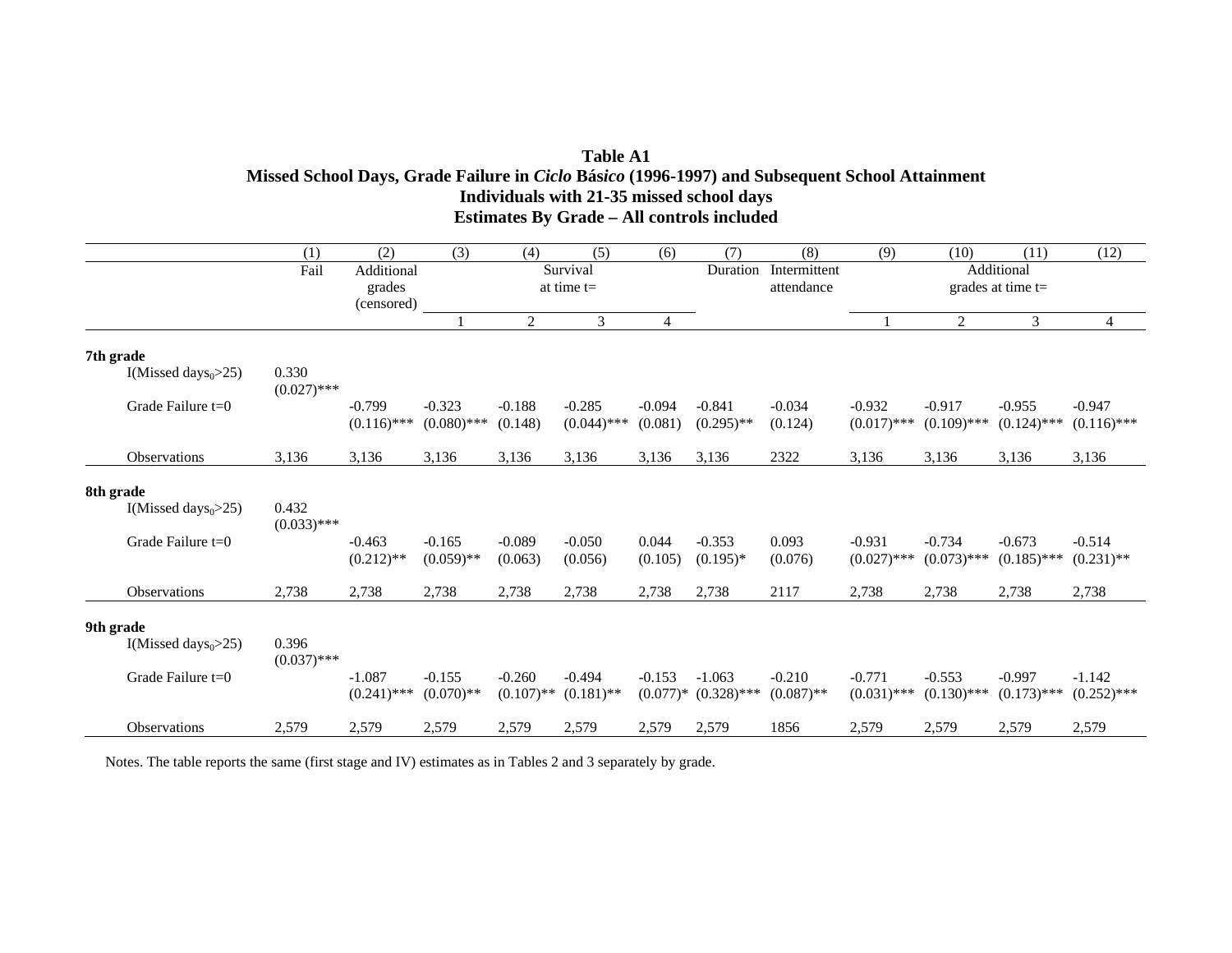| Table A2                                                                                           |
|----------------------------------------------------------------------------------------------------|
| Grade Repetition in <i>Ciclo</i> Básico (1996-1997) and Subsequent School Outcomes                 |
| Individuals with 21-35 Missed School Days at Time t=0 in School at Time t=1- All Controls Included |
| <b>Estimates By Grade – All controls included</b>                                                  |

|                         | (1)                    | (2)                    | (3)                       | (4)                       | (5)                       | (6)                       | (7)                            | (8)                        |
|-------------------------|------------------------|------------------------|---------------------------|---------------------------|---------------------------|---------------------------|--------------------------------|----------------------------|
|                         | Repeat<br>$t=0$        | In sample<br>$t=2$     | Change<br>School<br>$t=1$ | Duration                  | Additional<br>grades      | Fail<br>$t=1$             | Fail<br>$t=1$<br>(controls for | Missed<br>days<br>$t=1$    |
|                         |                        |                        |                           |                           |                           |                           | missed days<br>at $t=1$ )      |                            |
| 7th grade               |                        |                        |                           |                           |                           |                           |                                |                            |
| I(Missed days $_0$ >25) | 0.395<br>$(0.032)$ *** |                        |                           |                           |                           |                           |                                |                            |
| Grade Failure $t=0$     |                        | $-0.016$<br>(0.141)    | 0.001<br>(0.068)          | $-0.298$<br>(0.339)       | $-0.665$<br>$(0.128)$ *** | $-0.154$<br>(0.102)       | $-0.062$<br>(0.062)            | $-19.511$<br>(18.976)      |
| <b>Observations</b>     | 2,322                  | 2,322                  | 2,322                     | 2,322                     | 2,322                     | 2,322                     | 2,322                          | 2,322                      |
| 8th grade               |                        |                        |                           |                           |                           |                           |                                |                            |
| I(Missed days $_0$ >25) | 0.442<br>$(0.025)$ *** |                        |                           |                           |                           |                           |                                |                            |
| Grade Failure t=0       |                        | 0.073<br>(0.072)       | 0.379<br>$(0.070)$ ***    | 0.198<br>(0.227)          | $-0.308$<br>(0.241)       | $-0.297$<br>$(0.113)$ **  | $-0.053$<br>(0.097)            | $-29.782$<br>$(8.357)$ *** |
| <b>Observations</b>     | 2,117                  | 2,117                  | 2,117                     | 2,117                     | 2,117                     | 2,117                     | 2,117                          | 2,117                      |
| 9th grade               |                        |                        |                           |                           |                           |                           |                                |                            |
| I(Missed days $_0$ >25) | 0.426<br>$(0.037)$ *** |                        |                           |                           |                           |                           |                                |                            |
| Grade Failure $t=0$     |                        | $-0.168$<br>$(0.090)*$ | $-0.243$<br>$(0.094)$ **  | $-0.795$<br>$(0.247)$ *** | $-1.094$<br>$(0.217)$ *** | $-0.448$<br>$(0.128)$ *** | $-0.222$<br>$(0.104)$ *        | $-14.755$<br>(9.890)       |
| <b>Observations</b>     | 1,856                  | 1,856                  | 1,856                     | 1,856                     | 1,856                     | 1,856                     | 1,856                          | 1,856                      |

Notes. The table reports the same regressions as in Table 4, separately by grade.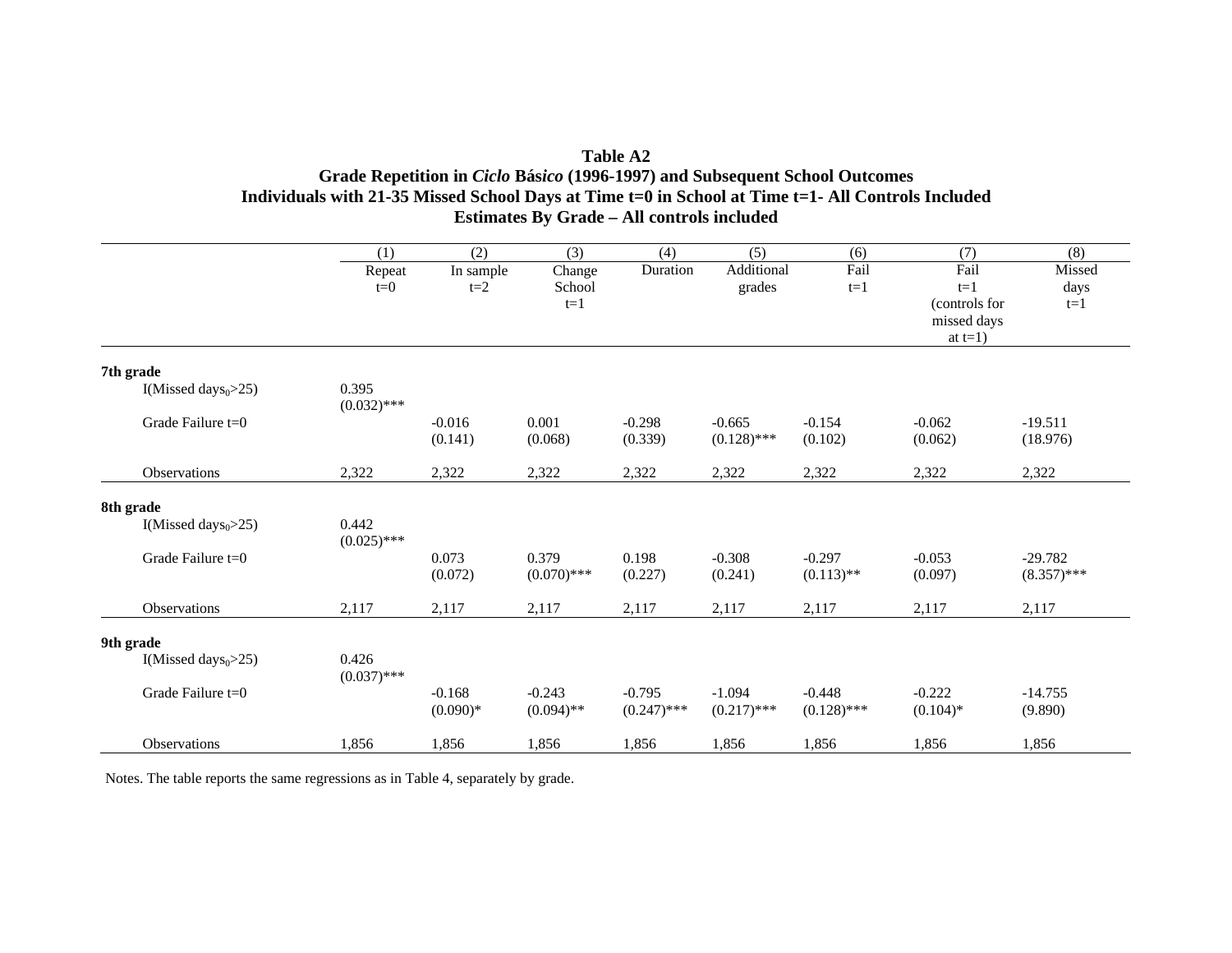**Figure A1 Proportion of Missed School Days in** *Ciclo Básico* **(1996-1997) - 1-35** 



Notes. The figure reports the distribution of number of missed school days between 1-35 (as a proportion of missed days between 0 and 180). See also notes to figure 3.

**Figure A2 Proportion of Missed School Days in** *Ciclo Básico* **(1996-1997) - 21-35 Separately for Passers and Failers** 



 Notes. The figure reports the distribution of number of missed school days between 21-35 (as a proportion of missed days between 0 and 180) separately for those who passed the school year and those who failed. See also notes to figure A1.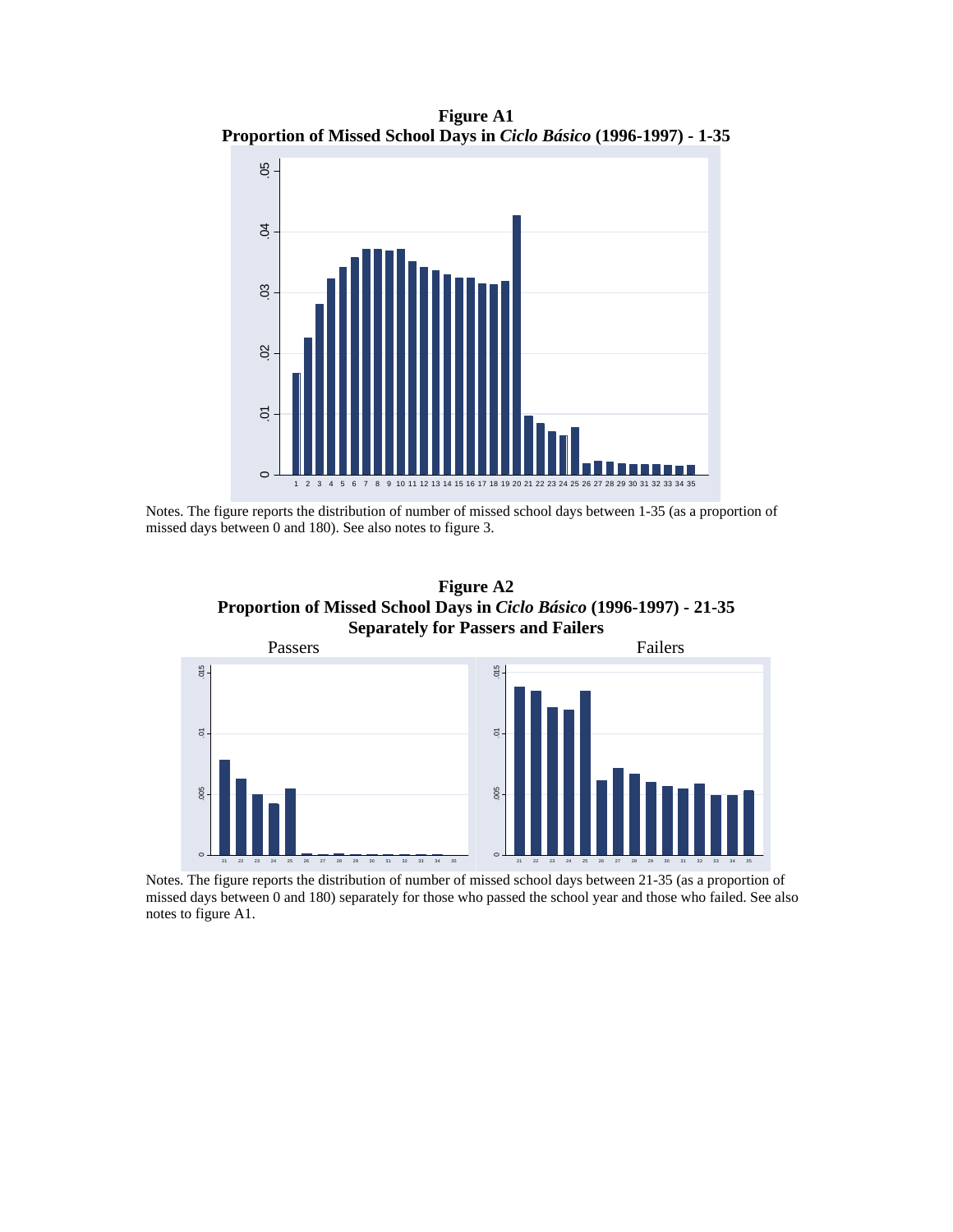**Figure A3 Average Covariate Values by Number of Missed School Days in** *Ciclo Básico*  **(1996-1997)** 



Notes. The figure reports average age-grade distortion (age-grade-6) and the proportion of females by number of missed school days.



**Figure A4** 

Notes. The figure reports the proportion of individuals failing a grade by number of missed school days in the year. The data refer to individuals in *Ciclo Básico* in 1998. See also notes to Figure 3.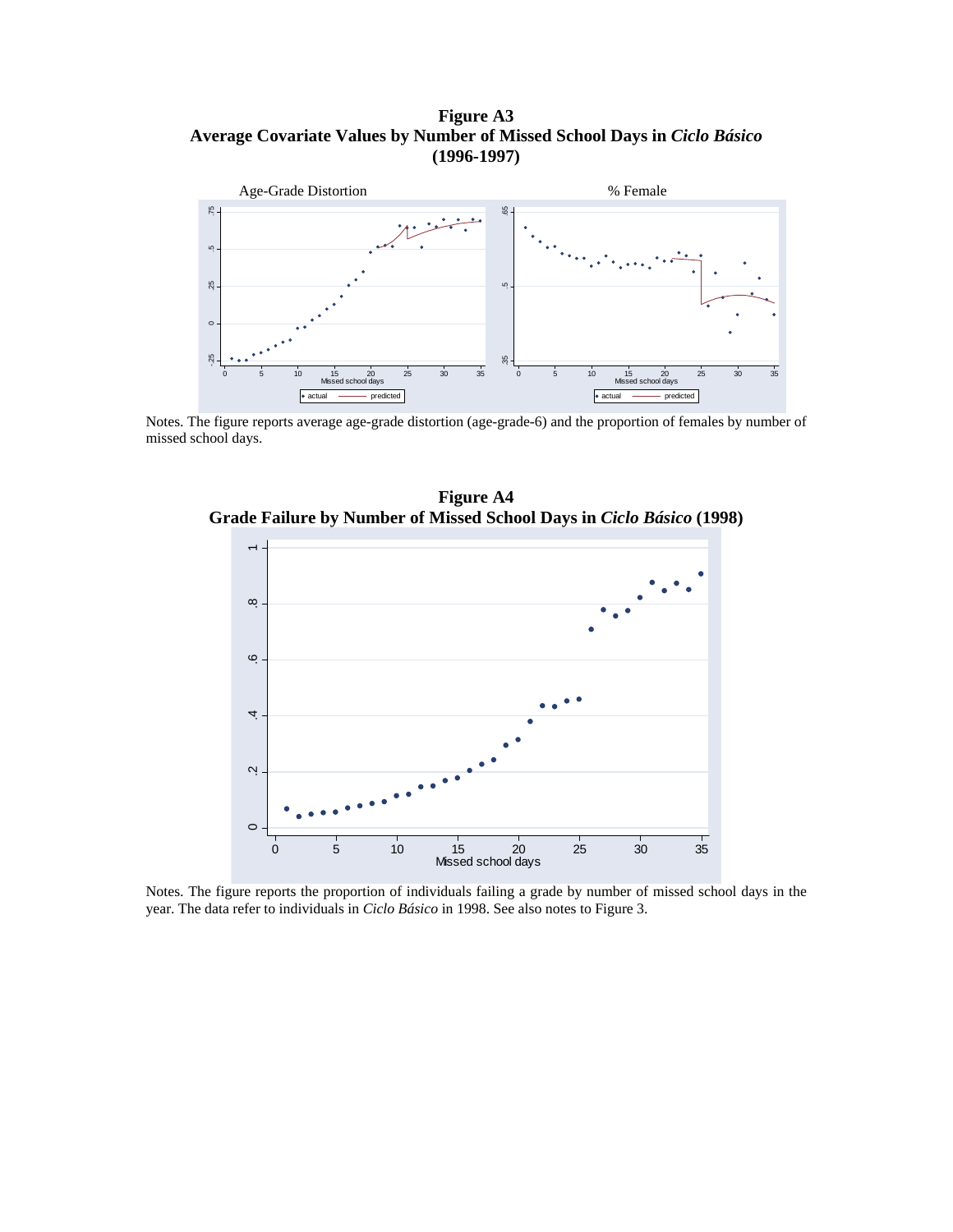**Figure A5 Proportion of Missed School Days in** *Ciclo Básico* **(1998 vs. 1996/1997)** 



Notes. The figure reports the distribution of number of missed school days between 1-35 separately for the school years 1996/1997 and 1998.



**Figure A6 Simulated Effect of the Rule on Absenteeism** 

Notes. The figure reports the distribution of missed school days generated by the model in the appendix. The school year is assumed to last three years. I report two distributions, one for the case where the individual gains from each additional day of school (No rule), and one where the individual fails (zero payoff) if he has more than 1 missed school day (With rule). See Appendix for details.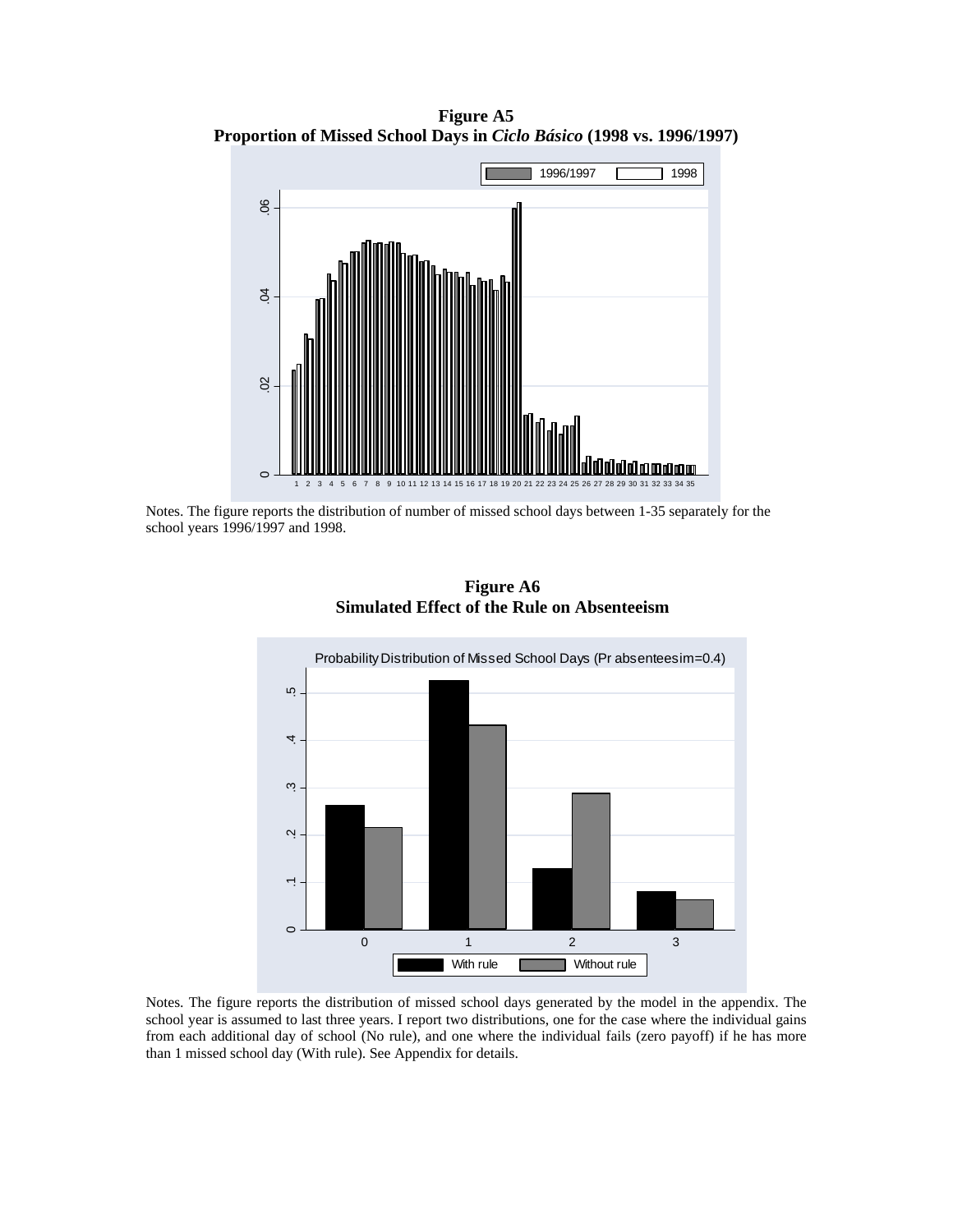#### **Data Appendix**

The main data used in this paper come from the *Bases de datos de rendimiento a nivel de estudiantes en educación secundaria, de la Administración Nacional de Educación Publica* (ANEP). Micro data refer to the years 1996, 1997, 1998 and 2000 (no data is available for the year 1999) and contain information on grade and institution attended, final year result (if passed or failed), number of missed school days, age and sex (only up to 1997). Data for each year have a longitudinal component since they also report information on whether a student registered the following year. For example, data for 1998 also record if the student enrolled in 1999 (for which data are missing). The same applies to the year 2000, based on which one can derive information on enrollment in the year 2001. In this way – and despite administrative records for the years 1999 and 2001 not being available- one can (somewhat) follow individuals as they progress through the public non-vocational secondary school system from 1996 to 2001 (this obviously excludes new entrants or those who temporarily left the system).

Because a student's age is an important variable in my analysis and because promotion rules changed in 1998, below I only restrict to those individuals who transited through *Ciclo Básico* between 1996 and 1997 and I follow their school progression over time. Given the available data, I do not know whether those who registered in a certain grade in 1999 or 2001 eventually passed or failed that school grade. Because of this, I measure school progression in terms of additional grades attended (rather than completed).

Finally note that some schools happen not to be included in the sample although this problem tends to be less serious at the end of the period: the number of missing institutions is 56 in 1996, 59 in 1997, 13 in 1998 and 4 in 2000 (out of around 250 schools).

#### **Technical Appendix**

I present a stylized model of school attendance that captures the main features of the discipline governing grade promotion in Uruguayan schools. I assume that individuals with a number of missed school days greater than a given threshold will automatically fail a grade. In the presence of ex-ante identical individuals and unexpected (non-negligible) shocks to individuals' daily cost of (or returns to) school attendance, the model predicts a spike in the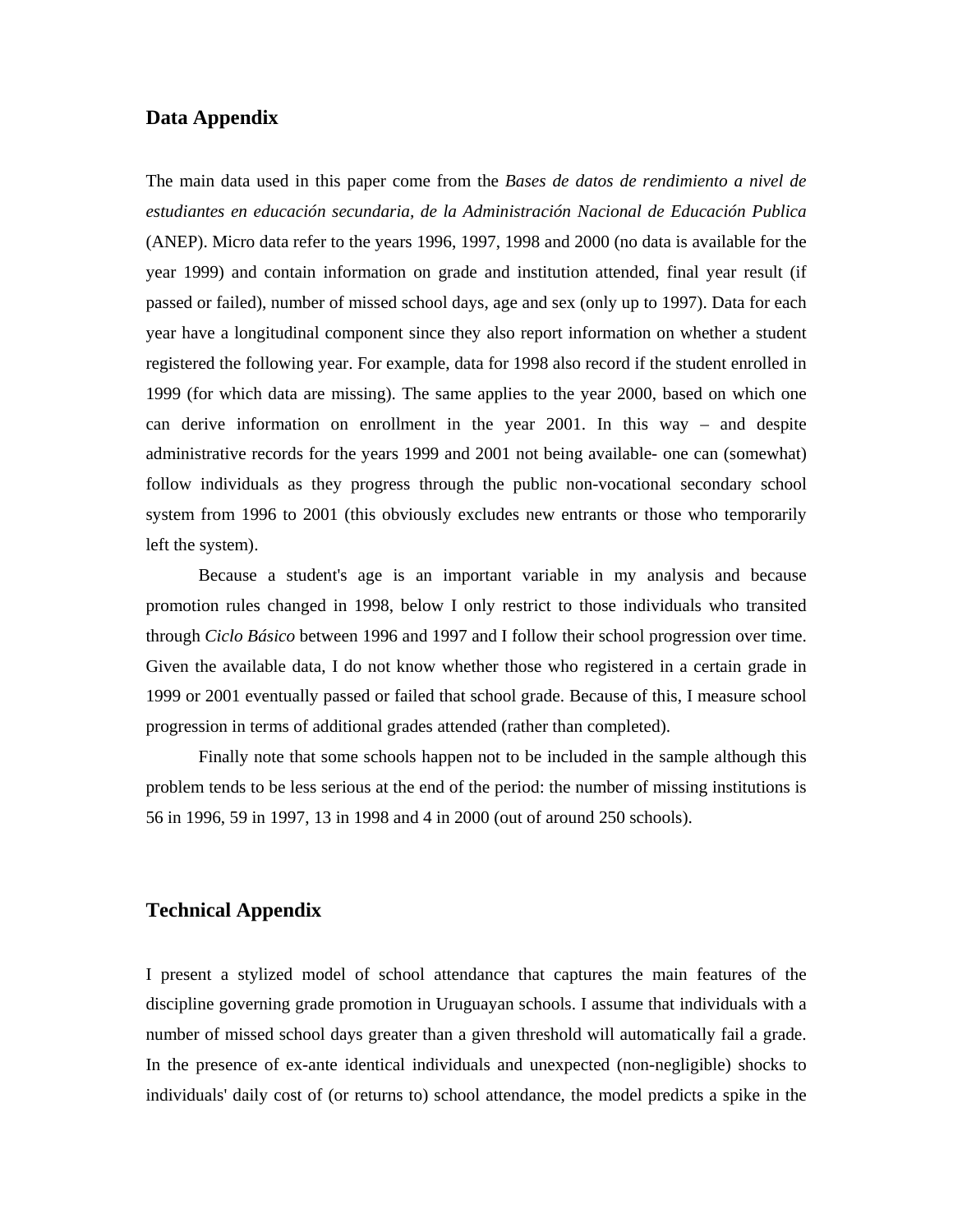density of missed school days at the threshold and some non negligible mass above it. This suggests that –in principle- pure 'luck' might generate a discontinuity in the density of the variable missed school days (as the one observed in Figure 5), without this implying any violation of the random assignment hypothesis.

Assume that the school year lasts 3 days and that students missing more than 1 school day automatically fail. The payoffs from attending different number of days are reported below. A student needs to attend at least two days to pass. So the return from attending the fist school day only accrues to him on his second school day. Each additional school day above 2 yields a return.

| School days | Missed      | Payoff |
|-------------|-------------|--------|
|             | school days |        |
| ∩           | 3           |        |
|             | 2           | 0      |
| 2           |             | 2V     |
| 3           |             | 3V     |

Attendance is costly. Cost  $C_t$  is random and uncorrelated across periods. I write the student's problem as a dynamic optimization problem. In each period the student maximizes:

$$
{V_M}^t\!=\!\!Max\{R_M{}^t(1)\!+\!E({V_M}^{t+1}|d_t\!\!=\!\!1\),\,R_M{}^t(0)\!+\!E({V_{M+1}}^{t+1}|~d_t\!\!=\!\!0)\}
$$

where  $V_M^t$  is the continuation value at time t conditional on having missed M days of school so far,  $d_t$  is a dummy equal 1 if the individual attends school at time t and  $R_M^t(d_t)$  is the net payoff from choosing action  $d_t$  conditional on having accumulated M days of absences so far. I have solved the problem backward starting from the last period and I have simulated the distribution of missed school by the end of the school year assuming that the distribution of C is normal and that average absenteeism rate is 0.4. I report two distributions: one generated in the presence of the above rule and one where no rule is in force. The distribution with no rule is obtained assuming that individuals go to school in each period if  $V>C_t$  and the payoff if V for each additional school day. These two distributions are reported in Figure A6.

A few observations are in order. First, with no rule, the distribution of missed school days is continuous (bell shaped). Individuals will locate between 0 and 3 missed school days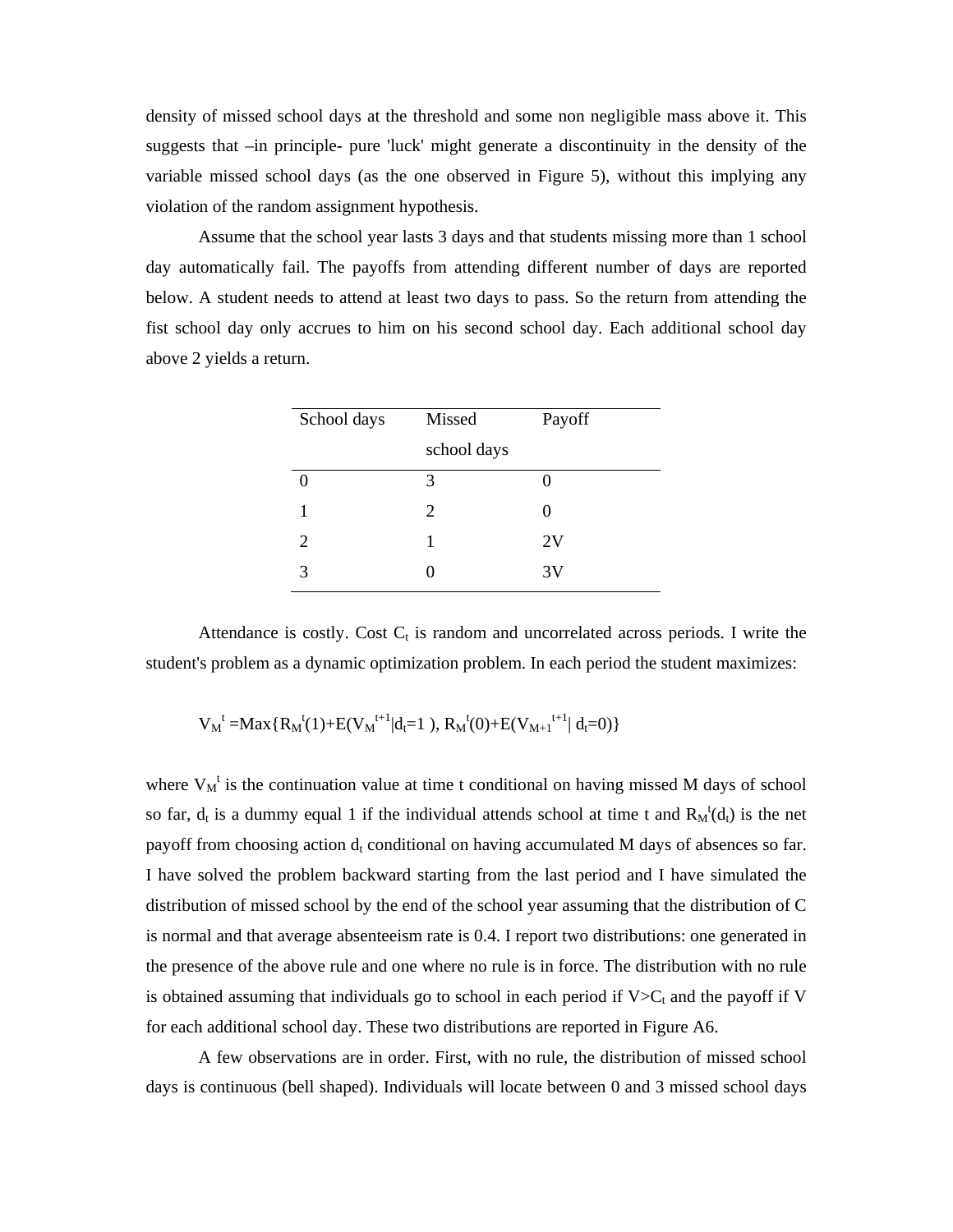depending on the magnitude of the shocks hitting them. When the rule is introduced, the mass of the distribution below or at the threshold (0 or 1 missed school days) increases. The reason for this is simple. Individuals will exert extra effort in an attempt to avoid the penalty associated to missing more than one school day. Some will be lucky and just make it. Others might even 'overshoot'. In an attempt to avoid the penalty, they will act conservatively in the first two periods and accumulate no missed school days. If in the last period they are hit by a relatively good shock (i.e. low cost), it will be worth for them to attend. This increases the mass at 0 missed school days. By converse, the proportion of individuals at 2 missed school days falls, although this is still positive. These are individuals with 1 missed school day at the beginning of period who are hit by a bad shock at time 3. Notice that the proportion of those at 3 missed school days also increases. These are individuals who happen to miss the first two school days because of high costs. Under the rule, there is no incentive for them to attend an additional school day.

The model delivers some interesting implications. First, it shows clearly that the rule acts as a strong deterrent again underperformance. It effectively creates and incentive to elicit effort via reduced absenteeism. Second, the model illustrates clearly that, although there is some bunching at the threshold, hence leading to some discontinuity in the density of missed school days, assignment around the threshold is as good as random assignment. Children happen to be on either side simply due to good or bad luck (since ex-ante they are identical). In particular those at 2 missed days tried to game the system but were unsuccessful. This is a case where the discontinuity in the density test proposed by Lee (2005) and McCrary (2007) does not necessarily lead to a break in (one of) the identification assumptions required for consistency of the RD estimator.  $34$  Third, the model shows some perhaps unintended consequences of this policy. The proportion of those with a very high (3) number of missed school days increases. This is because the rule eliminates any incentive to attend on the last day among those who have already missed 2 days.

<sup>&</sup>lt;sup>34</sup> Obviously this does not rule out that in the presence of heterogeneity, assignment around the discontinuity point might not be random, and that in that case the density might be discontinuous.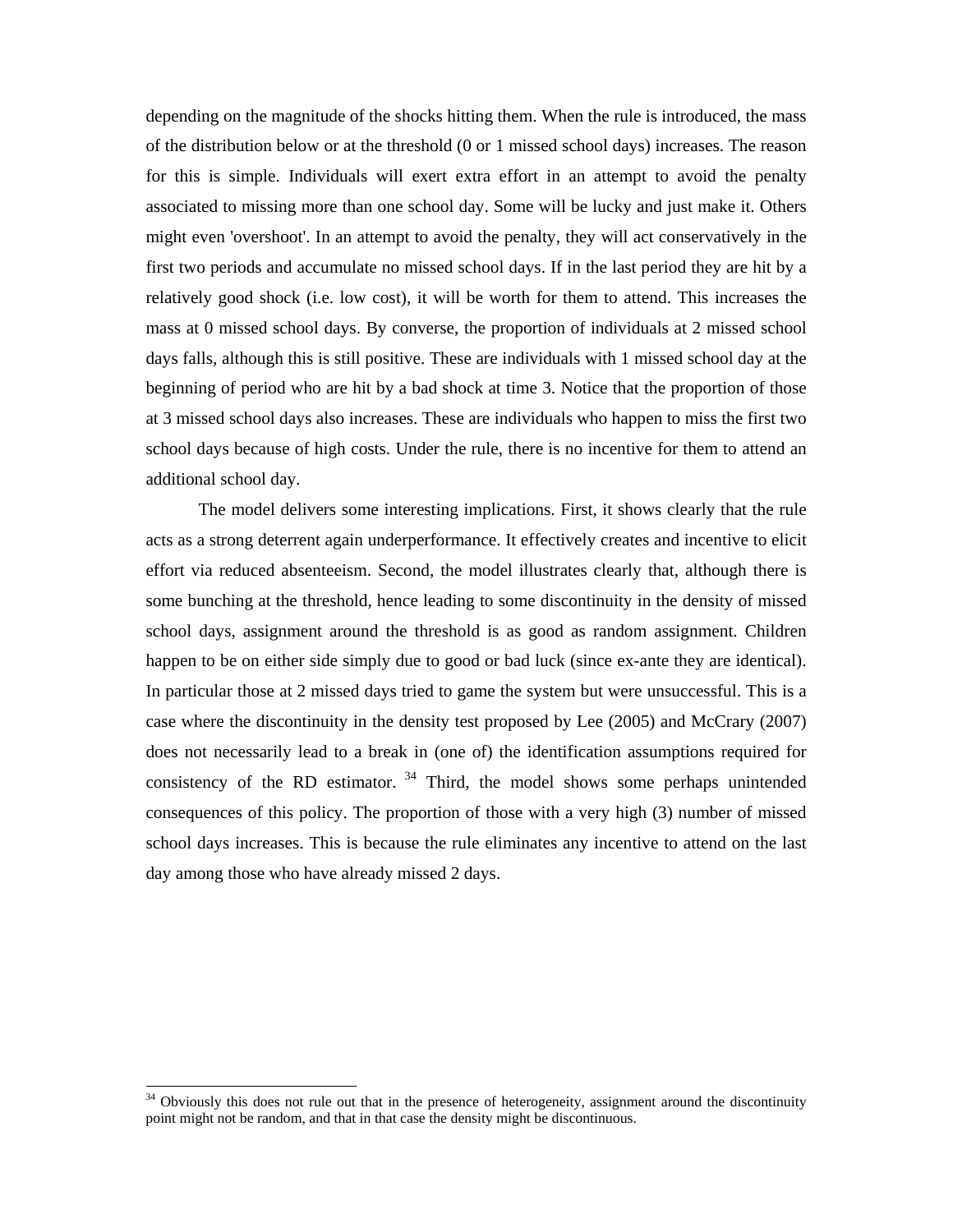#### **References**

- Alexander, K. L., D. R. Entwisle and N. Kabbani (2003), 'Grade Retention, Social Promotion, and 'Third Way' Alternatives', in J. Reynolds, M. C. Wang and H. J. Walberg (Eds.), *Early Childhood Programs For A New Century*, Washington, DC: Child Welfare League of America Press.
- ANEP (1996), *Circular 2306*.
- ANEP(1998), *Circular 2320/98*.
- ANEP (1997)*, Acta* 70 *Res.* 96.
- ANEP (2000), *Una visión integral del Proceso de Reforma Educativa en Uruguay 1995- 1999*, Montevideo.
- Angrist, J. and V. Lavy (1999), 'Using Maimonides' Rule To Estimate the Effect of Class Size on Scholastic Achievement', The Quarterly Journal of Economics, 114, 2, 533- 575.
- Angrist, J., E. Bettinger, E. Bloom, E. King and M. Kremer (2002), 'Vouchers for Private Schooling in Colombia: Evidence from a Randomized Natural Experiment', American Economic Review, December, 1535-1558.
- Banerjee, A. V., and E. Duflo (2006), 'Addressing Absence', Journal of Economic Perspectives, Vol. 20 (1), pp. 117-132
- Banerjee, Abhijit V., S. Cole, E. Duflo and L. Linden (2006), 'Remedying Education: Evidence from Two Randomized Experiments in India'*,* Quarterly Journal of Economics.
- Barro, R. J. and J-W. Lee (2001), 'International Data on Educational Attainment: Updates and Implications', Oxford Economic Papers, 3, 541-563.
- Behrman, J., P. Sengupta and P. Todd (2001), 'Progressing through PROGRESA: An Impact Assessment of a School Subsidy Experiment', Penn Institute Working Paper, No. 33, University of Pennsylvania.
- Bucheli, M. and C. Casacuberta (2000), 'Asistencia escolar y participación en el mercado de trabajo de los adolescentes en Uruguay', El Trimestre Económico, 267, 3.
- Cascio, Elizabeth U. (2005), 'School Progression and the Grade Distribution of Students: Evidence from the Current Population Survey', mimeo, University of California at Davis, September.
- CIA (2005),World Factbook 2005.(Data available at http://www.cia.gov/cia/publications/factbook)
- Chaudhury, N., M. Kremer, J. Hammer, K. Muralidharan and F. Halsey Rogers (2005), 'Teacher Absence in India: A Snapshot', Journal of the European Economic Association, April/May 2005, Vol. 3, No. 2-3, 658-667.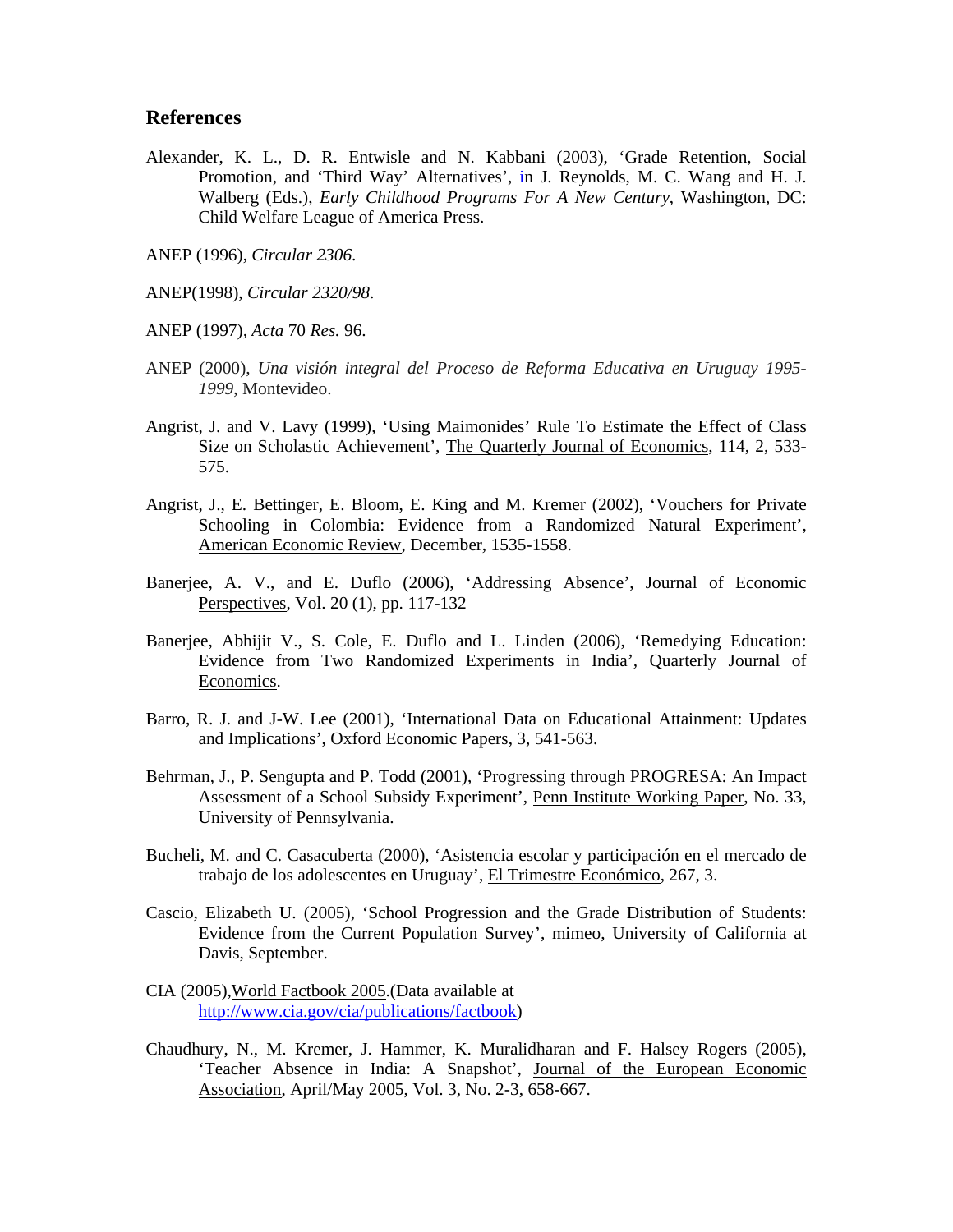- Currie, J. and M. Neidell (2008), 'Head Start Quality: What Matters and What Doesn't', UCLA, Economics of Education Review, forthcoming.
- Da Silveira, P. and R. Queirolo (1998), 'Son nuestras escuelas y *Liceos* capaces de enseñar?', CERES Working Papers, n.7, CERES, Montevideo.
- DiNardo, J. and D. Lee (2004), 'Economic Impacts of New Unionization on Private Sector Employers: 1984-2001', Quarterly Journal of Economics, 119, 4, 1383-1441.
- Dubois, P., A. de Janvry and E. Sadoulet (2004), 'Effects on School Enrollment and Performance of a Conditional Transfers Program in Mexico', mimeo, University of California at Berkeley.
- Duflo, E. (2001), 'Schooling and Labor Market Consequences of School Construction in Indonesia: Evidence from an Unusual Policy Experiment', American Economic Review, 91(4), 795-813.
- Ehrlich, I. (1981), 'On the Usefulness of Controlling Individuals: An Economic Analysis of Rehabilitation, Incapacitation, and Deterrence', American Economic Review, 71, 3, 307-322.
- Eide, E. R. and M. H. Showalter (2001), 'The Effect of Grade Retention on Educational and Labor Market Outcomes', Economics of Education Review, 20, 6, 563-576.
- Furtado, M. (2003), 'Trajectories Educativas de los Jóvenes: el problema de la deserción', Cuaderno de trabajo TEMS, No. 22, Montevideo.
- Gomes-Neto, J. and E. Hanushek (1994), 'Causes and Consequences of Grade Repetition: Evidence from Brazil', Economic Development and Cultural Change, 43, 1, 117–148.
- Hahn, J., P. Todd and W. Van der Klaauw (2002), 'Identification and Estimation of Treatment Effects with a Regression-Discontinuity Design', Econometrica, 69(1), 201-209.
- Jacob, B. A. (2005), 'Accountability, Incentives and Behavior: Evidence from School Reform in Chicago', Journal of Public Economics, 89(5-6).
- Jacob, B. A. and L. Lefgren (2004), 'Remedial Education and Student Achievement: a Regression-Discontinuity Analysis', The Review of Economics and Statistics, 86, 1, 226-244.
- Jacob, B. A. and S. D. Levitt (2003), 'Rotten Apples: An Investigation of the Prevalence and Predictors of Teacher Cheating', Quarterly Journal of Economics, 118, 3, 2003, 843- 878.
- Jimerson, S., B. Egeland, L. A. Sroufe and E. Carlson (2000), 'A Prospective Longitudinal Study of High School Dropouts: Examining Multiple Predictors Across Development', Journal of School Psychology*,* 38, 6, 525-549.
- Jimerson, S., G. Anderson and A Whipple (2002), 'Winning the Battle and Losing the War: Examining the Relation between Grade Retention and Dropping Out of High School', Psychology in the Schools, 39 (4), 441-457.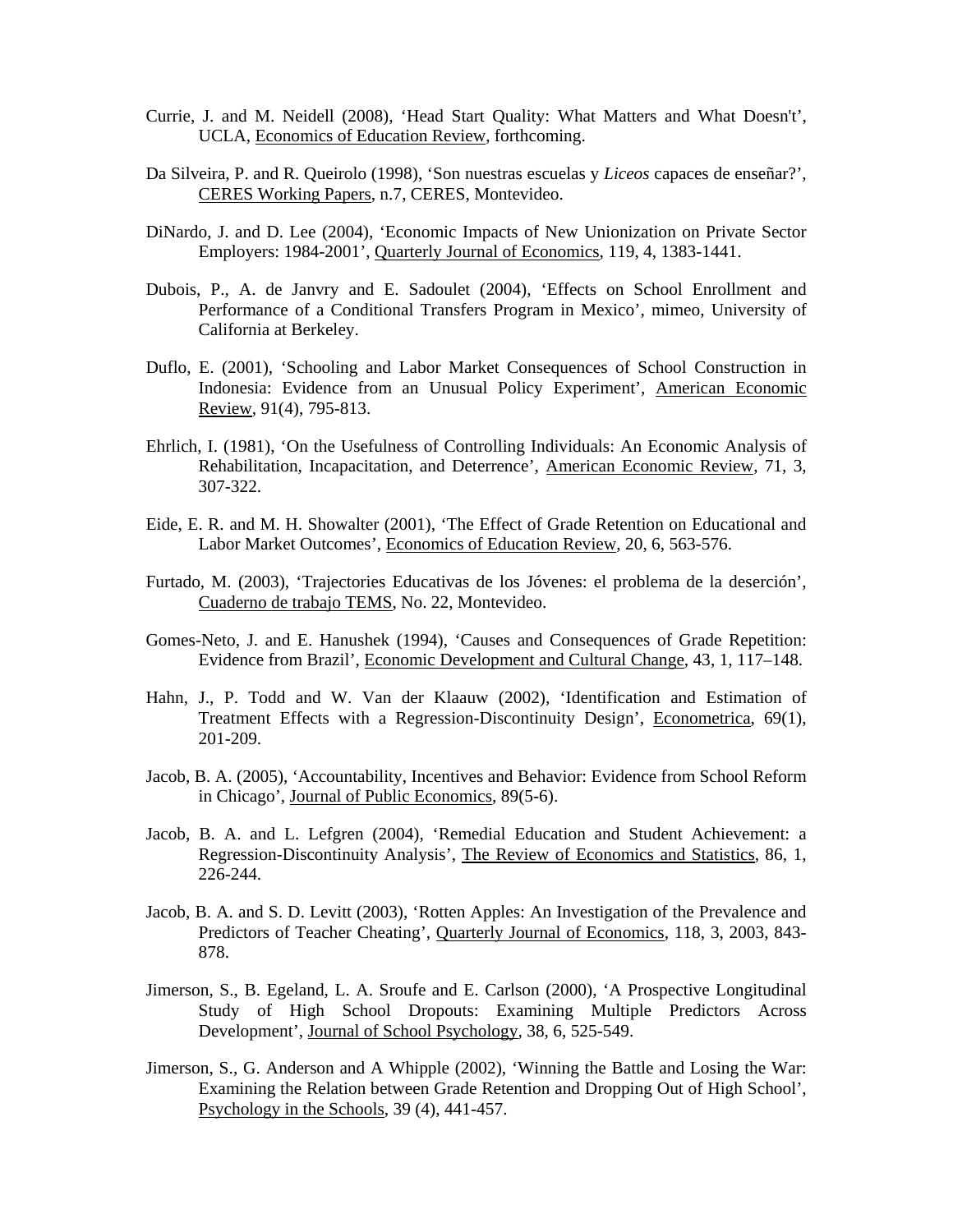- Kessler, D. and S. D. Levitt (1999), 'Using Sentence Enhancements to Distinguish between Deterrence and Incapacitation', Journal of Law and Economics, 42, 1, 343-363.
- Lee, D. (2005), 'Randomized Experiments from Non-random Selection in US House Elections', mimeo, Department of Economics, UC Berkeley, Journal of Econometrics.
- Lee, D. and D. Card (2006), 'Regression Discontinuity Inference with Specification Error', Journal of Econometrics.
- Lee, D. and J. McCrary (2005), 'Crime, Punishment, and Myopia', NBER Working Papers, No. 11491.
- Maddison, A. (2004), *The World Economy Historical Statistic*s, Organization for Economic Cooperation and Development. (Data available at http://www.ggdc.net/Maddison/).
- Maurin, E. and D. Goux (2005), 'The Impact of Overcrowded Housing on Children's Performance at School', Journal of Public Economics, 89, 797-819.
- McCoy, A. R. and A. J. Reynolds (1999), 'Grade Retention and School Performance: An Extended Investigation', Journal of School Psychology, 37, 273-298.
- McCrary, J. (2007), 'Manipulation of the Running Variable in the Regression Discontinuity Design', Journal of Econometrics.
- McEwan, P. and M. Urquiola (2005), Precise sorting around cutoffs in the regressiondiscontinuity design: Evidence from class size reduction, mimeo, Department of Economics, Columbia University, September.
- Oreopoulos, P., M. Page and A. Huff Stevens (2006), 'Does Human Capital Transfer from Parent to Child? The Intergenerational Effects of Compulsory Schooling', Journal of Labor Economics, Vol. 24, No. 4, October, 729-760.
- Patrinos, H. A. and G. Psacharopoulos (1996), 'Socioeconomic and Ethnic Determinants of Age-Grade Distortion in Bolivian and Guatemalan Primary Schools', International Journal of Educational Development, Vol. 16, No. 1, January, 3-14(12).
- Pischke, J-S. (2003), 'The Impact of Length of the School Year on Student Performance and Earnings: Evidence from the German Short School Years', NBER Working Paper, No. W9964, 2003.
- Polinsky, M. A. and S. M. Shavell (2000), 'The Economic Theory of Public Enforcement of Law', Journal of Economic Literature, 45, 1, 45-76.
- Roderick, M., A. S. Bryk, B. A. Jacob, J. 0. Easton and E. Allensworth (1999), *Interpretive Summary: Ending Social Promotion, Results from the First Two Years*, Consortium on Chicago School Research, December 1999.
- Schady, N. and M. Caridad Araujo (2005), 'Cash Transfers, Conditions, School Enrolment, and Child Work: Evidence from a Randomized Experiment in Ecuador', mimeo, The World Bank, December.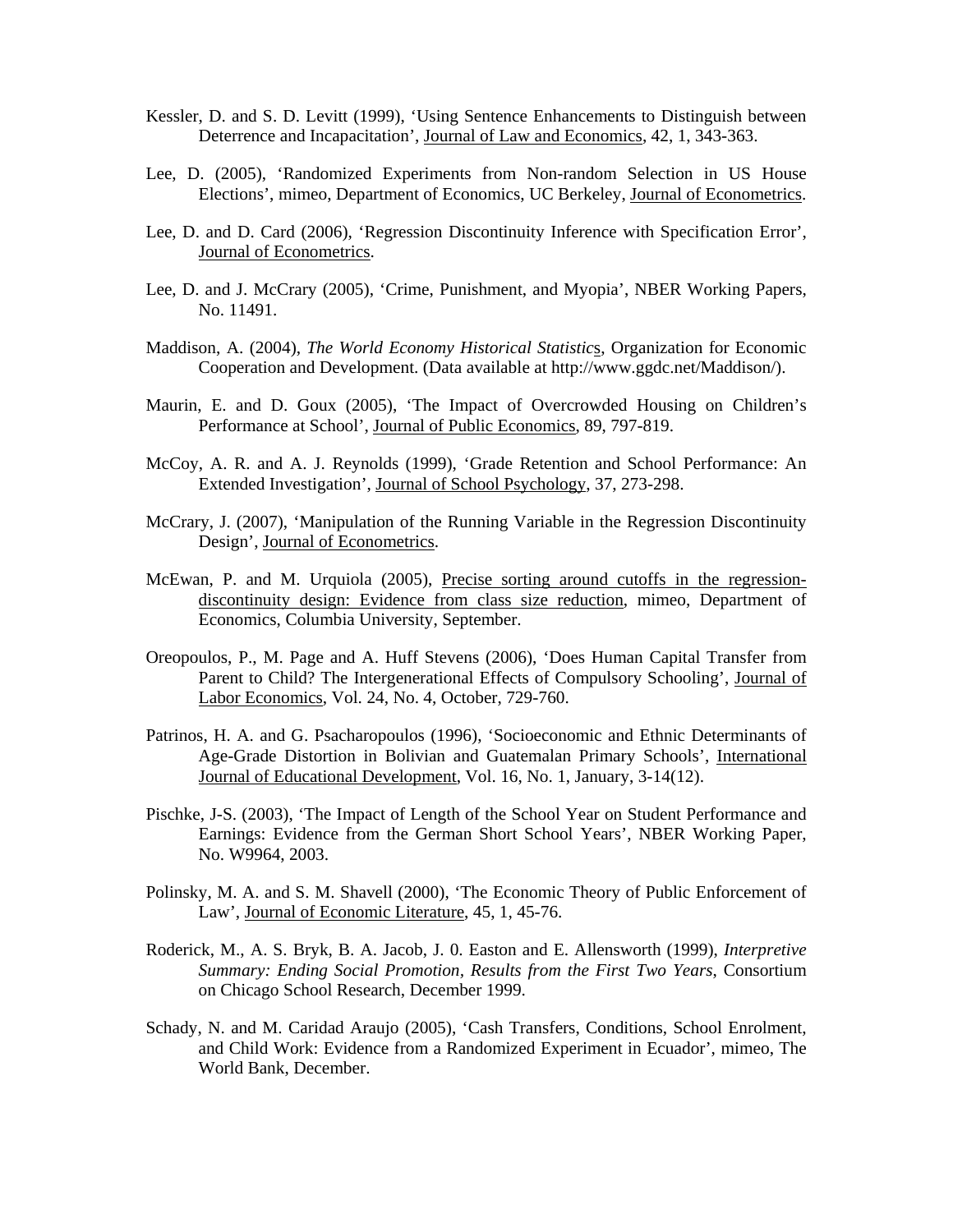- UNESCO (2002), EFA Global Monitoring Report. (Data available at: http://portal.unesco.org).
- Urquiola, M. (2006), 'Identifying Class Size Effects in Developing Countries: Evidence from Rural Bolivia', Review of Economics and Statistics, 88(1).
- Urquiola, M. and V. Calderon (2006), 'Apples and Oranges: Educational Enrolment and Attainment Across Countries in Latin America and the Caribbean', International Journal of Educational Development, 26, 572–590.
- van der Klaauw, W. (2002), 'Estimating the Effect of Financial Aid Offers on College Enrollment: A Regression-Discontinuity Approach', International Economic Review, 43:4, 1249–1287.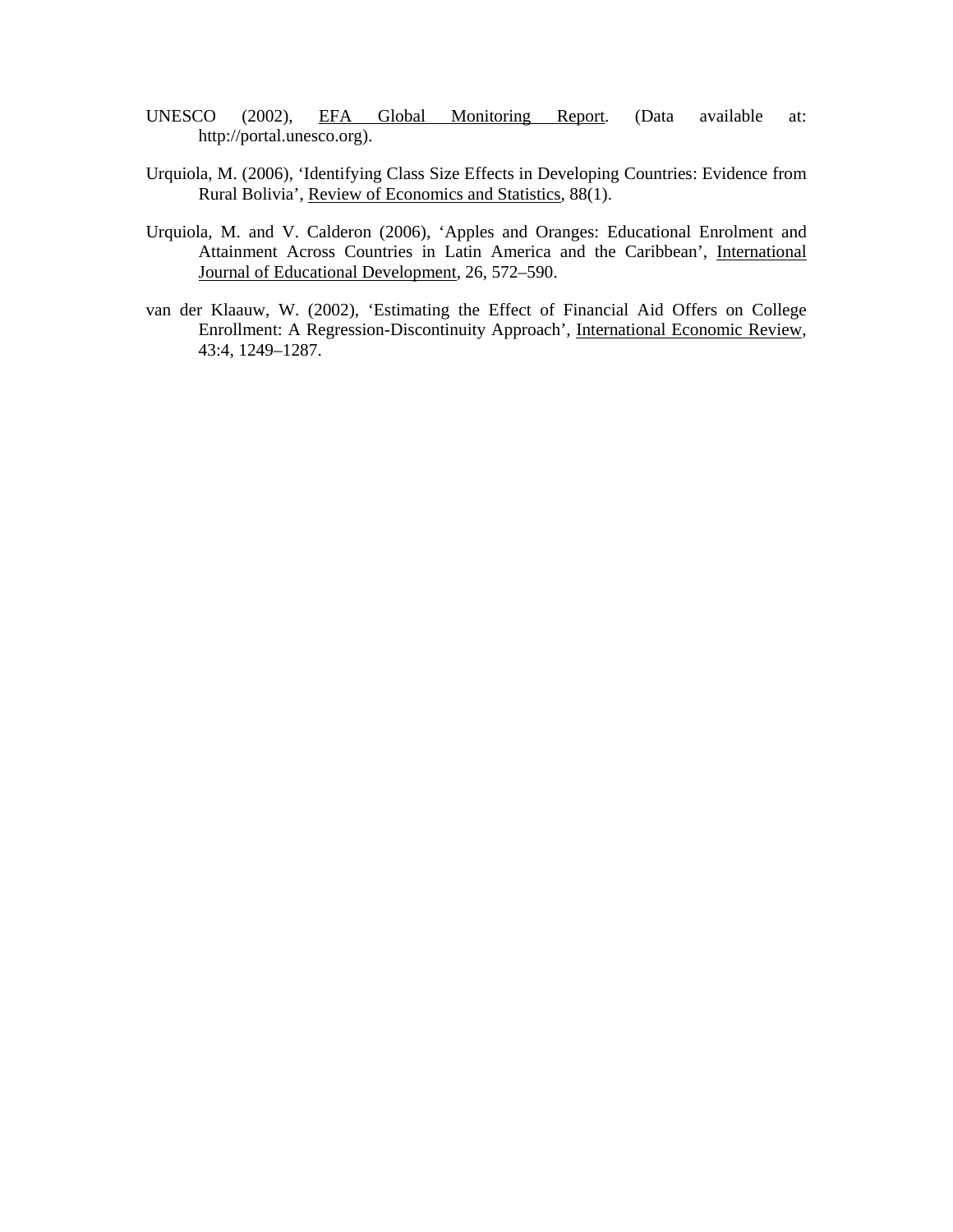### **CENTRE FOR ECONOMIC PERFORMANCE Recent Discussion Papers**

| 877 | Ralph Ossa                                                        | A 'New Trade' Theory of GATT/WTO<br>Negotiations                                                                |
|-----|-------------------------------------------------------------------|-----------------------------------------------------------------------------------------------------------------|
| 876 | Monique Ebell<br>Albrecht Ritschl                                 | Real Origins of the Great Depression:<br>Monopoly Power, Unions and the American<br>Business Cycle in the 1920s |
| 875 | Jang Ping Thia                                                    | Evolution of Locations, Specialisation and<br>Factor Returns with Two Distinct Waves of<br>Globalisation        |
| 874 | Monique Ebell<br>Christian Haefke                                 | Product Market Deregulation and the U.S.<br><b>Employment Miracle</b>                                           |
| 873 | Monique Ebell                                                     | Resurrecting the Participation Margin                                                                           |
| 872 | Giovanni Olivei<br>Silvana Tenreyro                               | Wage Setting Patterns and Monetary Policy:<br><b>International Evidence</b>                                     |
| 871 | <b>Bernardo Guimaraes</b>                                         | Vulnerability of Currency Pegs: Evidence from<br><b>Brazil</b>                                                  |
| 870 | Nikolaus Wolf                                                     | Was Germany Ever United? Evidence from<br>Intra- and International Trade 1885 - 1993                            |
| 869 | L. Rachel Ngai<br>Roberto M. Samaniego                            | Mapping Prices into Productivity in<br><b>Multisector Growth Models</b>                                         |
| 868 | Antoni Estevadeordal<br>Caroline Freund<br><b>Emanuel Ornelas</b> | Does Regionalism Affect Trade Liberalization<br>towards Non-Members?                                            |
| 867 | Alex Bryson<br>Harald Dale-Olsen                                  | A Tale of Two Countries: Unions, Closures<br>and Growth in Britain and Norway                                   |
| 866 | Arunish Chawla                                                    | Multinational Firms, Monopolistic Competition<br>and Foreign Investment Uncertainty                             |
| 865 | Niko Matouschek<br>Paolo Ramezzana<br>Frédéric Robert-Nicoud      | Labor Market Reforms, Job Instability, and the<br>Flexibility of the Employment Relationship                    |
| 864 | David G. Blanchflower<br>Alex Bryson                              | Union Decline in Britain                                                                                        |
| 863 | Francesco Giavazzi<br>Michael McMahon                             | Policy Uncertainty and Precautionary Savings                                                                    |
| 862 | Stephen Hansen<br>Michael F. McMahon                              | Delayed Doves: MPC Voting Behaviour of<br>Externals                                                             |